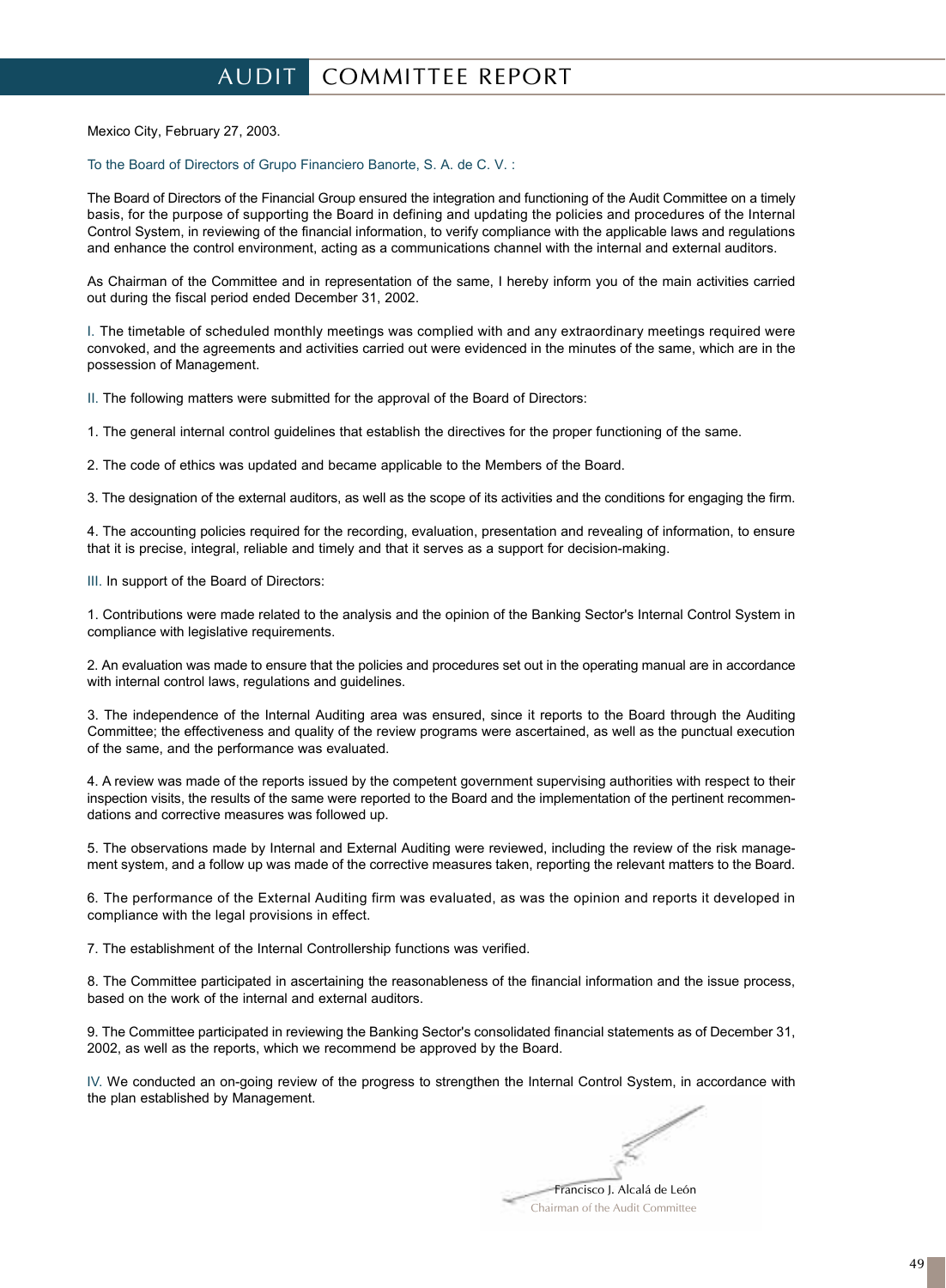## **JOSE ROCHA VACIO CONTADOR PUBLICO**

Monterrey, Nuevo León, February 27, 2003.

To the General Shareholders' Meeting of Grupo Financiero Banorte, S. A. de C. V. and subsidiary companies:

In my capacity as Examiner and in compliance with the provisions of Article 166 of Mexican Corporate Law and with the Company Bylaws, I render my report on the truthfulness, completeness and reasonability of the financial information which the Board of Directors has submitted to you in relation to the situation of the Company for the year ended December 31, 2002.

I have attended the Shareholder's Meetings and the Sessions of the Board of Directors Meetings to which I have been summoned and have obtained from the directors and administrators the information on the operations, documentation and records which I considered it was necessary to examine. My review has been conducted in accordance with generally accepted auditing principles.

In addition, I have been present at the monthly and extraordinary sessions of the Risks Committee and the Audit Committee, which has enabled me to establish the due coordination in order to be apprised of the work carried out by the company's external and internal auditors and to identify and follow up the suggestions for enhancing internal controls as indicated by Company Management.

I obtained the information that allowed me to ascertain the functioning and observance of the Internal Control System, as well as the sufficiency and reasonableness of that system.

Based on the activities set out in the two preceding paragraphs, there are no significant recommendations to be made.

With respect to the financial statements, the report indicates the following:

1. As indicated in Note 2, the HOLDING is required to prepare and submit consolidated financial statements based on the accounting regulations issued by the National Banking and Securities Commission (COMMISSION), applicable to holding companies of financial groups, which do not coincide with generally accepted accounting principles in the cases indicated in Note 5. The financial statements of the HOLDING as of December 31, 2002 are subject to review by the COMMISSION.

2. As described in Note 2a, in September 2001, the Institute for the Protection of Bank Savings (IPAB), announced that Banco Mercantil del Norte, S. A., a Multiple Banking Institution (BANORTE), the main subsidiary of the HOLDING, won the bidding to acquire 100% of the shares comprising the capital stock of Bancrecer, S. A. (BANCRECER). The price paid was \$1,742 million pesos (\$1,650 million pesos nominal value), equivalent to 0.66 times the book value of the capital stock of the entity acquired at the transaction date. Due to the fact that BANORTE did not assume control over the administration until January 2, 2002, the COMMISSION granted authorization for the financial statements of BANORTE as of December 31, 2001 not to be consolidated with those of BANCRECER and, moreover, this investment was not valued under the equity method.

In my opinion, the accounting and financial information criteria and policies followed by the Company and considered by Management in preparing the financial information which it presented to this Meeting, are proper and sufficient and were applied consistently with the prior year; therefore, this information truly, reasonably and sufficiently reflects the financial situation of GRUPO FINANCIERO BANORTE, S. A. de C. V. and its subsidiary companies as of December 31, 2002, the results of its operations, variations in stockholders' equity and changes in financial situation for the year then ended, in conformity with the aforementioned accounting bases.

Rocha Vacio, C. P. A. Examiner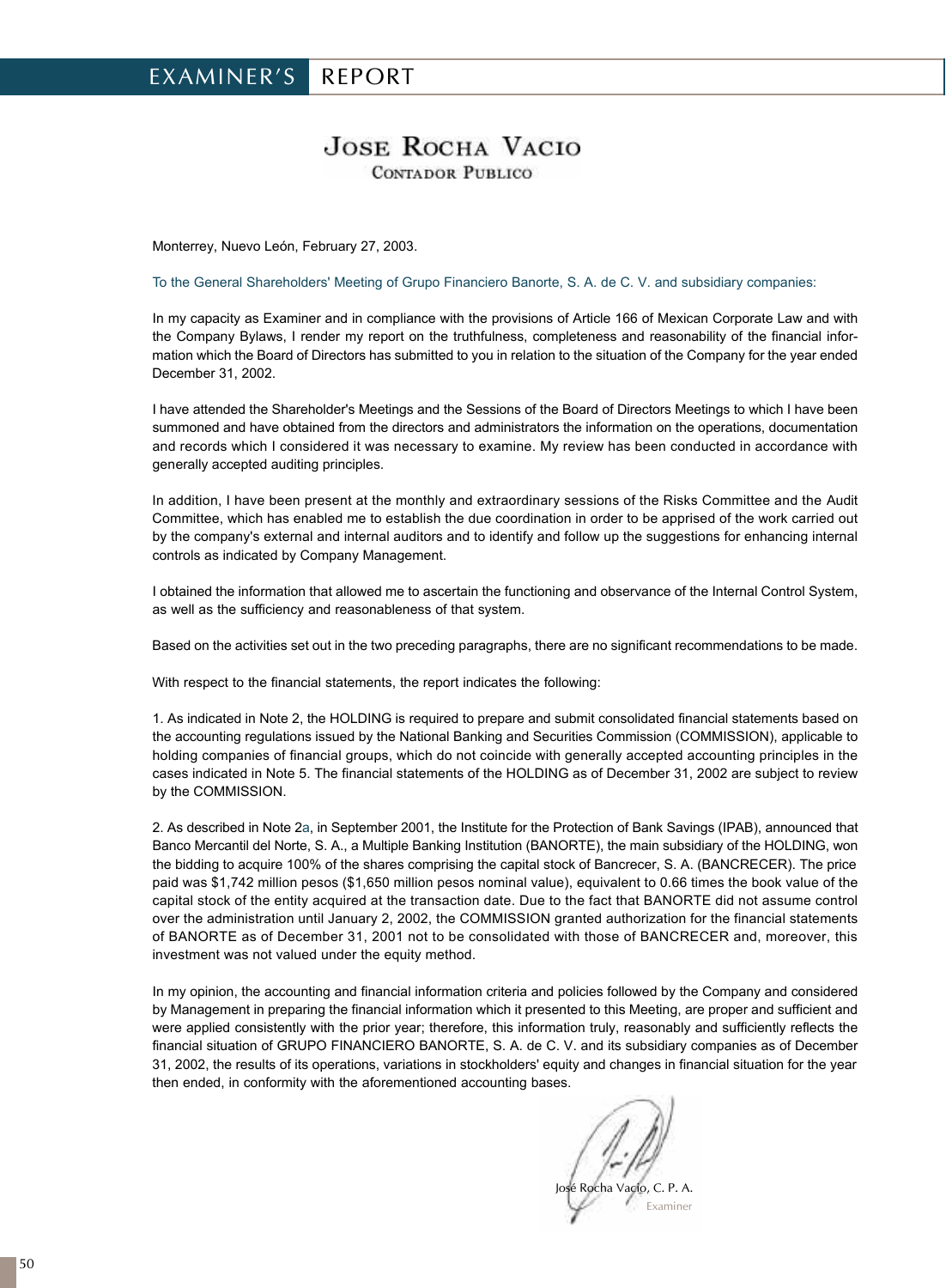## REPORT OF INDEPENDENT AUDITORS

**PRICEWATERHOUSE COPERS** 

PricewaterhouseCoopers, S. C. Mariano Escobedo 573, Col. Rincón del Bosque 11580 México, D. F. Phone 5263 6000 / Fax 5263 6010

Monterrey, N. L., February 27, 2003.

To the Shareholders' Meeting of Grupo Financiero Banorte, S. A. de C. V. and subsidiaries:

1. We have audited the consolidated balance sheets of GRUPO FINANCIERO BANORTE, S. A. de C. V. and subsidiaries (the GRUPO), as of December 31, 2002 and 2001, and the related consolidated statements of income, of changes in stockholders' equity and of changes in financial position for the years then ended. These consolidated financial statements are the responsibility of the GRUPO's management. Our responsibility is to express an opinion on these consolidated financial statements based on our audit.

2. We conducted our audits in accordance with auditing standards generally accepted in Mexico, which are substantially the same as those followed in the United States of America. Those standards require that we plan and perform the audit to obtain reasonable assurance about whether the consolidated financial statements are free of material misstatement, and are prepared in accordance with the accounting practices prescribed for GRUPO. An audit consists of examining, on a test basis, evidence supporting the amounts and disclosures of the consolidated financial statements. An audit also includes assessing the accounting practices used and significant estimates made by management, as well as the overall consolidated financial statement presentation. We believe our audits provide a reasonable basis for our opinion.

3. As discussed in Note 4, GRUPO is required to prepare and present its consolidated financial statements in accordance with accounting practices prescribed by the Mexican Banking and Securities Commission (the COMMISSION) for financial groups. Those rules differ from Mexican Generally Accepted Accounting Principles in the cases discussed in Note 5. The consolidated financial statements of GRUPO as of December 31, 2002 are subject to review by the COMMISSION.

4. As discussed in Note 2a, on September 24, 2001, the Bank Savings Protection Institute (IPAB) announced that Banco Mercantil del Norte, S. A., Institución de Banca Múltiple (BANORTE) had won the purchase process for 100% of the capital stock of Bancrecer, S. A. (BANCRECER). The price paid amounted to 1,742 million pesos (1,650 million pesos nominal value), which equaled 0.66 times the book value of the stockholders' equity of the acquired entity at the date of the transaction. Inasmuch as BANORTE did not take control of BANCRECER's management until January 2, 2002, as authorized by the COMMISSION, the financial statements of BANCRECER at December 31, 2001 were not consolidated with those of BANORTE, nor was this investment valued by the equity method.

5. In our opinion, the consolidated financial statements referred to above present fairly, in all material respects, the consolidated financial position of GRUPO FINANCIERO BANORTE, S. A. de C. V. and subsidiaries as of December 31, 2002 and 2001, and the consolidated results of their operations, the changes in their consolidated stockholders' equity and the changes in their consolidated financial position for the years then ended, in conformity with accounting practices prescribed by the Mexican Banking and Securities Commission.

PricewaterhouseCoopers

marchestel

Fernando J. Morales Gutiérrez, C. P. and Business Advisory Services Partner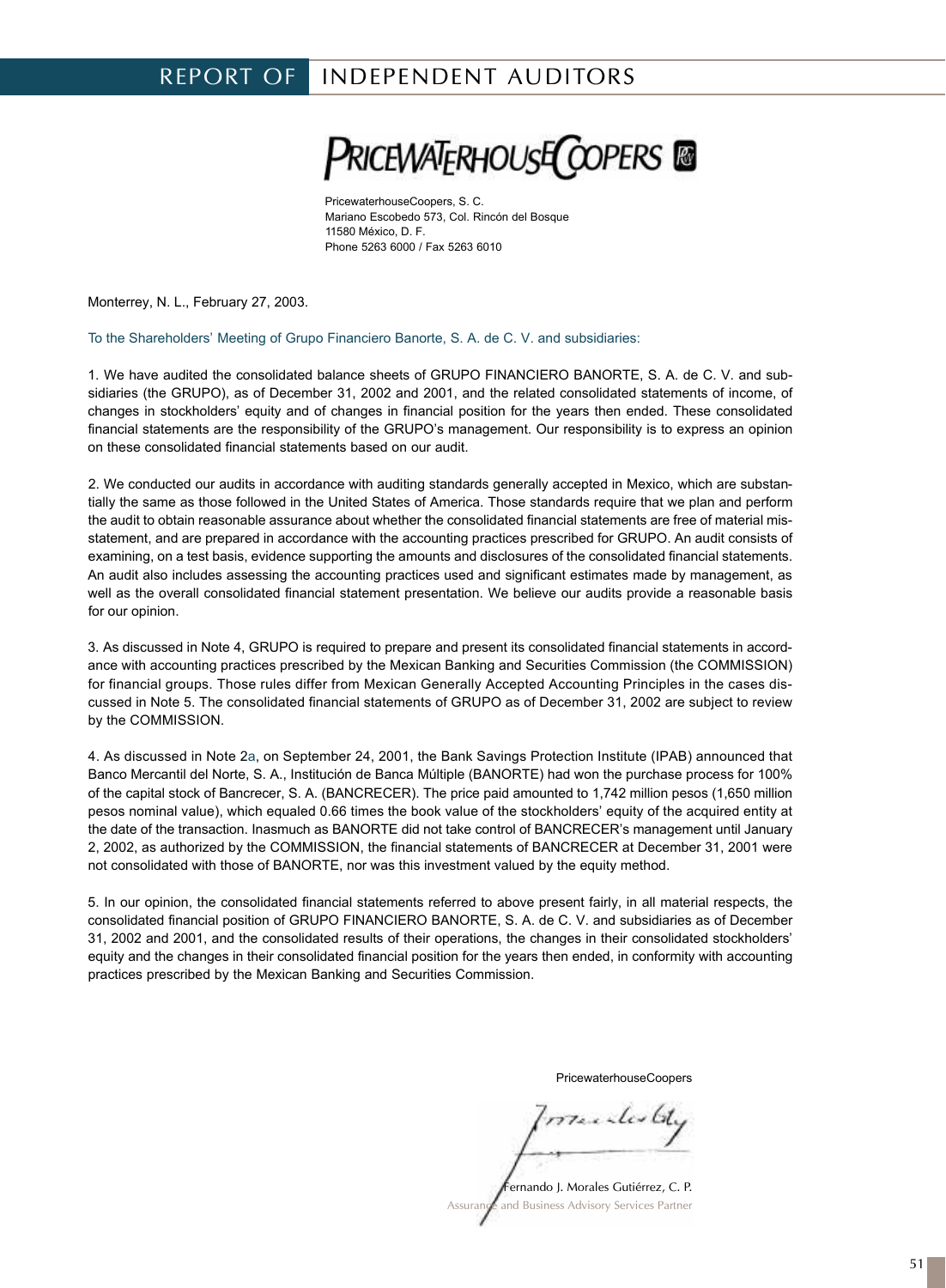# BALANCE SHEETS

#### GRUPO FINANCIERO BANORTE, S. A. DE C. V. AND SUBSIDIARIES

CONSOLIDATED AS OF DECEMBER 31, 2002 AND 2001 (Amounts stated in thousands of Mexican Pesos of December 2002 purchasing power) (Notes 1, 2, 3, 4, 5, 6, 23, 26, 31, 33, 34, 35 and 36)

| <b>ASSETS</b>                                    | 2002           | 2001           |
|--------------------------------------------------|----------------|----------------|
| CASH AND CASH EQUIVALENTS (Note 7)               | Ps 23,525,329  | Ps 8,105,293   |
| <b>INVESTMENT SECURITIES (Note 8):</b>           |                |                |
| Trading securities                               | 2,984,102      | 2,529,798      |
| Available-for-sale securities                    | 1,309,108      | 1,114,755      |
| Held-to-maturity securities                      | 7,693,095      | 3,207,408      |
| <b>TOTAL INVESTMENT SECURITIES</b>               | 11,986,305     | 6,851,961      |
| SECURITIES AND DERIVATIVES TRADING (Note 9):     |                |                |
| Debit balances on repo transactions              | 75,029         | 166,599        |
| Derivatives trading                              | 10,032         | 16,129         |
|                                                  | 85,061         | 182,728        |
| <b>CURRENT LOAN PORTFOLIO (Notes 10 and 12):</b> |                |                |
| Commercial portfolio                             | 34,956,165     | 24,422,542     |
| Loans to financial intermediaries                | 6,563,580      | 93,738         |
| Consumer loans                                   | 5,158,834      | 2,498,304      |
| Mortgage loans                                   | 12, 151, 817   | 4,954,993      |
| Loans to government entities                     | 84,999,977     | 41,231,516     |
| Loans to FOBAPROAor IPAB (Note 11)               | 6,128,627      | 10,402,800     |
| TOTAL CURRENT LOAN PORTFOLIO                     | 149,959,000    | 83,603,893     |
| PAST-DUE LOAN PORTFOLIO (Notes 10 and 12):       |                |                |
| Commercial portfolio                             | 2,516,005      | 2,630,815      |
| Consumer loans                                   | 336,040        | 343,719        |
| Mortgage loans                                   | 1,919,581      | 1,795,957      |
| TOTAL PAST-DUE LOAN PORTFOLIO                    | 4,771,626      | 4,770,491      |
| <b>TOTAL LOAN PORTFOLIO</b>                      | 154,730,626    | 88,374,384     |
| <b>ALLOWANCE FOR LOAN LOSSES</b>                 | 5,608,727      | 4,744,687      |
| NET LOAN PORTFOLIO                               | 149,121,899    | 83,629,697     |
| <b>CREDIT ASSETS PORTFOLIO (Note 13)</b>         | 1,855,479      | 2,696,161      |
| OTHER RECEIVABLES, NET                           | 2,636,194      | 1,337,529      |
| FORECLOSED ASSETS (Note 14)                      | 1,216,381      | 1,431,799      |
| PROPERTY, FURNITURE AND EQUIPMENT, NET (Note 15) | 5,721,597      | 3,826,221      |
| PERMANENT STOCK INVESTMENTS (Note 16)            | 1,023,920      | 1,045,800      |
| DEFERRED TAXES, NET (Note 17)                    | 809,306        | 750,470        |
| OTHER ASSETS (Note 18):                          |                |                |
| Other assets, deferred charges and intangibles   | 1,539,273      | 1,433,185      |
| <b>TOTAL ASSETS</b>                              | Ps 199,520,744 | Ps 111,290,844 |

C. P. Othón Ruiz Montemayor General Director

ST

C. P. Federico A. Valenzuela Ochoa Planning and Control General Director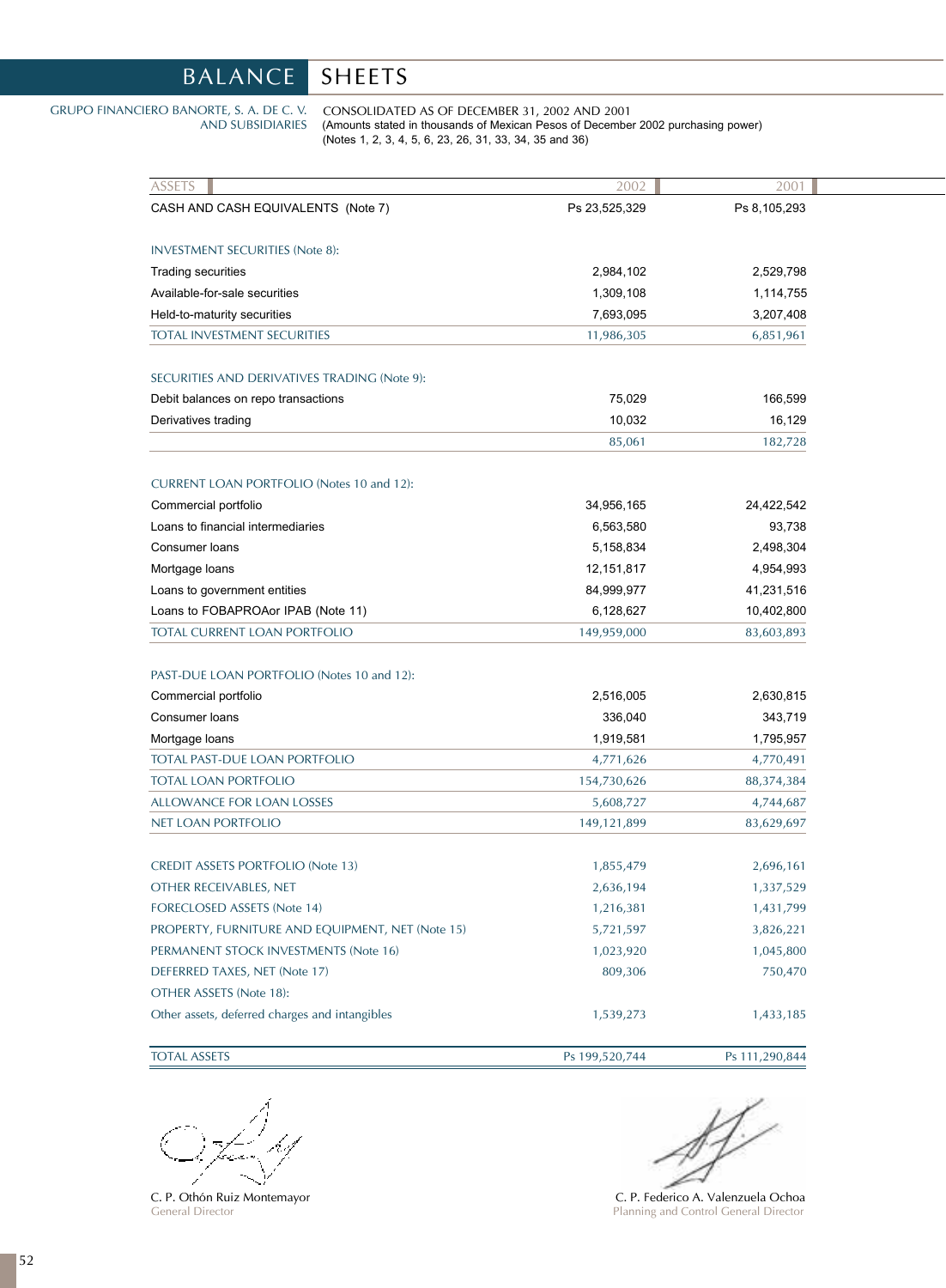| LIABILITIES                                                 | 2002          | 2001          |
|-------------------------------------------------------------|---------------|---------------|
| <b>DEPOSITS:</b>                                            |               |               |
| Demand deposits (Note 19)                                   | Ps 52,664,069 | Ps 31,147,296 |
| Time deposits (Note 20)                                     |               |               |
| General public                                              | 29,395,506    | 18, 197, 635  |
| Money market                                                | 59,927,342    | 29,052,386    |
| Bank bonds (Note 21)                                        | 1,294,548     | 1,374,262     |
| <b>TOTAL DEPOSITS</b>                                       | 143,281,465   | 79,771,579    |
|                                                             |               |               |
| <b>BANK AND OTHER ENTITY LOANS (Note 22):</b>               |               |               |
| Demand loans                                                | 13,466,607    | 2,652,576     |
| Short term                                                  | 13,453,184    | 5,210,860     |
| Long term                                                   | 10,641,516    | 9,197,053     |
|                                                             | 37,561,307    | 17,060,489    |
|                                                             |               |               |
| SECURITIES AND DERIVATIVES TRADING (Note 9):                |               |               |
| Credit balances on repo transactions                        | 32,072        | 112,726       |
| Derivatives trading                                         | 817,328       | 10,394        |
|                                                             | 849,400       | 123,120       |
|                                                             |               |               |
| <b>OTHER PAYABLES:</b>                                      |               |               |
| Income tax and employees' statutory profit sharing          | 378,579       | 31,424        |
| Sundry creditors and other payables                         | 2,850,639     | 2,430,861     |
|                                                             | 3,229,218     | 2,462,285     |
|                                                             |               |               |
| <b>OUTSTANDING SUBORDINATED DEBENTURES (Note 24)</b>        | 2,586,053     | 1,409,877     |
| <b>DEFERRED CREDITS</b>                                     | 22,436        | 54,431        |
| <b>CONTINGENCIES (Note 25)</b>                              |               |               |
| <b>TOTAL LIABILITIES</b>                                    | 187,529,879   | 100,881,781   |
|                                                             |               |               |
| STOCKHOLDERS'EQUITY<br>(Notes 27, 28, 29 and 30)            |               |               |
| PAID-IN CAPITAL:                                            |               |               |
| Capital stock                                               | 5,113,532     | 5,114,174     |
| Paid stock premiums                                         | 1,495,613     | 1,483,277     |
| <b>TOTAL PAID-IN CAPITAL</b>                                | 6,609,145     | 6,597,451     |
|                                                             |               |               |
| <b>EARNED SURPLUS:</b>                                      |               |               |
| Capital reserves                                            | 1,053,178     | 980,336       |
| Retained earnings                                           | 9,491,239     | 8,490,560     |
| Surplus or deficit from restatement of stockholders' equity | (5,233,046)   | (5,233,046)   |
| Loss from holding nonmonetary assets:                       |               |               |
| from valuation of permanent stock investments               | (2,760,917)   | (2,853,545)   |
|                                                             | 2,015,863     | 1,587,888     |
|                                                             |               |               |
| Net income<br><b>TOTAL EARNED SURPLUS</b>                   | 4,566,317     | 2,972,193     |
| MINORITY INTEREST IN STOCKHOLDERS'EQUITY                    | 815,403       | 839,419       |

TOTAL LIABILITIES AND STOCKHOLDERS'EQUITY Ps 199,520,744 Ps 111,290,844 MEMORANDUM ACCOUNTS (Note 32)



The accompanying notes are part of these consolidated financial statements



C. P. Isaías Velázquez González Audit Executive Director

C. P. Nora Elia Cantú Suárez Accounting Director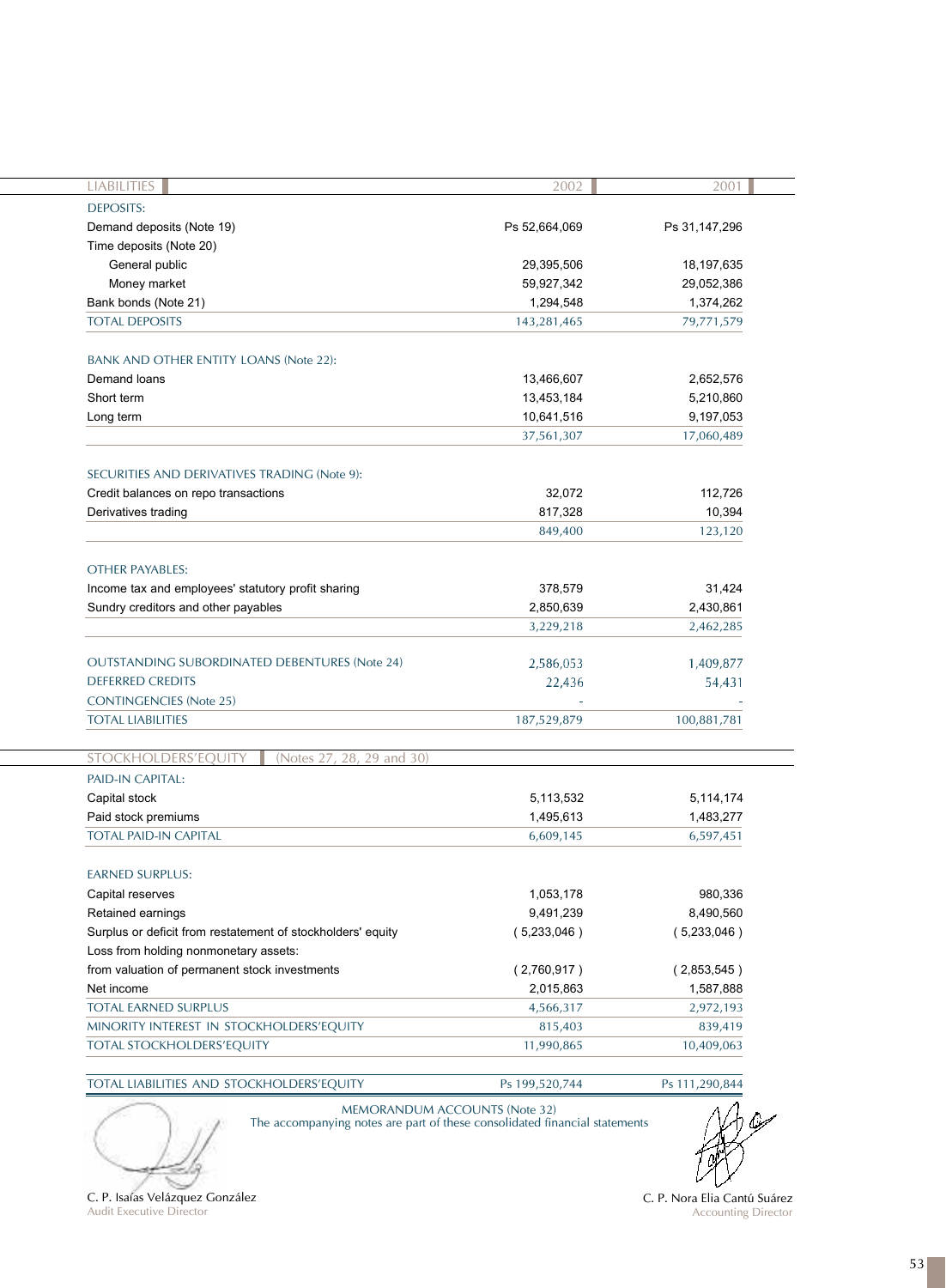# STATEMENTS OF INCOME

#### GRUPO FINANCIERO BANORTE, S. A. DE C. V. AND SUBSIDIARIES

CONSOLIDATED FOR THE YEARS ENDED DECEMBER 31, 2002 AND 2001 (Amounts stated in thousands of Mexican Pesos of December 2002 purchasing power) (Notes 1, 2, 3, 4, 5, 6, 12, 35 and 36)

|                                                                | 2002          | 2001          |
|----------------------------------------------------------------|---------------|---------------|
|                                                                |               |               |
| Interest income                                                | Ps 24,317,147 | Ps 23,837,690 |
| Interest expense                                               | (15,869,066)  | (17,070,298)  |
| Monetary gain, relative to net interest income                 | 77,089        | 58,384        |
| <b>NET INTEREST INCOME</b>                                     | 8,525,170     | 6,825,776     |
|                                                                |               |               |
| Allowance for loan losses                                      | (823,746)     | (1,211,209)   |
| NET INTEREST INCOME ADJUSTED FOR CREDIT RISKS                  | 7,701,424     | 5,614,567     |
|                                                                |               |               |
| Fee and commission income                                      | 4,922,806     | 3,362,188     |
| Fee and commission expense                                     | (1,142,615)   | (676, 836)    |
| Brokerage income                                               | 390,430       | 348,124       |
|                                                                | 4,170,621     | 3,033,476     |
| <b>TOTAL OPERATING INCOME</b>                                  | 11,872,045    | 8,648,043     |
| Administrative and promotion expenses                          | (9,948,667)   | (7,499,105)   |
| <b>OPERATING INCOME</b>                                        | 1,923,378     | 1,148,938     |
|                                                                |               |               |
| Other income                                                   | 2,439,477     | 1,797,317     |
| Other expenses                                                 | (2,397,743)   | (962, 147)    |
|                                                                | 41,734        | 835,170       |
|                                                                |               |               |
| <b>INCOME BEFORE INCOME TAX AND</b>                            |               |               |
| <b>EMPLOYEES'STATUTORY PROFIT SHARING</b>                      | 1,965,112     | 1,984,108     |
|                                                                |               |               |
| Current income tax and employees' statutory                    |               |               |
| profit sharing (Note 31)                                       | (341,260)     | (142, 564)    |
| Deferred income tax and employees' statutory                   |               |               |
| profit sharing (Note 17)                                       | (7, 168)      | (207, 314)    |
|                                                                | (348, 428)    | (349,878)     |
| INCOME BEFORE EQUITY IN EARNINGS OF NONCONSOLIDATED SUBSIDIARY |               |               |
| AND ASSOCIATED AND AFFILIATED COMPANIES, AND MINORITY INTEREST | 1,616,684     | 1,634,230     |
| Equity in earnings of nonconsolidated subsidiary and           |               |               |
| associated, and affiliated companies, Net                      | 165,444       | 62,592        |
| <b>INCOME FROM CONTINUING OPERATIONS BEFORE</b>                |               |               |
| MINORITY INTEREST                                              | 1,782,128     | 1,696,822     |
| Discontinues operation, extraordinary departure and            |               |               |
| changes in accounting standards                                | 410,837       |               |
|                                                                | 2,192,965     | 1,696,822     |
| Minority interest                                              | (177, 102)    | (108, 934)    |
|                                                                |               |               |
| NET INCOME (Notes 29 and 30)                                   | Ps 2,015,863  | Ps 1,587,888  |

The accompanying notes are part of these consolidated financial statements.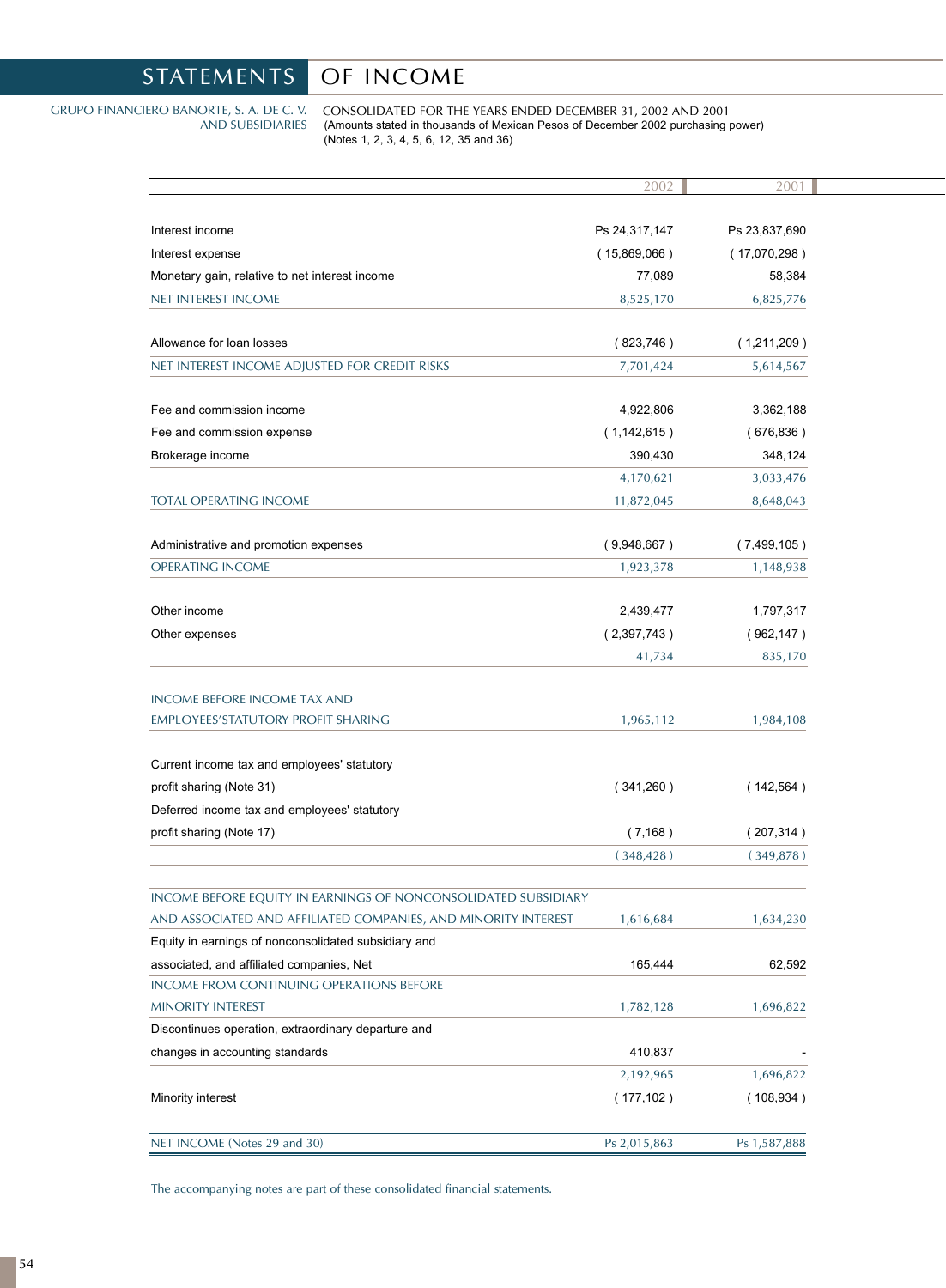C. P. Othón Ruiz Montemayor General Director

C. P. Federico A. Valenzuela Ochoa Planning and Control General Director

C. P. Isaías Velázquez González Audit Executive Director

C. P. Nora Elia Cantú Suárez Accounting Director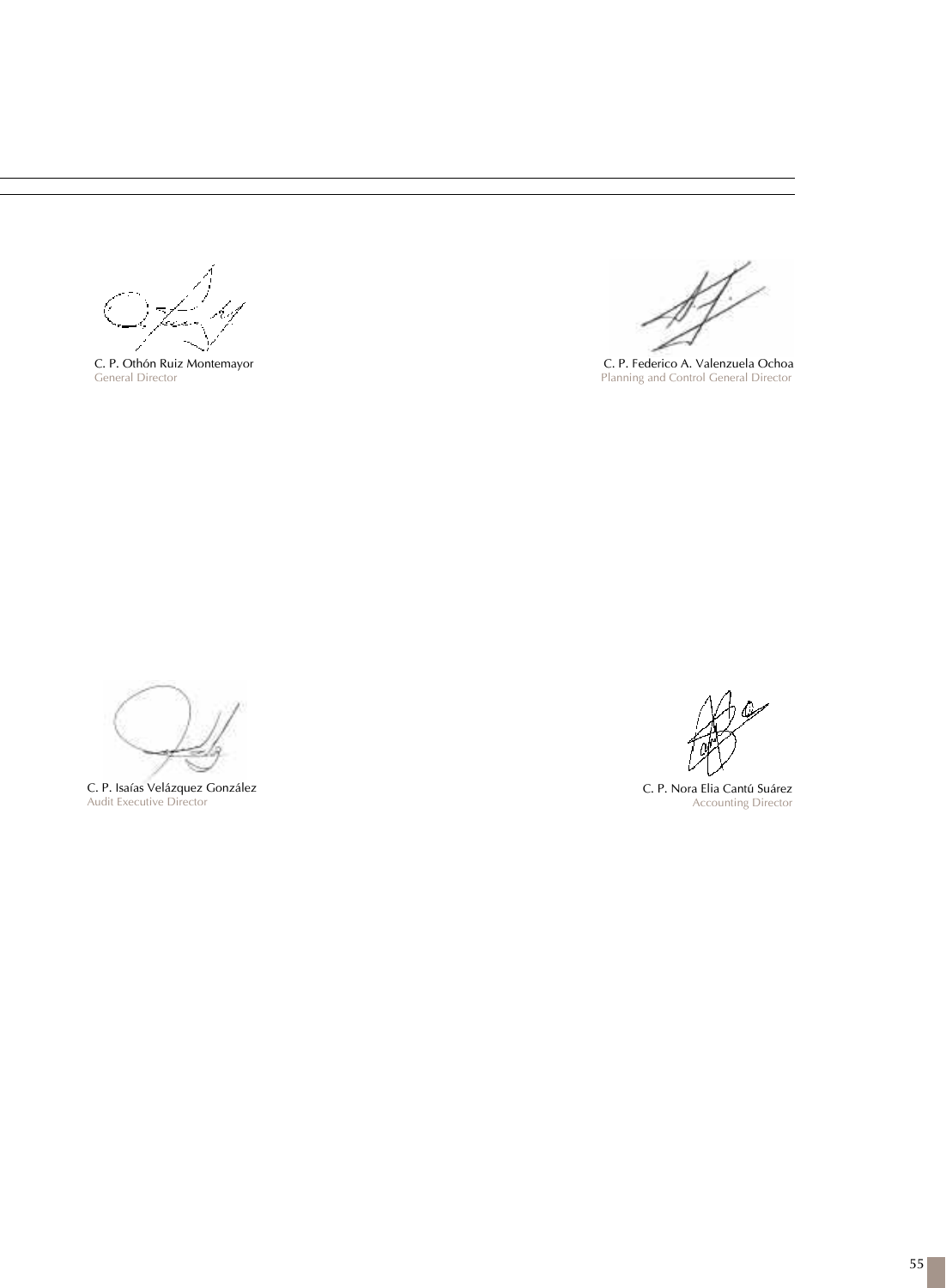# STATEMENTS OF CHANGES IN STOCKHOLDERS' EQUITY

GRUPO FINANCIERO BANORTE, S. A. DE C. V. AND SUBSIDIARIES

CONSOLIDATED FOR THE YEARS ENDED DECEMBER 31, 2002 AND 2001 (Amounts stated in thousands of Mexican Pesos of December 2002 purchasing power)

|                                                                       |                         | PAID-IN CAPITAL                  |                        |                            |  |
|-----------------------------------------------------------------------|-------------------------|----------------------------------|------------------------|----------------------------|--|
|                                                                       | CAPITAL<br><b>STOCK</b> | VARIABLE<br><b>CAPITAL STOCK</b> | PAID STOCK<br>PREMIUMS | CAPITAL<br><b>RESERVES</b> |  |
| Balance at January 1, 2001                                            | Ps 3,058,103            | Ps 2,029,788                     | Ps 1,397,275           | Ps 822,106                 |  |
| <b>CHANGES RESULTING FROM RESOLUTIONS</b><br>ADOPTED BY STOCKHOLDERS: |                         |                                  |                        |                            |  |
| Issuance of stock (Stock repurchase)                                  |                         | 26,283                           | 86,002                 | 67,179                     |  |
| Appropriation of income                                               |                         |                                  |                        |                            |  |
| Reserves created                                                      |                         |                                  |                        | 91,051                     |  |
| <b>CHANGES RELATED TO THE RECOGNITION</b><br>OF COMPREHENSIVE INCOME: |                         |                                  |                        |                            |  |
| Net income of the year                                                |                         |                                  |                        |                            |  |
| Gain (loss) from holding non-monetary assets                          |                         |                                  |                        |                            |  |
| Comprehensive income for the year (Note 29)                           |                         |                                  |                        |                            |  |
| MINORITY INTEREST                                                     |                         |                                  |                        |                            |  |
| Balance at December 31, 2001                                          | Ps 3,058,103            | Ps 2,056,071                     | Ps 1,483,277           | Ps 980,336                 |  |
| <b>CHANGES RESULTING FROM RESOLUTIONS</b><br>ADOPTED BY STOCKHOLDERS: |                         |                                  |                        |                            |  |
| Issuance of stock (Stock repurchase)                                  |                         | (642)                            | 12,336                 | (5, 113)                   |  |
| Appropriation of income                                               |                         |                                  |                        |                            |  |
| Reserves created                                                      |                         |                                  |                        | 77,955                     |  |
| Dividend decreed in Ordinary General Assembly                         |                         |                                  |                        |                            |  |
| of Shareholders at September 30,2002                                  |                         |                                  |                        |                            |  |
| CHANGES RELATED TO THE RECOGNITION OF<br><b>COMPREHENSIVE INCOME:</b> |                         |                                  |                        |                            |  |
| Net income of the year                                                |                         |                                  |                        |                            |  |
| Gain (loss) from holding non-monetary assets                          |                         |                                  |                        |                            |  |
| Comprehensive income for the year (Note 29)                           |                         |                                  |                        |                            |  |
| MINORITY INTEREST                                                     |                         |                                  |                        |                            |  |
| Balance at December 31, 2002                                          | Ps 3,058,103            | Ps 2,055,429                     | Ps 1,495,613           | Ps 1,053,178               |  |

The accompanying notes are part of these consolidated financial statements.

ina

C. P. Othón Ruiz Montemayor General Director

 $\mathbb{N}$ 

C. P. Federico A. Valenzuela Ochoa Planning and Control General Director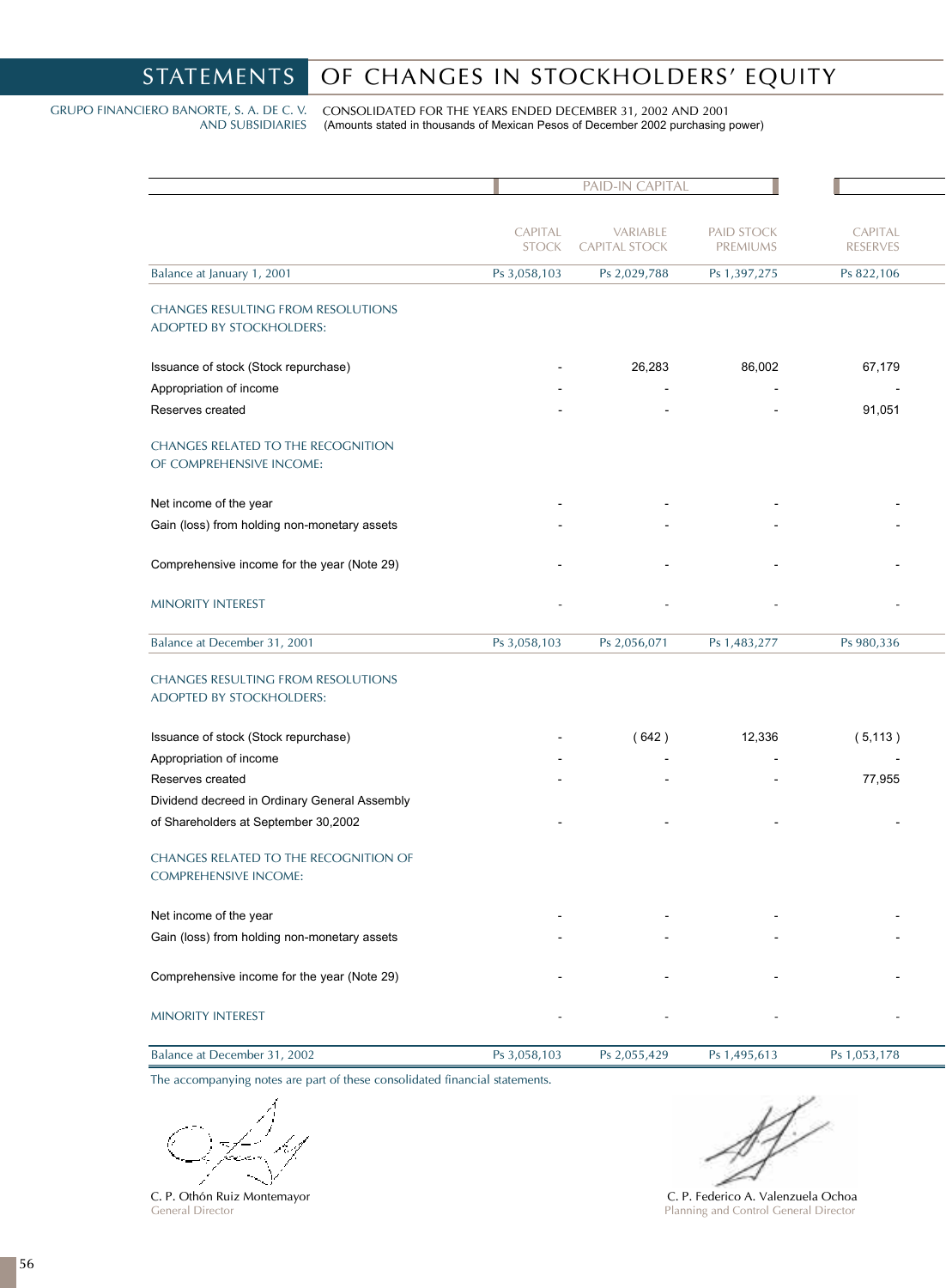|                                           |                                                  |                                                    |                                            | <b>EARNED SURPLUS</b>                                                    |                                                                |                                                   |
|-------------------------------------------|--------------------------------------------------|----------------------------------------------------|--------------------------------------------|--------------------------------------------------------------------------|----------------------------------------------------------------|---------------------------------------------------|
| TOTAL STOCK-<br>HOLDERS'<br><b>EQUITY</b> | <b>MINORITY</b><br><b>INTEREST IN</b><br>CAPITAL | <b>TOTAL</b><br><b>MAJORITY</b><br><b>INTEREST</b> | <b>NET</b><br><b>INCOME OF</b><br>THE YEAR | <b>GAIN (LOSS) FROM</b><br><b>HOLDING NON-</b><br><b>MONETARY ASSETS</b> | <b>DEFICIT IN</b><br><b>RESTATEMENT OF</b><br>CAPITAL ACCOUNTS | PRIOR YEARS<br><b>RETAINED</b><br><b>EARNINGS</b> |
| Ps 9,114,715                              | Ps 794,466                                       | Ps 8,320,249                                       | Ps 1,859,903                               | (Ps 2,335,588)                                                           | (Ps 5,233,046)                                                 | Ps 6,721,708                                      |
| 179,464                                   |                                                  | 179,464                                            | (1,859,903)                                | $\overline{\phantom{0}}$                                                 |                                                                | 1,859,903<br>(91,051)                             |
| 1,587,888<br>(517, 957)                   | $\overline{\phantom{a}}$                         | 1,587,888<br>(517, 957)                            | 1,587,888                                  | (517, 957)                                                               |                                                                |                                                   |
| 1,069,931                                 |                                                  | 1,069,931                                          | 1,587,888                                  | (517, 957)                                                               |                                                                |                                                   |
| 44,953                                    | 44,953                                           |                                                    |                                            |                                                                          |                                                                |                                                   |
| Ps 10,409,063                             | Ps 839,419                                       | Ps 9,569,644                                       | Ps 1,587,888                               | (Ps 2, 853, 545)                                                         | (Ps 5, 233, 046)                                               | Ps 8,490,560                                      |
| 6,581                                     |                                                  | 6,581                                              |                                            |                                                                          |                                                                |                                                   |
|                                           |                                                  |                                                    | (1,587,888)                                |                                                                          |                                                                | 1,587,888                                         |
|                                           |                                                  |                                                    |                                            |                                                                          |                                                                | (77, 955)                                         |
| (509, 254)                                | $\overline{\phantom{a}}$                         | (509, 254)                                         |                                            |                                                                          |                                                                | (509, 254)                                        |
| 2,015,863                                 |                                                  | 2,015,863                                          | 2,015,863                                  | $\overline{\phantom{a}}$                                                 |                                                                |                                                   |
| 92,628                                    |                                                  | 92,628                                             |                                            | 92,628                                                                   |                                                                |                                                   |
| 2,108,491                                 |                                                  | 2,108,491                                          | 2,015,863                                  | 92,628                                                                   |                                                                |                                                   |
| (24,016)                                  | (24,016)                                         | $\overline{\phantom{a}}$                           |                                            | $\overline{\phantom{a}}$                                                 |                                                                | $\overline{\phantom{a}}$                          |
| Ps 11,990,865                             | Ps 815,403                                       | Ps 11,175,462                                      | Ps 2,015,863                               | (Ps 2,760,917)                                                           | (Ps 5,233,046)                                                 | Ps 9,491,239                                      |

ر<br>تولگا

C. P. Nora Elia Cantú Suárez Accounting Director

C. P. Isaías Velázquez González Audit Executive Director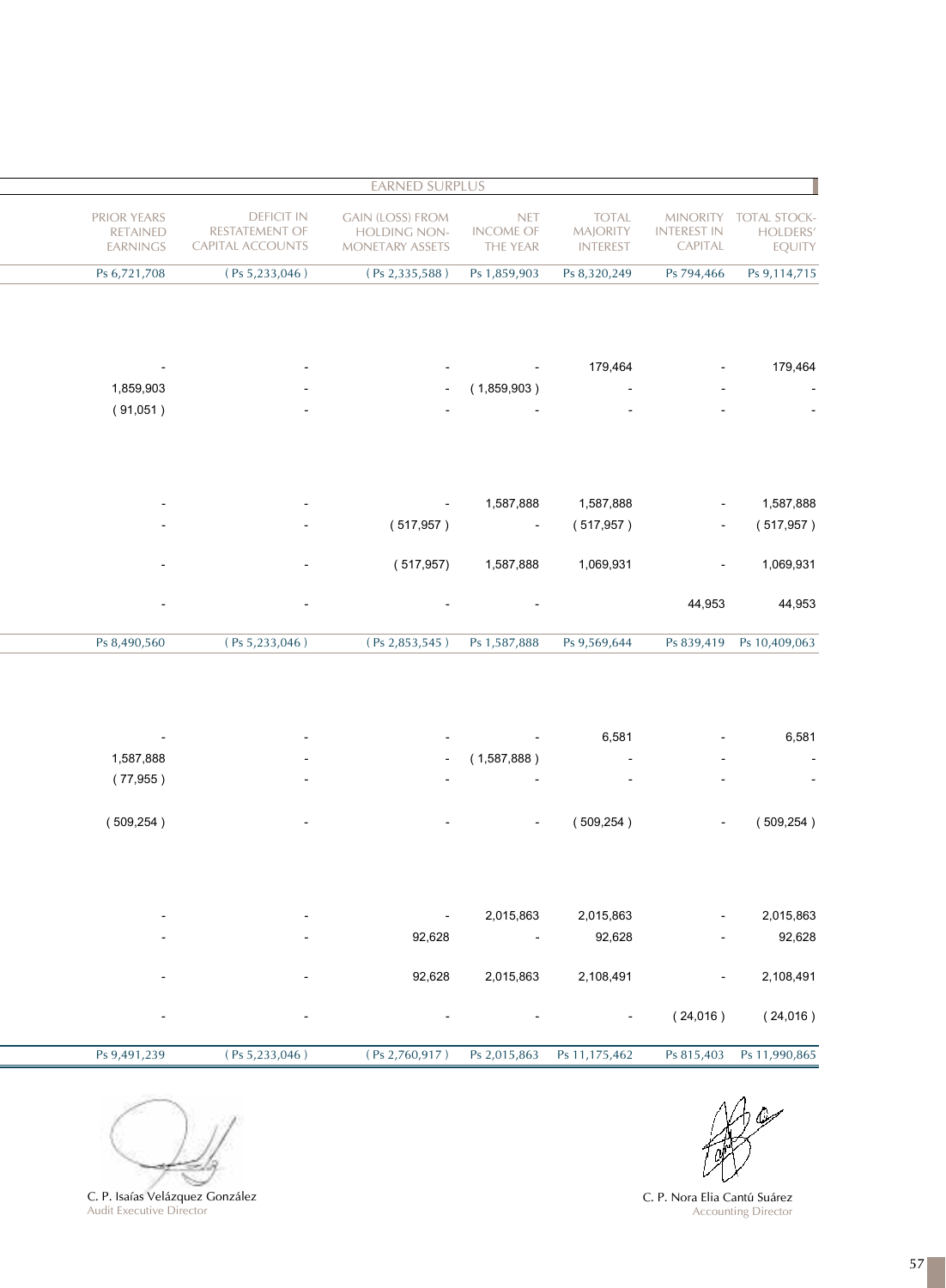# STATEMENTS OF CHANGES IN FINANCIAL POSITION

GRUPO FINANCIERO BANORTE, S. A. DE C. V. AND SUBSIDIARIES

CONSOLIDATED FOR THE YEARS ENDED DECEMBER 31, 2002 AND 2001 (Amounts stated in thousands of Mexican Pesos of December 2002 purchasing power)

|                                                                   | 2002                 | 2001               |
|-------------------------------------------------------------------|----------------------|--------------------|
| <b>OPERATING ACTIVITIES:</b>                                      |                      |                    |
| Net income of the year                                            | Ps 2,015,863         | Ps 1,587,888       |
| Items charged (credited) to income that did not affect resources: |                      |                    |
| Allowance for loan losses                                         | 823,746              | 1,211,209          |
|                                                                   | 765,598              | 453,716            |
| Depreciation and amortization<br>Deferred taxes                   | 7,168                |                    |
| Minority interest                                                 | (177, 102)           | 207,314<br>108,934 |
| Provision for other obligations                                   | 707,519              | (534, 971)         |
| Equity in earnings of nonconsolidated subsidiary and              |                      |                    |
| associated and affiliated companies, net                          |                      | (62,592)           |
| Unrealized investment income                                      | (165, 444)<br>46,586 | (54, 467)          |
|                                                                   |                      |                    |
|                                                                   | 4,023,934            | 2,917,031          |
| Items related to operations:                                      |                      |                    |
| Increase (decrease) in deposits                                   | 63,509,886           | 4,739,140          |
| (Increase) decrease in investment securities                      | (5, 180, 930)        | 1,234,224          |
| Increase (decrease) in bank and other entity loans                | 20,500,818           | (9,759,338)        |
| Decrease (increase) in credit assets portfolio                    | 840,682              | (1,058,521)        |
| Increase in loan portfolio                                        | (66,315,948)         | (676, 811)         |
| Increase in deferred taxes                                        | (66,004)             | (268, 976)         |
| Decrease (increase) in derivatives trading                        | 823,947              | (87,569)           |
| Increase in accounts receivable and payable                       | (1,239,251)          | (5,688)            |
| Resources provided by (used in) operating activities              | 16,897,134           | (2,966,508)        |
| <b>FINANCING ACTIVITIES:</b>                                      |                      |                    |
| Issuance of outstanding subordinated debentures                   | 1,176,176            | 1,409,877          |
| Common stock repurchase                                           | 6,581                | 179,465            |
| Decree Dividends                                                  | (509, 254)           |                    |
| Resources used in financing activities                            | 673,503              | 1,589,342          |
|                                                                   |                      |                    |
| <b>INVESTMENT ACTIVITIES:</b>                                     |                      |                    |
| Decrease in foreclosed assets                                     | 215,418              | 243,298            |
| Decrease (increase) in permanent stock investments                | 433,040              | (623, 267)         |
| Increase in deferred charges and credits                          | (486,953)            | (74,065)           |
| Net purchases of property, furniture and equipment                | (2,312,106)          | (618, 146)         |
| Resources used in investment activities                           | (2,150,601)          | (1,072,180)        |
| Increase (decrease) in cash and cash equivalents                  | 15,420,036           | (2,449,346)        |
| Cash and cash equivalents at beginning of year                    | 8,105,293            | 10,554,639         |
| Cash and cash equivalents at end of year                          | Ps 23,525,329        | Ps 8,105,293       |

The accompanying notes are part of these consolidated financial statements.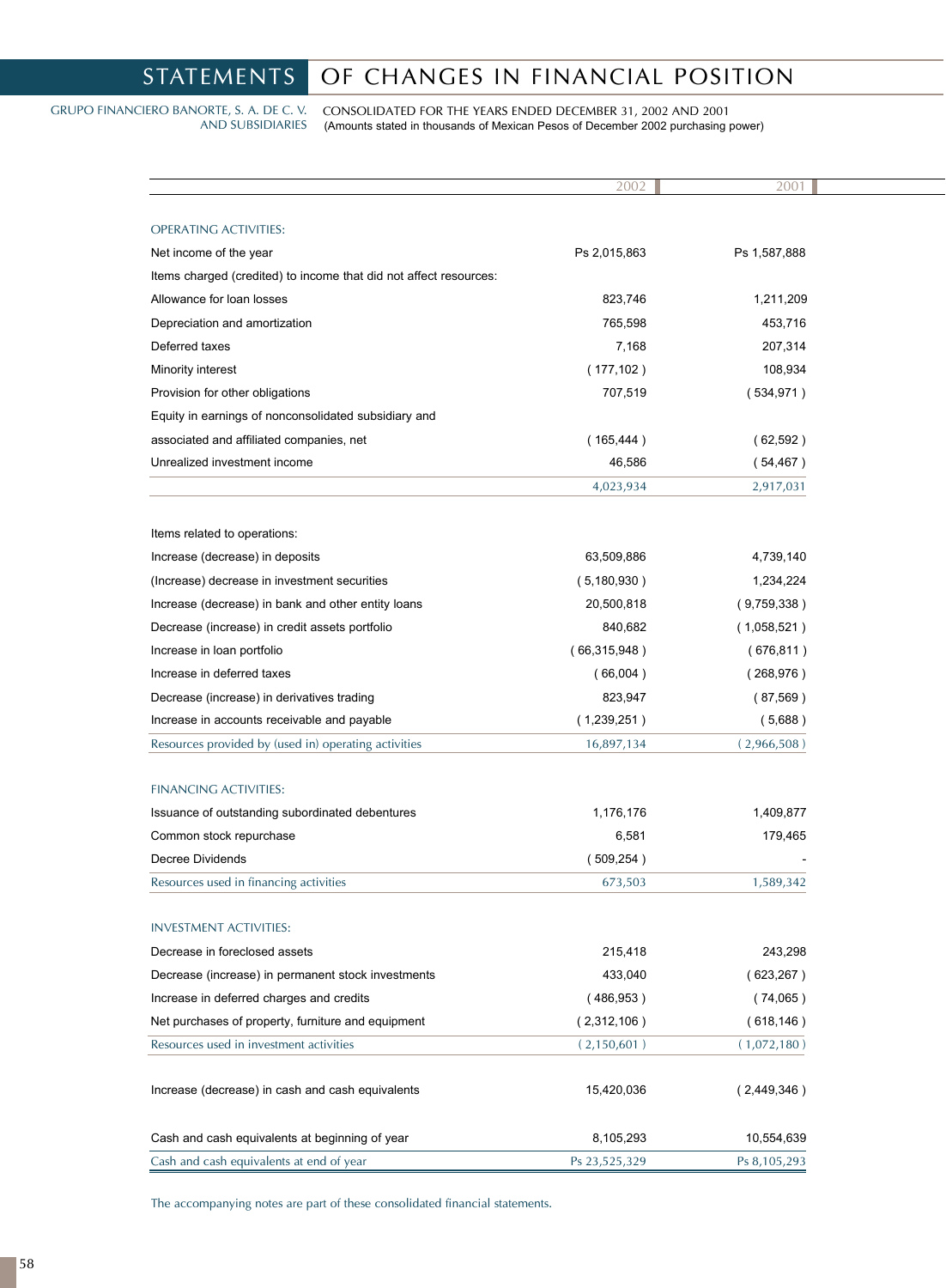C. P. Othón Ruiz Montemayor General Director

C. P. Federico A. Valenzuela Ochoa Planning and Control General Director

C. P. Isaías Velázquez González Audit Executive Director

C. P. Nora Elia Cantú Suárez Accounting Director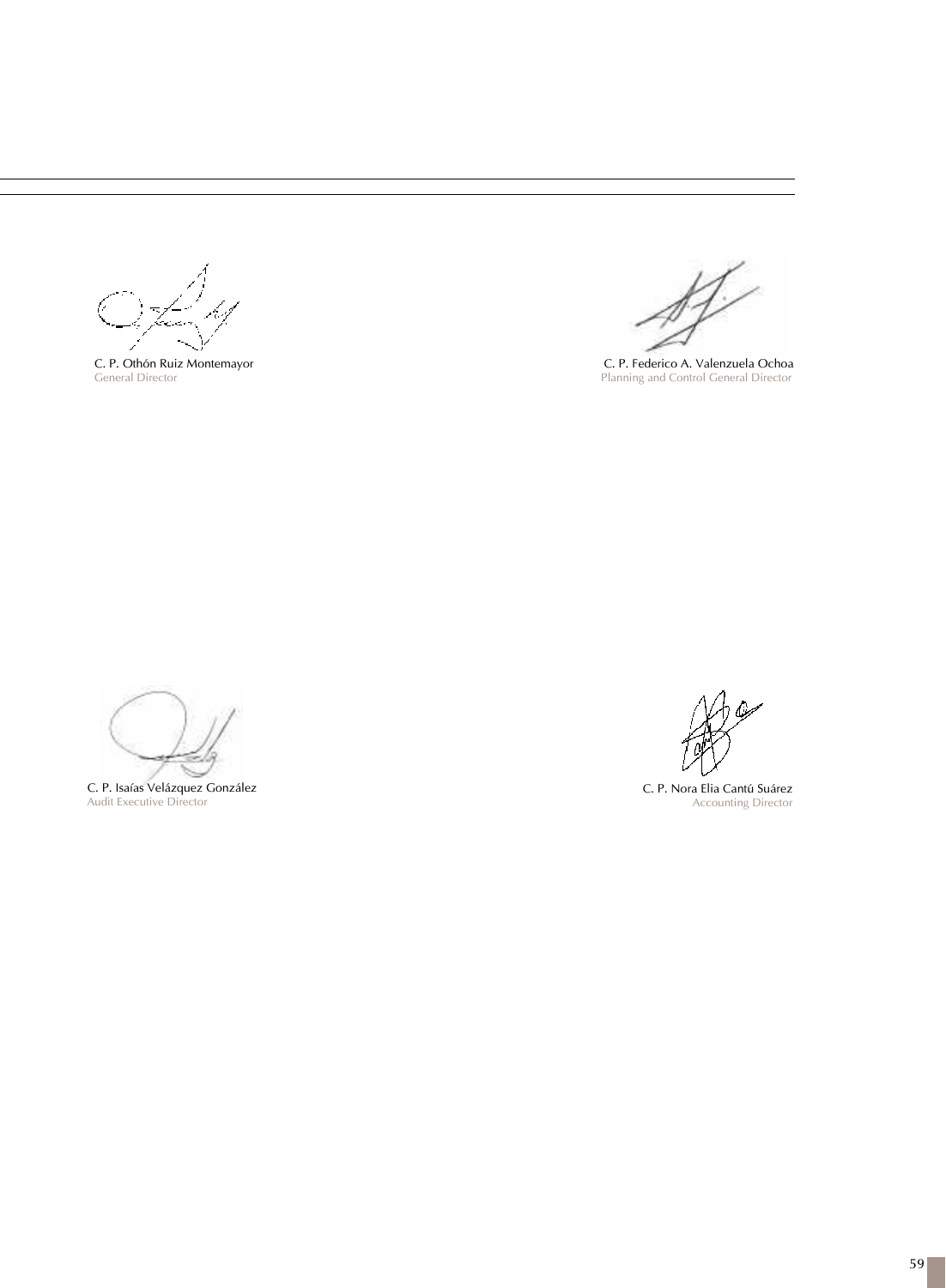## NOTES | TO THE FINANCIAL STATEMENTS

GRUPO FINANCIERO BANORTE, S. A. DE C. V. AND SUBSIDIARIES CONSOLIDATED AS OF DECEMBER 31, 2002 AND 2001 (Amounts stated in thousands of Mexican pesos of December 2002 purchasing power, except number of shares, debentures, and exchange rates)

NOTE 1 – DESCRIPTION OF BUSINESS:

GRUPO FINANCIERO BANORTE, S. A. de C. V. and subsidiaries (GRUPO) is authorized by the Secretaría de Hacienda y Crédito Público (Mexican Ministry of Finance and Public Credit, or "SHCP") to be incorporated and operate as a financial group in the terms established in the Ley para Regular las Agrupaciones Financieras (Financial Groups Regulation Law or "LRAF"), subject to inspection and oversight by the Comisión Nacional Bancaria y de Valores (Mexican Banking and Securities Commission or "the COMMISSION"). Its operations consist of rendering all kinds of banking services and acting as a broker in the securities market, as well as acquiring and managing shares issued by insurance, pension and bonding institutions, leasing and financial factoring companies, mutual funds and any other type of companies or financial entities allowed by the SHCP, pursuant to the provisions of the LRAF. Its operations are regulated by the COMMISSION, the Instituciones de Crédito (Credit Institutions) Law, the Banco de México (Central Bank of Mexico or "BANXICO") Law, the Securities Market Law, the Comisión Nacional de Seguros y Fianzas (Mexican Insurance and Bonding Commission), the Comisión Nacional del Sistema de Ahorro para el Retiro (Mexican Commission for the Retirement Savings System) and other applicable laws and agencies.

Among the powers that it may exercise in its capacity as a regulator of financial groups, the COMMISSION may review the financial information of GRUPO and require changes to be made thereto.

GRUPO has entered into a liability agreement in accordance with the LRAF, through which it is fully liable for the obligations and losses of each of its subsidiary companies.

## NOTE 2 – HIGHLIGHTS:

In fiscal 2000, a comprehensive business strategy was established with the fundamental purpose of strengthening the capital of Banco Mercantil del Norte, S. A., Institución de Banca Múltiple (BANORTE) and improving its position in the market. This strategy required structural changes in GRUPO such as:

## a. Acquisition of the stock of Bancrecer, S. A. (BANCRECER)

At September 24, 2001, the Instituto para la Protección del Ahorro Bancario (Bank Savings Protection Institute or "IPAB") announced that BANORTE had won the purchase process for 100% of the capital stock of BANCRECER. BANORTE paid Ps 1,742,082 (Ps 1,650,000 nominal value), which equaled 0.66 times the book value of the stockholders' equity of the acquired entity at the date of the transaction.

In accordance with the sales contract for the stock of BANCRECER, BANORTE proceeded to pay for the stock in the following manner: 25% of the offered price, that is Ps 435,520 (Ps 412,500 nominal value), on October 5, 2001 (date on which the contract was entered into) and the total settlement of the remaining Ps 1,306,561 (Ps 1,237,500 nominal value) on December 4 of that same year.

For the period between the first payment and the final payment, interest was accrued in favor of the IPAB on the outstanding balance of the offered price at the average 28-day CETES ("Treasury Certificates") rate, in the amount of Ps 16,881 (Ps 15,989 nominal value). Furthermore, other expenses directly related with the acquisition Ps 6,191 (Ps 5,864 nominal value) brought the total cost to Ps 1,765,154 (Ps 1,671,853 nominal value).

The acquisition of BANCRECER was funded with resources of GRUPO, including resources in cash and dividends obtained from its subsidiaries, as well as the use of the surplus from the recent issuance of debentures by BANORTE and the use of additional financing obtained before the date of the purchase of the stock.

Through official letter 60-II-105587, dated December 11, 2001, the COMMISSION, authorized BANORTE to temporarily record this investment in investment securities. Inasmuch as BANORTE did not take control of BANCRECER's management until January 2, 2002, the financial statements of BANORTE at December 31, 2001 were not consolidated with those of BANCRECER, nor were BANCRECER's income for December recognized at the end of the year by applying the equity method.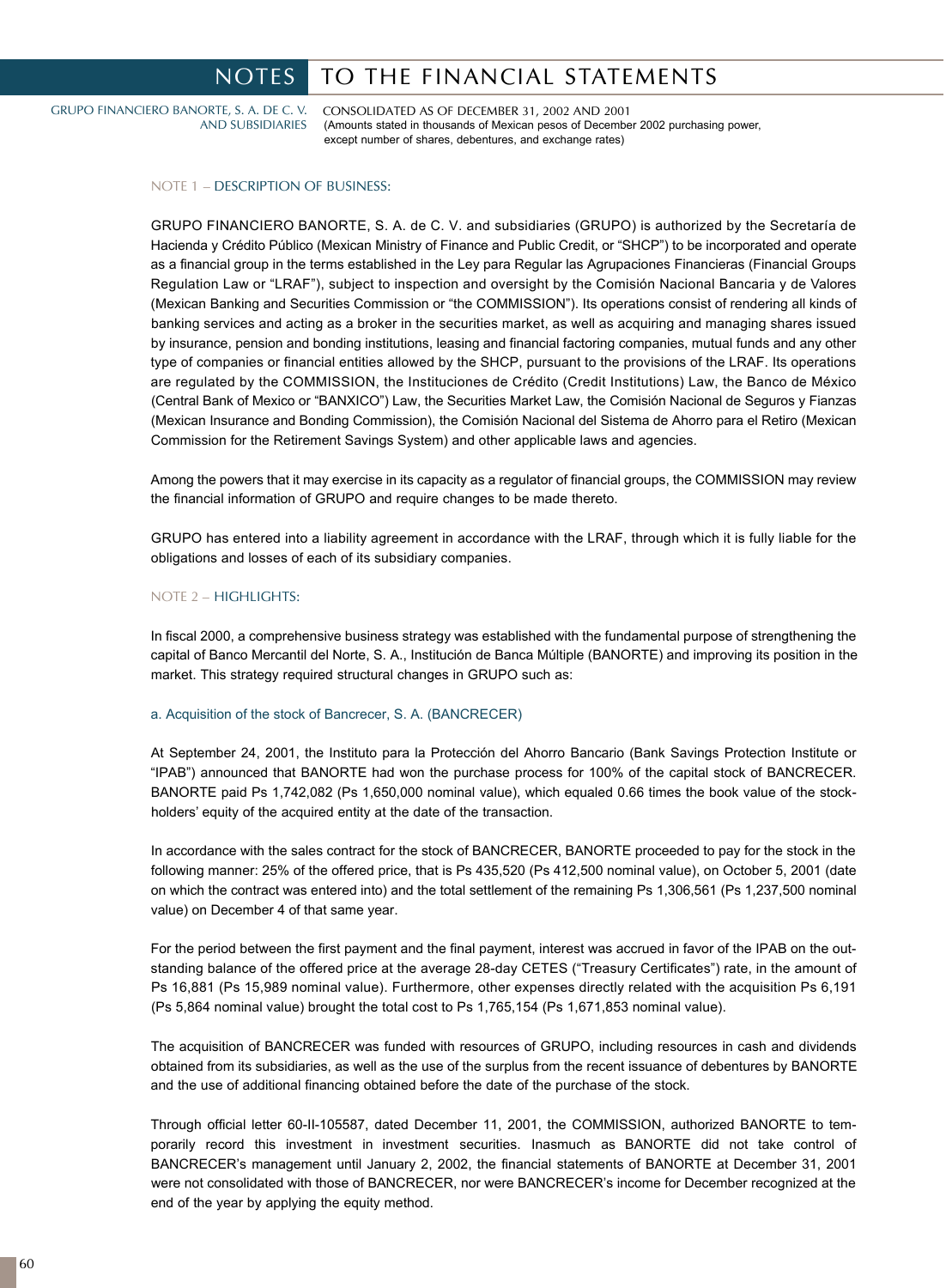With regard to the stockholders' equity of BANCRECER, the aforementioned official letter established that at the end of 2001 BANCRECER should reduce the book value of its stockholders' equity by an allowance for the known integration expenses. In this connection, and taking advantage of the negative goodwill of approximately Ps 897 million (Ps 850 million nominal value) in BANORTE as a result of the purchase of BANCRECER at a price lower than the stockholders'equity value, BANCRECER proceeded to constitute reserves, in December, in the amount of Ps 715,942 (Ps 678,100 nominal value) to cover these integration expenses during 2002.

The provision recorded in other payables comprises the following concepts:

## 1. Reorganization

## 1.1 Restructuring cost

This corresponds to the amount required to cover indemnities for personnel dismissals in BANCRECER, which will take place due to the organizational restructuring resulting from the integration.

## 1.2 Out-placement program

This corresponds to the fees to be paid to external advisors specializing in helping personnel dismissed due to the restructuring undertake productive activities on their own or get new jobs.

## 1.3 Reduction of debt due from dismissed personnel

According to its internal policies, BANCRECER will grant a reduction of debt due from dismissed personnel as follows: 30% on commercial loans and 20% on mortgage loans.

## 2. Integration

## 2.1 Operating integration

This corresponds to the expenses required to integrate all the branches under a single operating model.

## 2.2 Change of image

This corresponds to the expenses relative to the need to change the image of BANCRECER's branches.

## 2.3 Amortization of installation expenses due to the closing of branches

This refers to installation expenses recorded in BANCRECER and corresponding to branches that will cease operations in accordance with GRUPO´s strategic plan.

## 3. Post-retirement benefits

These liabilities correspond to the partial recognition of benefits from medical services derived from the actuarial calculation made in January 2000, in which accrued liabilities for retirement benefits were established in the amount of Ps 132,300 (nominal value) for BANCRECER´s employees. In this respect, BANORTE did not have its actuarial calculation updated for 2002 at the time of the creation of the reserve; therefore a conservative estimate was established in the amount of Ps 80,700.

At December 31, 2002, GRUPO obtained a definitive actuarial calculation, which required an additional charge of Ps 49,800.

The analysis of the amounts (nominal value) comprises the following concepts:

| Concept                                                   | <b>Beginning</b><br><b>Balance</b> | Annual<br><b>Movements</b>            | Ending<br><b>Balance</b> |
|-----------------------------------------------------------|------------------------------------|---------------------------------------|--------------------------|
| Reorganization<br>Integration<br>Post-retirement benefits | Ps 368,100<br>229,300<br>80,700    | (Ps 341,500)<br>(123,000)<br>(80,700) | Ps 26,600<br>106,300     |
| Total                                                     | Ps 678,100                         | $PS 545,200$ )                        | Ps 132,900               |

BANORTE's management estimates that the reorganization expense will be fully applied by the end of the first quarter of 2003. Furthermore, the integration expense will be applied during 2003.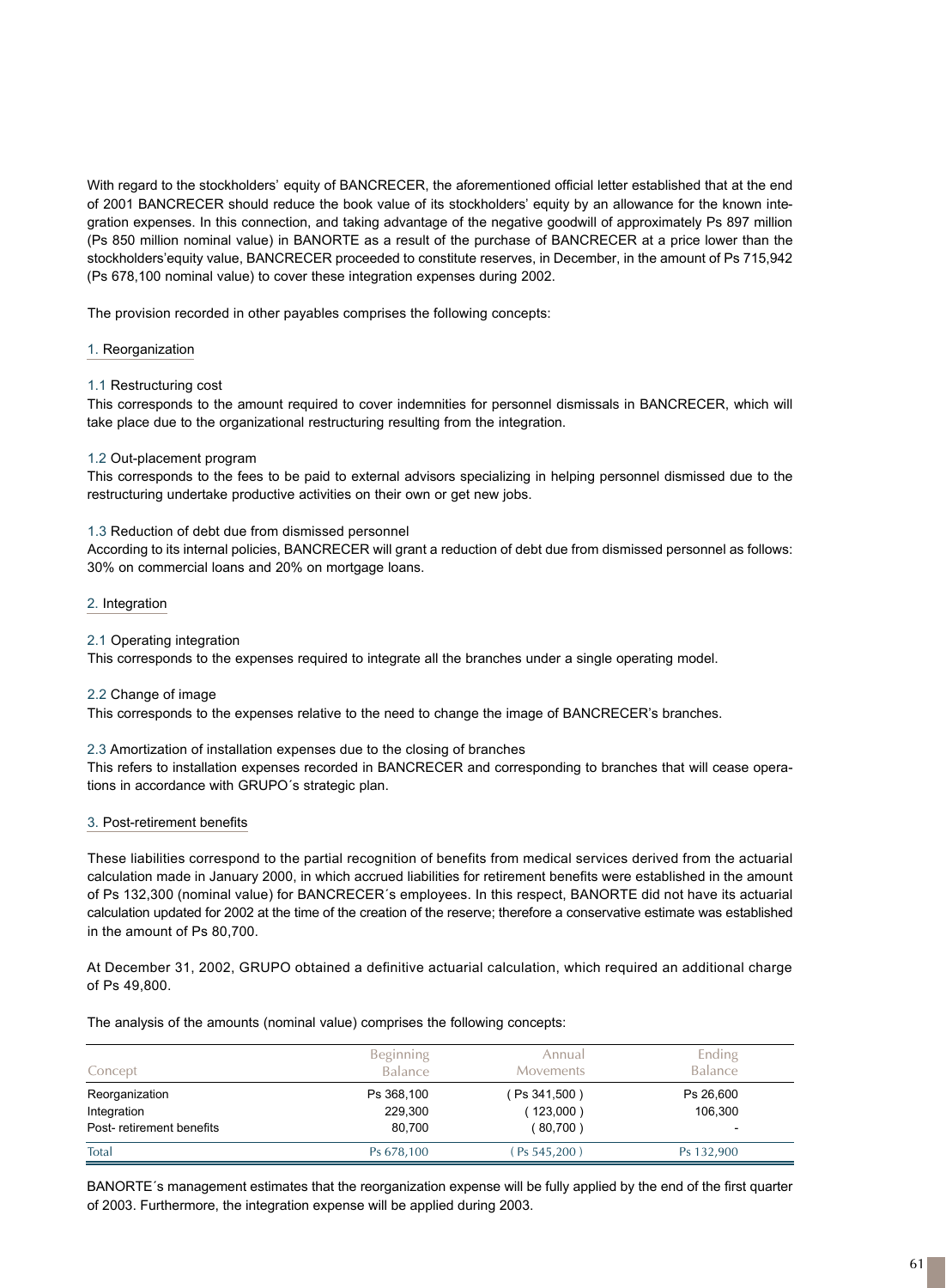Once the book adjustments of BANCRECER were made for the aforementioned integration expenses, its stockholders' equity amounted to Ps 1,799,488 (Ps 1,704,372 nominal value) at December 31, 2001.

Therefore, the purchase of BANCRECER's stock generated a negative goodwill in the amount of Ps 34,334 (Ps 32,519 nominal value) representing an excess of stockholders' equity of the acquired entity over the acquisition cost of the stock, which was recorded in BANORTE on January 31, 2002.

Through official letter 601-DGSIF"A"-112901, dated August 23,2002, the COMMISSION requested the filing of the balance sheet giving retroactive effect to the acquisition of the assets and liabilities of BANCRECER, for comparative purposes. Consequently, had the financial statements of BANORTE and those of BANCRECER been consolidated at December 31, 2001, the amounts of the principal items comprising the combined balance sheets of BANORTE at December 31, 2002 and 2001, would have been shown as follows:

|                                            | 2002           | 2001           |
|--------------------------------------------|----------------|----------------|
| Assets                                     |                |                |
| Cash, investment securities and            |                |                |
| securities and derivatives trading         | Ps 35,033,721  | Ps 28,286,933  |
| Loan portfolio, net                        | 147,406,732    | 140,416,354    |
| Foreclosed assets                          | 1,190,161      | 1,409,949      |
| Property, furniture and equipment, net     | 5,354,951      | 5,716,295      |
| Permanent stock investments                | 448,646        | 473,041        |
| Other assets, net                          | 3,919,052      | 3,077,623      |
| Total assets                               | Ps 193,353,263 | Ps 179,380,195 |
| Liabilities and stockholders' equity       |                |                |
| Interbank and other entity                 |                |                |
| deposits and loans                         | Ps 178,893,183 | Ps 164,573,439 |
| Other payables, securities and derivatives |                |                |
| trading and deferred loans                 | 3,719,260      | 4,831,726      |
| Outstanding subordinated debentures        | 2,586,053      | 1,409,868      |
| Stockholders' equity                       | 8,154,767      | 8,565,162      |
| Total liabilities and stockholders' equity | Ps 193,353,263 | Ps 179,380,195 |

This same methodology was not followed for the statements of income, since their combination would have produced distorted results since BANCRECER´s operations had been subject to preventive management and under a clean-up process by the authorities, especially during 2001. Therefore, the presentation of this statement would not show the bank results that would have been obtained had they been going concerns. It was not practical to determine the effect on BANCRECER´s results of the aforementioned clean-up process and preventive management, in order to reflect what would have been its result's on a going-concern basis.

At a General Ordinary Shareholders' Meeting held on January 4, 2002, the shareholders of BANCRECER agreed to appoint a new Board of Directors, as well as a new General Director.

At General Extraordinary Shareholders' Meetings held on March 11, 2002, BANORTE and BANCRECER's shareholders approved a merger of the two branches, with figures as of February 28, 2002. BANCRECER survived as the merging company, and subsequently changed its name to Banco Mercantil del Norte, S. A., Institución de Banca Múltiple. At April 24, 2002 the SHCP authorized the merger operation, with the corresponding effects between the parties, as from the end of March 2002.

This merger was accounted for as a reorganization or transaction between companies under common control, in accordance with US-GAAP, which were applied in conformity with accounting criteria for credit institutions referred to in Circulars 1448 and 1488, issued by the COMMISSION, under which the substance of a transaction prevails over its form, so that for accounting purposes the surviving entity is BANORTE, even if for legal purposes the surviving entity is BANCRECER. This reflects has fact that the stockholders' equity that subsists is that of BANORTE, since it is the owner of BANCRECER's shares.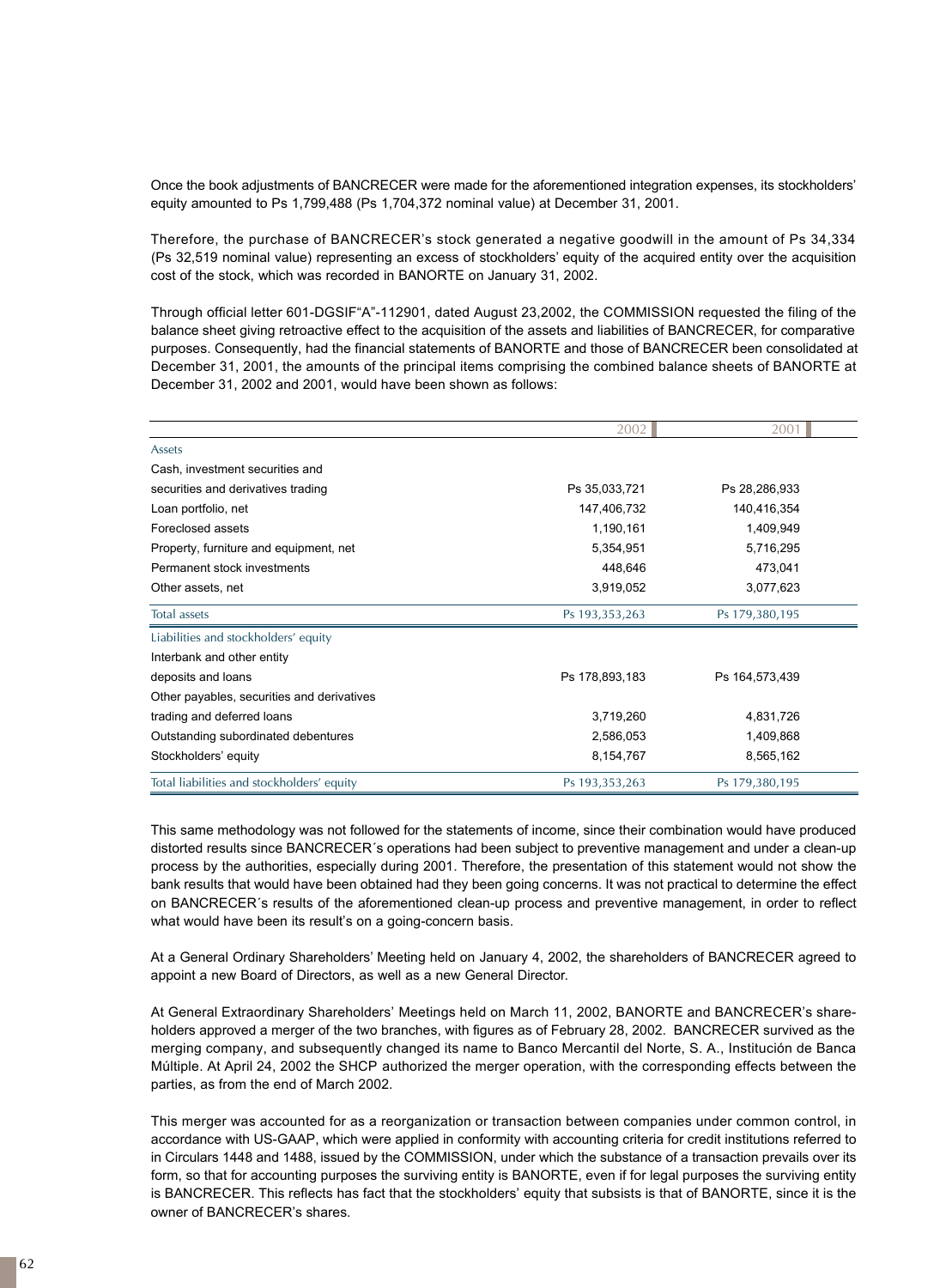| Millions of<br>nominal pesos | <b>BANORTE</b><br>(excluding<br><b>BANCRECER</b> | <b>BANCRECER</b> | Combined   | Intercompany<br>balances | Post-merge<br><b>balances</b> |
|------------------------------|--------------------------------------------------|------------------|------------|--------------------------|-------------------------------|
| Assets                       | Ps 106,528                                       | Ps 69.681        | Ps 176,209 | (Ps 12,107)              | Ps 164,102                    |
| Liabilities                  | 99.839                                           | 67,838           | 167.677    | 10.264                   | 157,413                       |
| Stockholders' equity         | 6.689                                            | 1.843            | 8,532      | 1.843                    | 6,689                         |

Following is a summarized chart of the merging process of March 2002, showing eliminated intercompany transactions and their effect on the financial statements:

## b. Growth strategies

During the year 2002, GRUPO carried out some corporate readjustments and business strategies in order to continue maintain a sound financial structure and to offer more competitive products in the banking environment. The most important strategies are mentioned below:

## 1. Organizational structure changes.

The GRUPO presented a new organizational structure in line with the new growth, competition and integration challenges. Its organization model was adjusted to make operations more efficient, improve the ability to generate business, and speed up the decision processes, in order to respond more efficiently and promptly to the needs of the market and particularly those of its customers. Among the main changes, the top management Grupo, BANORTE and BANCEN were merged into a single global decision-making unit. The office of Director General of Banking was created, to undertake the responsibility of managing commercial, business, corporate and government banking ,as well as Territorial Directors Offices, which comprise the sales force of the banking sector; the office of Director General of Administration and Finance was created, and the office of Director General of Planning and Operating Control was strengthened.

## 2. Promotion of business and commercial loans.

As part of the BANORTE´s strategy to promote commercial and business loans, in April 2002, it entered into a credit risk participation agreement for up to Ps 1,200,000 with Nacional Financiera, S. C., that will allow for the assignment of Ps 2,400,000 in loans to small and medium –sized business. As a result, BANORTE will strengthen its CrediActivo product and launch the new Business CrediActivo product, under a parametric scheme of credit evaluation, granting of loans of up to Ps 10,000.

## 3. Support to the rural sector.

In April 2002, GRUPO, New Holland de México, S. A. and FIRAratified their participation in Mexico's rural sector, supporting rural modernization. During 2002, this alliance resulted in granting of 1,495 loans equivalent to Ps 270,000 pesos that benefited 3,208 farmers.

## 4. Joint venture with Money Gram Payment System, Inc. (MoneyGram).

In April 2002, GRUPO signed a joint venture with MoneyGram to facilitate sending remittances from the United States of America to México. This important market currently represents 10,000 million dollars a year. MoneyGram is a subsidiary of Travelers Express Company, a leading company in money transfer services, with more than 50,000 branches in more than 150 countries around the world.

## c. Assicuriazoni Generali

On June 27, 2002, Assicuriazoni Generali (Generali) signed an agreement with BANORTE under which it paid Ps 449,013 (US\$45 million) in order to compensate it for technological efforts, brand positioning and use of BANCRECER's branch network for the sale of products and services of the following companies: Seguros Banorte Generali, Afore Banorte Generali and Pensiones Banorte Generali, which are 49% owned by Generali. This operation was recorded in the income statement of BANORTE as extraordinary income.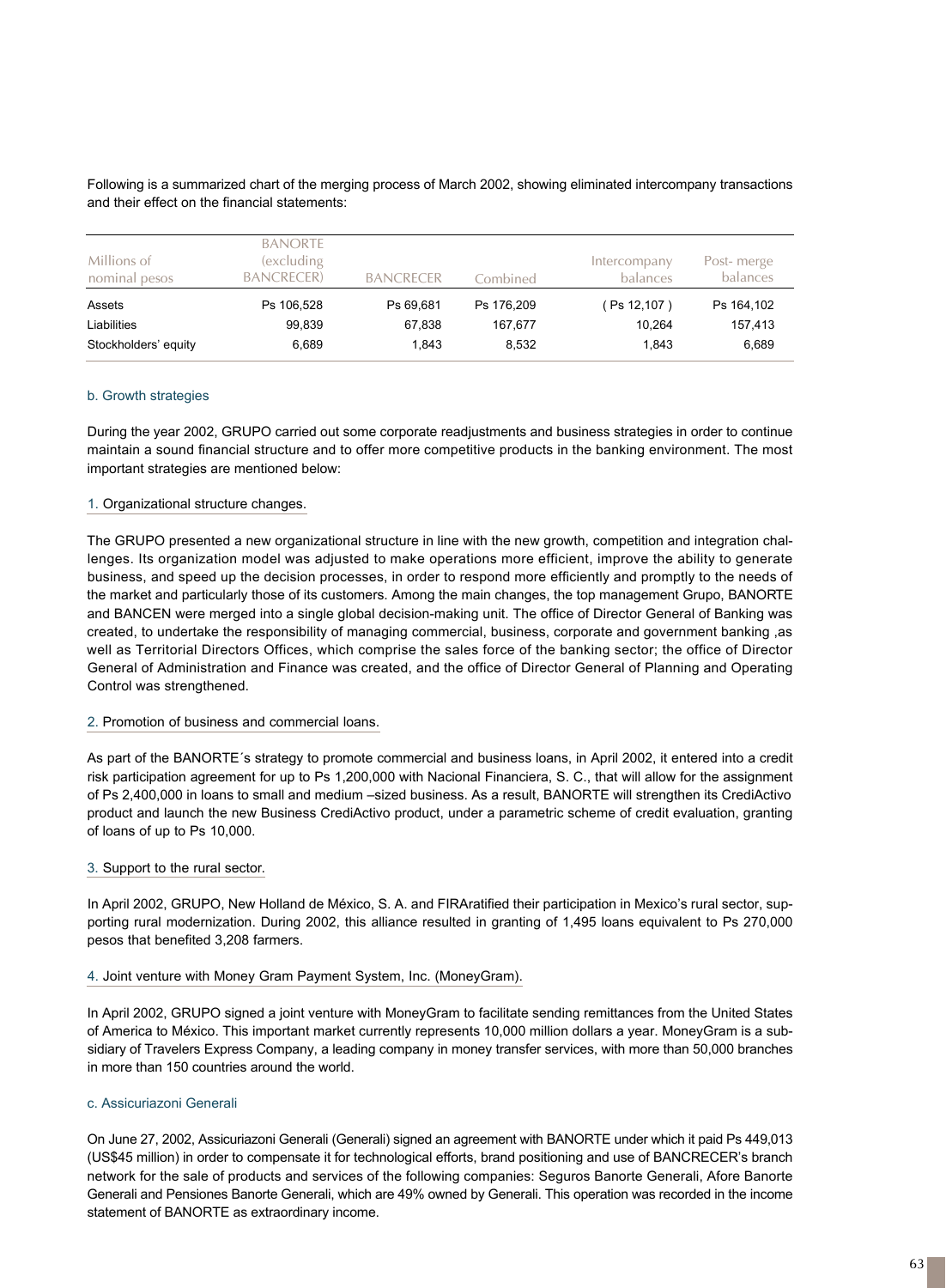This item is shown in the caption corresponding to "discontinued operations, extraordinary items and changes in accounting policies" amounting to Ps 410,837, including relative expenses and restatement for inflation purposes, including relative expenses and restatement for inflation purposes, in the 2002 income statement.

## d. Purchases of portfolio packages

## 1. Negotiated by Sólida Administradora de Portafolios, S. A. de C. V. (Sólida):

Through one of the subsidiaries of BANORTE "Sólida Administradora de Portafolios, S. A de C. V.", in March 2001, GRUPO won three of the six portfolio loan packages auctioned by the IPAB. The gross amount of these packages was Ps 2,176,018 (Ps 2,061,000 nominal value) of the mortgage portfolio of BANCRECER, and Sólida paid a price of Ps 590,196 (Ps 559,000 nominal value).

Furthermore, during the third quarter of 2001 two further loan portfolio packages were purchased from the IPAB, one amounting to Ps 2,906,637 (Ps 2,753,000 nominal value) for which Ps 844,646 (Ps 800,000 nominal value) was paid, main consulting of commercial loans, and another amounting to Ps 222,775 (Ps 211,000 nominal value), for which Ps 40,121 (Ps 38,000 nominal value) was paid, comprising mortgage loans.

In October 2001, GRUPO purchased an additional mortgage loan package in the amount of Ps 3,369,291 (Ps 3,191,200 nominal value) from Goldman Sachs, for a price of Ps 684,796 (Ps 648,600 nominal value).

In February 2000, the trust division of Banca Serfín, S. A. ceded the rights over the flows generated by the loans and assets included in Tranches I and II of commercial portfolio and Tranche III of mortgage loans in the amount of Ps 22,037,332 (Ps 20,872,500 nominal value), to BANCEN. A price of Ps 2,474,465 was paid for the foregoing. At December 31, 2001, the amount of loans and goods pending recovery were Ps 8,185,371 and Ps 10,474,872 (Ps 9,921,200 nominal value), respectively, and the amount of cost pending amortization were Ps 778,852 and Ps 1,217,248 (Ps 1,152,908 nominal value), respectively.

At October 2002, Sólida bought Ps 363,900 in mortgage loans from the IPAB at a price of Ps 93,478.

## 2. Negotiated by BANORTE:

At December 20, 2002, BANORTE purchased a commercial and consumer loan package for Ps 343,696 from Banca Quadrum, S. A., Institución de Banca Múltiple, at a price of Ps 281,831, which was recorded in "Other accounts receivable". GRUPO will incorporate the abovementioned acquisitions in its loan portfolio applicative system, in order to handle it in accordance with its credit management and credit rating process, once it has all the necessary supporting documentation for each individual acquisition.

At February 27, 2003, date of issuance of the financial statements, BANORTE recorded in "sundry creditors and other accounts payable" an amount of Ps 74,291 corresponding to recoveries of the aforementioned loan portfolio (principal and interest corresponding to December 2002 and January 2003).

## 3. Negotiated by BANCEN:

During 2002 and 2001 BANCEN made several purchases and sales of rights over flows derived from auctioned loan portfolios mainly with the IPAB and through Sólida.

The loan portfolios acquired are analyzed at nominal value as follows:

| Project          | Type of<br>portfolio    | Acquisition<br>date | Portfolio<br>amount | Purchase<br>price | Amount<br>paid |
|------------------|-------------------------|---------------------|---------------------|-------------------|----------------|
| Meseta           | Mortgage                | June 01             | Ps 2,670,373        | 21.83%            | Ps 583,000     |
| Bancrecer I      | Mortgage                | July 01             | 2,006,754           | 28.13%            | 564.500        |
| Goldman Sachs    | Mortgage                | October 01          | 1.405.906           | 18.46%            | 259,643        |
| Serfín-Santander | Mortgage and Commercial | January 02          | 1.964.992           | 40.44%            | 794.713        |
| Total            |                         |                     | Ps 8,048,025        |                   | Ps 2,201,856   |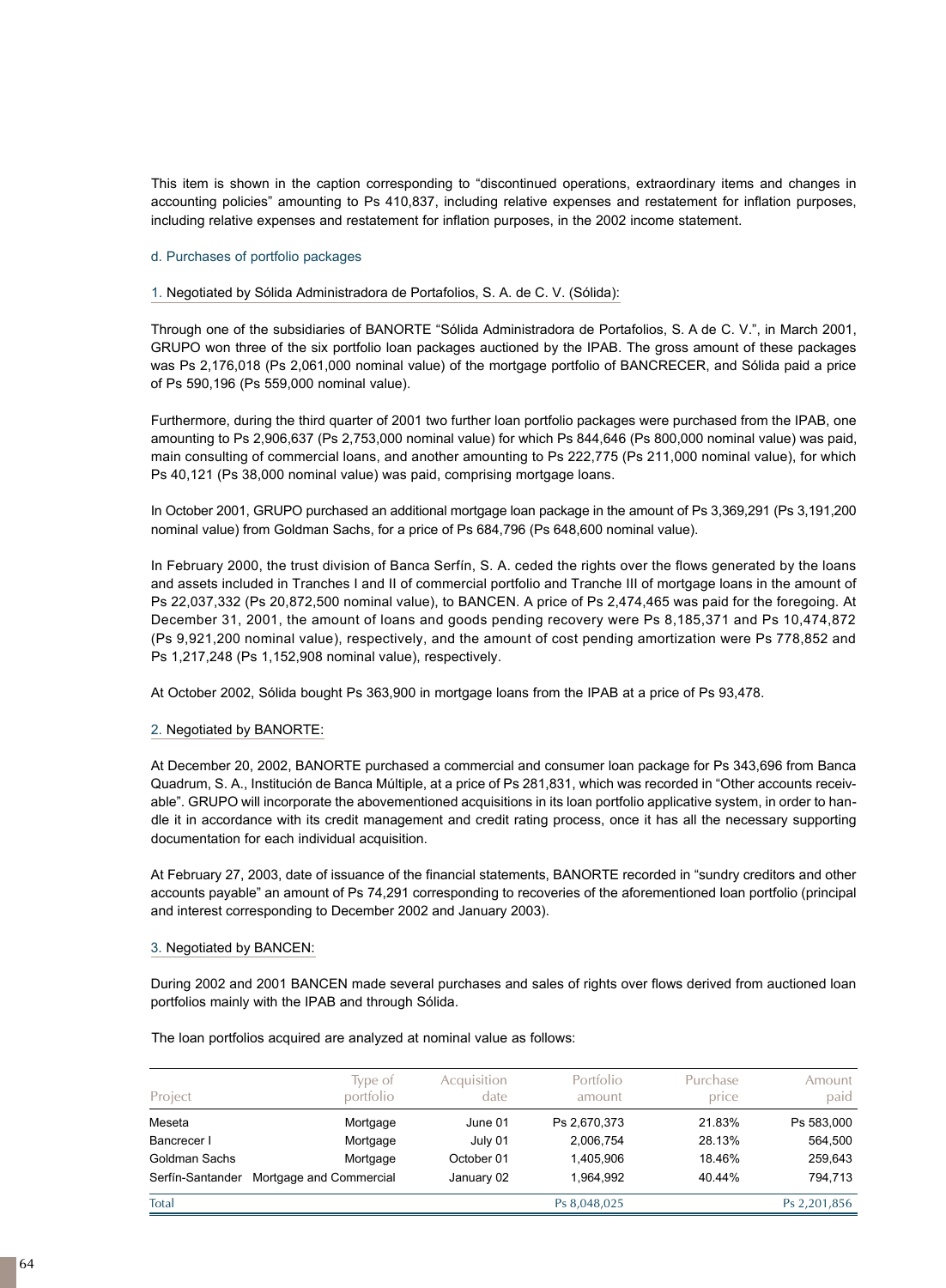Also, during 2002, rights over flows of loan portfolios denominated Meseta and the social interest portfolio of Goldman Sachs were ceded to Sólida, in the amount of Ps 889,923 (Ps 842,884 nominal value), without affecting income for the year (see Note 13).

## e. Goodwill

In June 2002, GRUPO recorded goodwill from the acquisition of the shares of BANCRECER mentioned in paragraph a above, in the amount of Ps 69,600, mainly comprising:

- Interest recorded on assets derived from Support Programs for the Farming and Fishing sectors, which were not recognized by the Federal Government, in the amount of Ps 39,600, and
- Expenses resulting from the merged, which will not be covered by the Integration Reserve, since this is estimated to be insufficient by an amount of Ps 19,900.

At December 31, 2002, goodwill amounted to Ps 61,295 (see Note 18).

#### f. New methodology for rating the commercial portfolio

At January 1, 2001, the COMMISSION issued Circular 1480 "Methodology for the rating and constitution of the allowance for loan losses of the commercial portfolio", which supersedes Circular 1128.

The implementation of this new methodology for rating the commercial portfolio did not require any additional charge to income, since the allowances for loan losses constituted by GRUPO while the prior methodology was effective was sufficient.

#### g. Adaptation of by-laws in conformity with the new regulation requirements

Several amendments to the banking laws were published from June 1 to June 4, 2001, in the Official Gazette. Among these laws are: the Ley del Mercado de Valores (Securities Market Law or "LMV") and the Ley de Instituciones de Crédito (Credit Institutions Law or "LIC").

Among the most important are the changes in the LMV affecting issuers, which affect all public companies due to the incorporation of measures established in the "Código de Mejores Prácticas Corporativas" (Code of Best Corporate Practices). Furthermore, the changes to the LIC basically refer to the incorporation of independent directors in the Board of Directors of the institutions, the constitution of an Audit Committee and stricter regulation of the handling of transactions with related parties.

In this respect, a General Extraordinary Shareholders' Meeting of GRUPO was held on June 20, 2001, with the sole purpose of amending the by-laws, for the consideration and approval of the shareholders; and to further adapt these by-laws as required by the LMV and Circular 1133 of the COMMISSION. GRUPO has already incorporated independent Directors in the Board of directors. It also has an Audit Committee and a Risk Policies Committee.

#### h. Amendments in the rules for the calculation of capital requirements of banking institutions

At May 14, 2002, the Official Gazette published several regulations that amend, abolish or add rules for the calculation of capital requirements of banking institutions. Relevant changes are focused on the classification and treatment of the following elements: transactions with related parties, mortgage loans, net capital integration (non-authorized reserves and operations) and information disclosure. The GRUPO's management has applied the abovementioned amendments during 2002 for both bank entities.

## i. New Pronouncements

At November 2001, the Mexican Institute of Public Accountants or IMCP issued Statement C-9 "Liabilities, Provisions and Contingent Assets and Liabilities, and Commitments", which replaces Statement C-9 "Liabilities" and Statement C-12 "Contingencies and Commitments", this statement is effective as from January 1, 2003, but its early application is recommended. This statement establishes quidelines for the valuation, recording and disclosure of liabilities, provisions,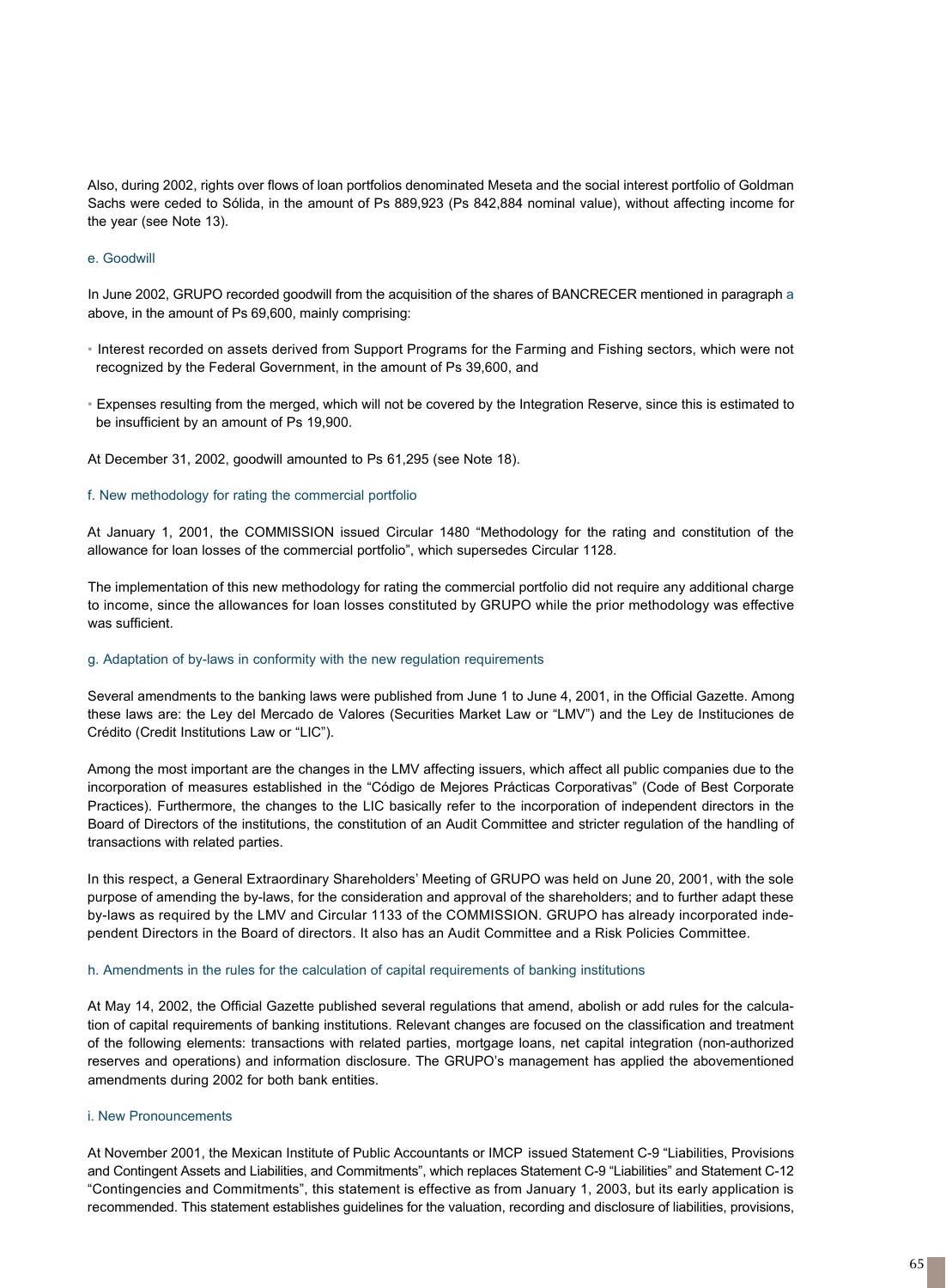contingent assets and liabilities and the disclosure of commitments. Furthermore, includes a detailed discussion of provisions, and the use of present values, consideration of future events in estimating the amount of provisions, the accounting treatment of possible excess provisions and changes in the estimated amount of provisions, among other things. It also establishes the rules for the accounting treatment of the redemption of debentures when it is owned in advance or in connection with a new issue. GRUPO management is evaluating the effects on the financial statements of the application of this statement.

At December 2001, the IMCP issued Statement C-8 "Intangible Assets", which are defined as the costs incurred of rights or privileges acquired that generate future economic benefits. This statement establishes the rules for deferring research and development costs and preoperating expenses, as well as the rules for the amortization of intangible assets. This statement is effective as from January 1, 2003, but its early application is recommended. GRUPO´s management is evaluating the effects on the financial statements from the application of this statement.

## NOTE 3 – ECONOMIC ENVIRONMENT:

The economic environment has been characterized by a restrictive monetary policy imposed by BANXICO, as well as depreciation in the exchange rate and a moderate variation in inflation rates. The relevant economic indicators are the following:

|                                                              | 2002       | 2001      |
|--------------------------------------------------------------|------------|-----------|
| National Consumer Price Index (INPC), inflation for the year | 5.70%      | 4.40%     |
| Average cost of deposit funds (CPP)                          |            |           |
| - Annual average                                             | 5.76%      | 10.58%    |
| - Year-end average                                           | 5.36%      | 5.81%     |
| 28-day Federal Treasury Certificates:                        |            |           |
| - Annual average interest rate                               | 7.08%      | 11.37%    |
| - Year-end interest rate                                     | 6.98%      | 6.75%     |
| Reference value of Investment Units (UDIs)                   | 3.225778   | 3.055273  |
| Exchange rate against the US dollar:                         |            |           |
| - Annual average (pesos)                                     | Ps 9.6689  | Ps 9.3408 |
| - Year-end average (pesos)                                   | Ps 10.4393 | Ps 9.1695 |
| (Decrease) increase in Price Index                           |            |           |
| of the Mexican Stock Exchange                                | $(3.85\%)$ | 14.70%    |

#### NOTE 4 – BASIS OF PRESENTATION AND SUMMARY OF SIGNIFICANT ACCOUNTING POLICIES:

The accompanying financial statements have been prepared in accordance with the accounting practices established by the COMMISSION. For this purpose, the COMMISSION issued Circulars 1456, 1448, 1458 and 10-234, applicable to financial groups, credit institutions, auxiliary credit organizations and exchange brokers, respectively, which were updated in October 2000 with the issuance of Circulars 1489, 1488 and 1490 effective January 1, 2001. Those Circulars modify various accounting rules in order to add disclosure rules relative to interim financial information. They also incorporate the concept of comprehensive income, change the recording and valuation rules for considering a mortgage loan as past due, as well as set forth rules for the recording, valuation, presentation and disclosure of investment securities, derivative financial instruments, loan portfolios, guarantees and related party transactions.

In the absence of a specific accounting criterion from the COMMISSION, the following shall be applied in the given order: Generally Accepted Accounting Principles ("MEX GAAP"), issued by the Mexican Institute of Public Accountants; International Accounting Standards, issued by the International Accounting Standards Committee (IASC) and Generally Accepted Accounting Principles in North America ("US GAAP"), issued by the Financial Accounting Standards Board (FASB).

The financial statements of GRUPO and its subsidiaries at December 31, 2002 are subject to the approval of the COMMISSION, which is empowered to require make changes therein.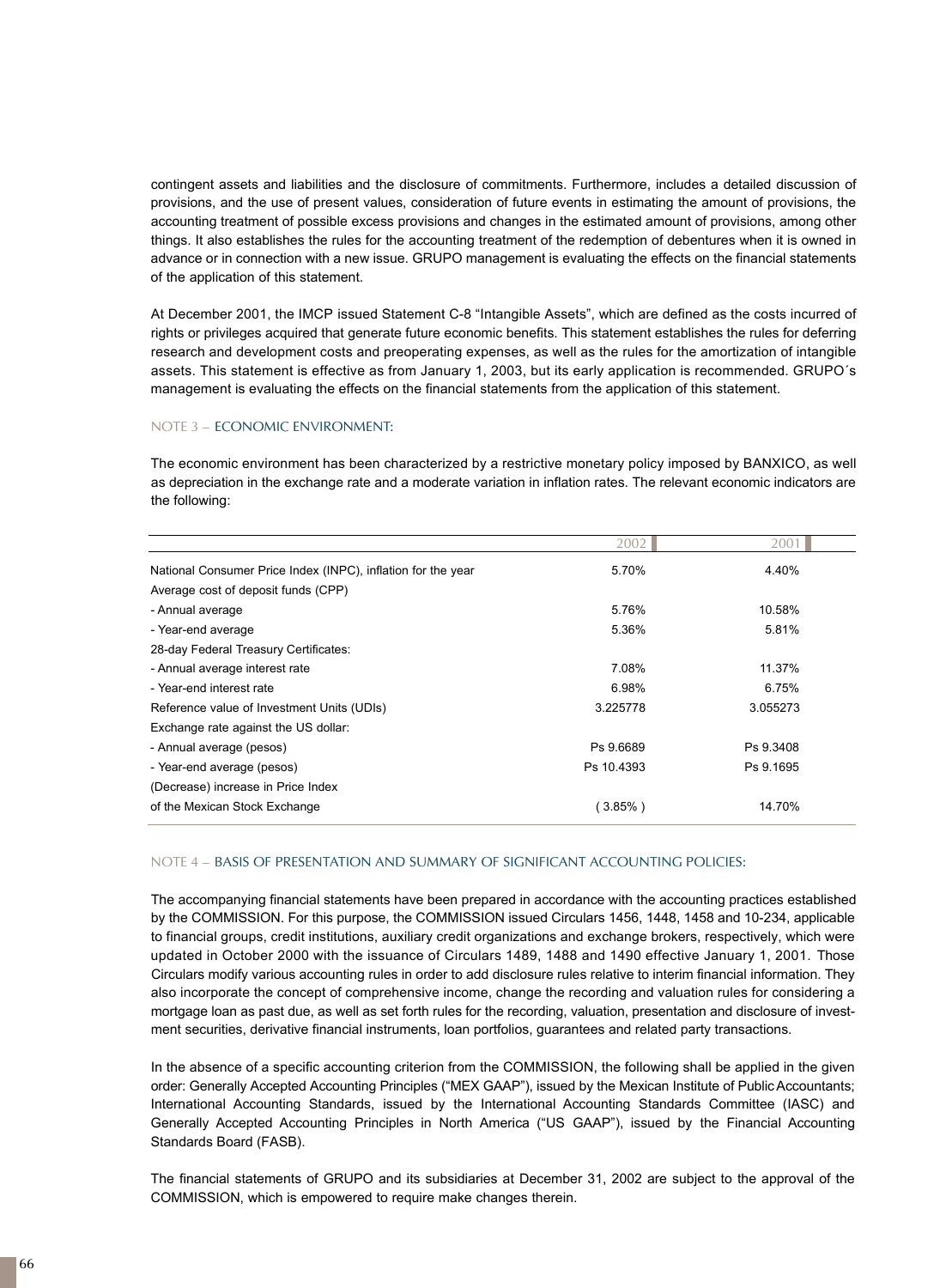The most significant accounting practices, including the methods and criteria relative to the recognition of the effects of inflation on the financial information, are summarized below:

#### a. Principles of consolidation

The accompanying consolidated financial statements include the financial statements of GRUPO and its subsidiaries that belong to the financial sector, including the retirement funds management company, companies that render supplementary or auxiliary services to banking institutions and real estate management companies. Permanent stock investments in mutual funds, as well as investments in insurance, bonding and pension fund companies are valued by using the equity method, even though GRUPO has significant influence on their management. As mentioned in Note 2a; the GRUPO's financial statements at December 31,2001 were not consolidated with those of BANCRECER.

The financial statements the main unconsolidated subsidiaries are summarized as follow:

| Company                                                                                                                   |                         |                                      | 2002                                 |                                 |                                |
|---------------------------------------------------------------------------------------------------------------------------|-------------------------|--------------------------------------|--------------------------------------|---------------------------------|--------------------------------|
|                                                                                                                           | $\frac{0}{0}$           | Assets                               | Liabilities                          | Stockholders'<br>equity         | Income<br>for the year         |
| Fianzas Banorte, S. A. de C. V.<br>Seguros Banorte Generali, S. A. de C. V.<br>Pensiones Banorte Generali, S. A. de C. V. | 99.99<br>51.00<br>51.00 | Ps 195,764<br>1,986,860<br>4,447,257 | Ps 113,589<br>1,760,116<br>4,320,763 | Ps 82,175<br>226,744<br>126,494 | Ps 7,821<br>79,168             |
| Total                                                                                                                     |                         | Ps 6,629,881                         | Ps 6,194,468                         | Ps 435,413                      | Ps 86,989                      |
| Company                                                                                                                   |                         |                                      | 2001                                 |                                 |                                |
|                                                                                                                           | $\frac{0}{0}$           | Assets                               | Liabilities                          | Stockholders'<br>equity         | Income<br>for the year         |
| Fianzas Banorte, S. A. de C. V.<br>Seguros Banorte Generali, S. A. de C. V.<br>Pensiones Banorte Generali, S. A. de C. V. | 99.99<br>51.00<br>51.00 | Ps 153,327<br>1,550,482<br>3,752,651 | Ps 78,620<br>1,405,429<br>3,626,157  | Ps 74,707<br>145,053<br>126,494 | Ps 7,331<br>14,654<br>(11,575) |
| Total                                                                                                                     |                         | Ps 5,456,460                         | Ps 5,110,206                         | Ps 346,254                      | Ps 10,410                      |

#### b. Recognition of the effects of inflation on the financial information

The accompanying financial statements have been restated in terms of purchasing power at the end of the most recent fiscal year, thus recognizing the effects of inflation. The financial statements of the prior year have been restated in terms of purchasing power at the end of the latest year and the figures differ from those originally stated in the corresponding year's purchasing power. Consequently, the financial statements are comparable with each other and with those of the prior year, since they are all stated in currency of the same purchasing power.

To recognize the effects of inflation in terms of the purchasing power at the end of the year, the following procedure was followed:

#### In the balance sheet:

Property, furniture and equipment were restated based on factors derived from the Investment Unit (UDI) reference value.

Foreclosed assets are considered as monetary assets; hence, their value is not restated. They further form part of the base for calculating the monetary gain of GRUPO. Moreover, subordinated debentures and permanent investments in entities that do not recognize the effect of inflation are considered monetary assets.

Permanent investments are valued based on the equity method as a specific cost, presenting as gain (loss) from holding non-monetary assets the difference between the restatement of the balance at the beginning of the period based on the restatement factor and the increase or decrease from applying the equity method.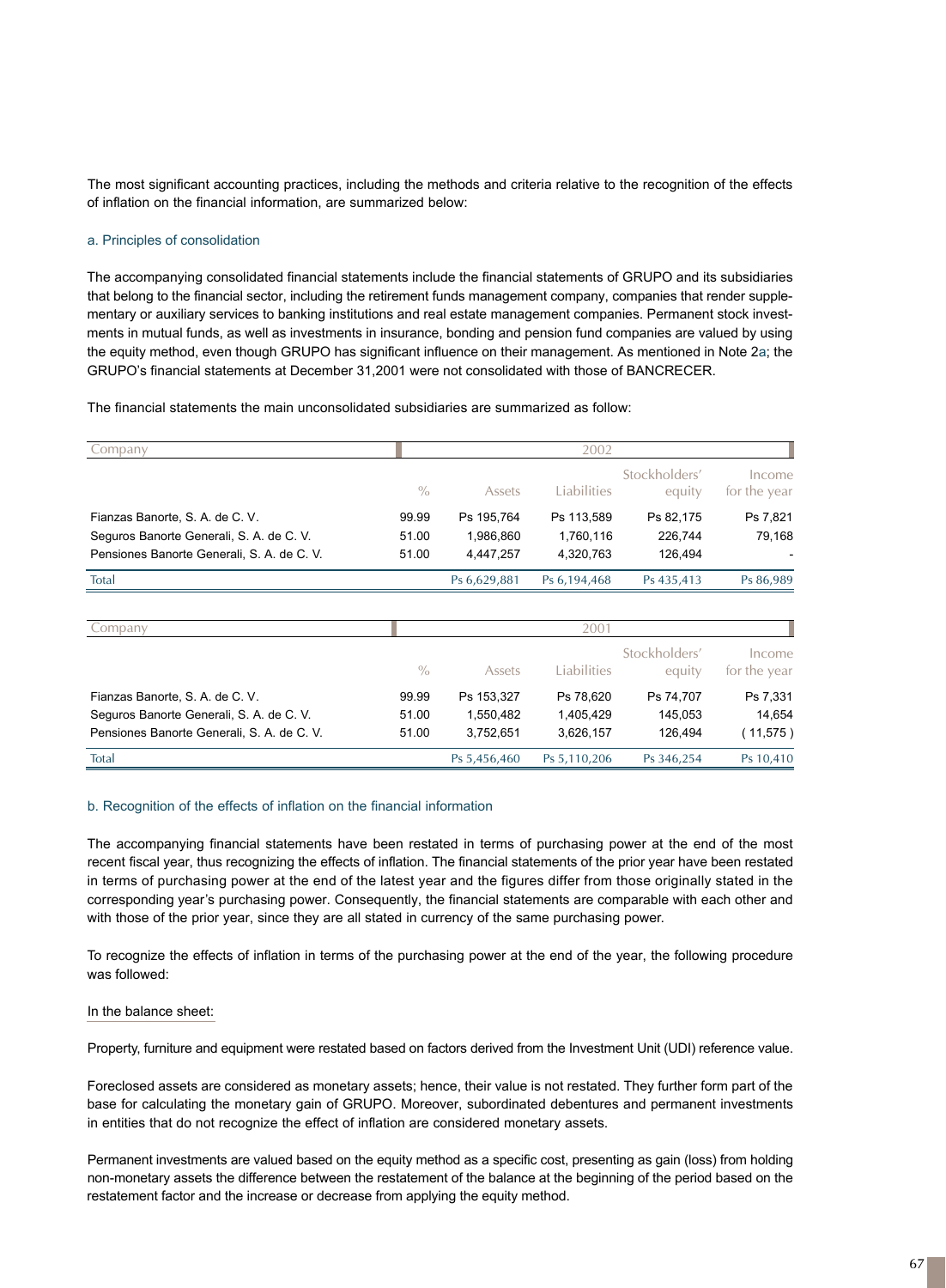Capital stock and retained earnings are restated based on the UDI factor, to maintain stockholders' equity at pesos of constant purchasing power.

The deficit on restatement of stockholders' equity represents the change in the specific price level of non-monetary assets vis-à-vis the UDI factor.

#### In the statement of income:

The consolidated statement of income for the period from January 1 to December 31, 2002 and 2001, is presented in pesos of December 31, 2002 purchasing power. For that purpose, that end, the historical amounts of transactions are restated by using the factor resulting from dividing the UDI reference value at December 31 by the UDI value at the date of those transactions.

The gain or loss on monetary position represents the loss in the value of monetary assets and liabilities in real terms, caused by inflation. It is calculated on average daily balances.

Depreciation of non-monetary assets is determined based on their restated value.

#### In the other statements:

The statement of changes in financial position presents such changes in constant pesos, based on the financial position at the end of the prior year restated in terms of purchasing power at the end of the latest year.

#### c. Cash and cash equivalents

This item is recorded at its nominal value, except for minted (precious) metals, which are valued at their fair value at year-end. Cash and cash equivalents in foreign currency are valued at the exchange rate published by BANXICO at the end of the year.

#### d. Range operations

Through official letter 60-II-DGDEE-189001, dated December 19,2001, the COMMISSION established the accounting treatment relative to range operations (not assigned nor paid) and value date (assigned pending payment) made by credit institutions, which became obligatory on January 1, 2002. During 2002, GRUPO's management applied the aforementioned accounting treatment to its financial statements.

#### e. Investment securities

Investment securities include government and fixed income securities, classified as trading securities, available-forsale securities and held-to-maturity securities. The latter are recorded at historical cost, plus the yields generated by those securities calculated in accordance with the imputed interest or straight-line method, as the case may be, which are recognized as realized in the statement of income as earned. These classifications are determined according to the intention of GRUPO's management at the date of purchase; also there is a possibility of transferring between categories.

Trading securities and available-for-sale securities are stated at their fair value (market value), which represents the amount for which an instrument can be traded between parties willing to carry out transactions. The fair value is determined based on prices provided by a price supplier authorized by the COMMISSION (price supplier). The difference between the fair value and the historical cost plus accrued interest is recorded in income of the year in the case of trading securities and in stockholders' equity, in the case of available for sale securities.

Held-to-maturity securities are recorded at their historical cost and the yields obtained are recorded in income for the year.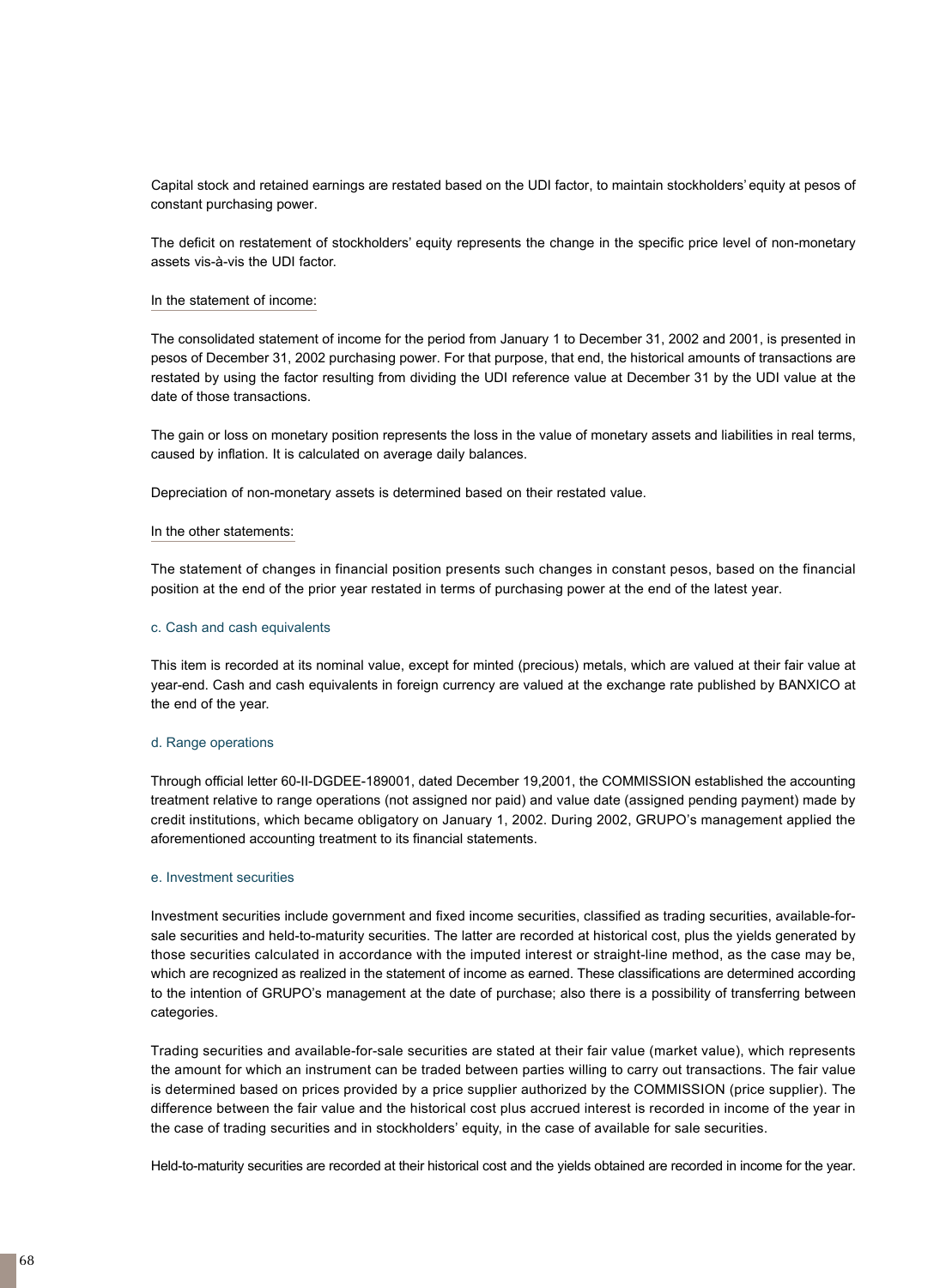#### f. Repo transactions

Securities traded under a repo agreement are recorded at their agreed value. Those transactions recognize a premium on the agreed price that is recorded in income as accrued. It is realized in accordance with the maturity date of the agreement.

The items denominated "Debit balances in repo transactions" and "Credit balances in repo transactions" represent the excess of the valuation at market of the securities covered by repo transactions over the present value of the price at maturity when GRUPO acts as seller or buyer, respectively.

The debit and credit portions representing securities receivable or payable in the transactions are valued in conformity with the provisions set forth in criterion B-2 "Inversiones en Valores" (Investments in securities) of Circular 1448 issued by the COMMISSION, with regard to trading securities.

In addition, debit and credit positions are recorded in memorandum accounts when the GRUPO acts as seller and buyer.

## g. Derivative financial instruments trading

GRUPO considers contracts entered into with other primarily financial entities as derivative financial instruments trading. When they contracts meet the following characteristics:

1. The price is determined in accordance with one or more underlying assets.

2. One or more nominal amounts or provisions of payments or both are incorporated.

3. The underlying face amounts or payment provisions, together with the specific characteristics of each contract, determine the settlement terms of each instrument. In some cases, such as call and put options, they determine whether or not a settlement is required.

4. Cash settlements are permitted or, if applicable, settlements are carried out by delivering an asset so that the other party is in the same condition as if it had been a cash settlement.

Derivative financial instrument transactions are recorded at their agreed value and valued in accordance with their intended use, whether for hedging or trading purposes.

GRUPO has entered into the following derivative instrument transactions, which are recorded and valued at year-end as shown below:

#### Trading activities:

#### 1. Forward contracts

In this type of transactions, the buyer and seller record an asset position and a liability position. At the time the contract is entered into, the buyer records the asset position at the face value of the contract. At the closing, that contract is valued at fair value. The liability position at closing is maintained at face value. On the other hand, the seller records and values the contact in the opposite why, that is, the liability position is maintained at face value and the liability position is valued at fair value.

## 2. Futures contracts

At the time these contracts are entered into, an asset position and a liability position are recorded at the face amount of the contracts. They are valued at fair value every day, by recognizing price fluctuations in net interest income.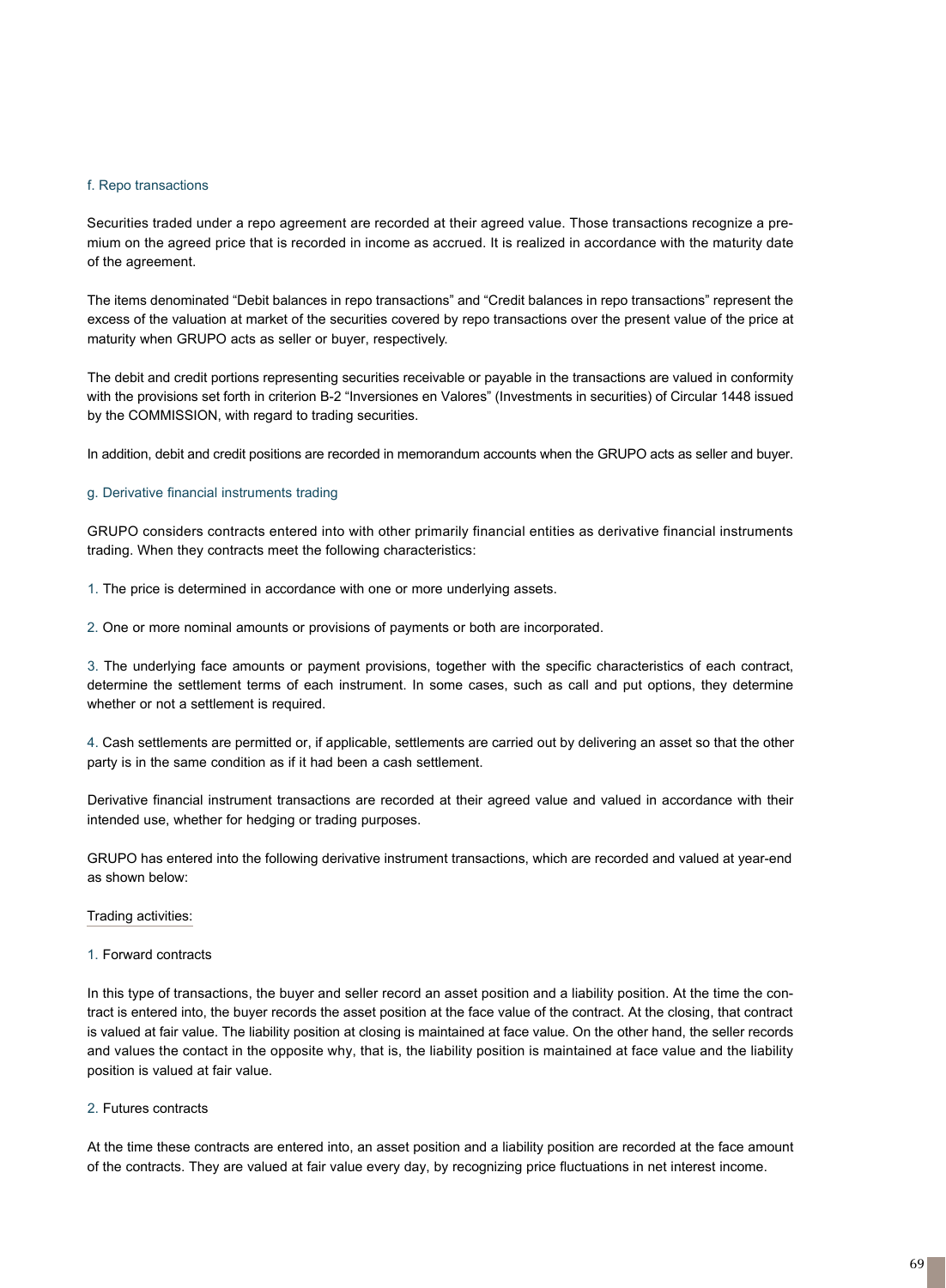#### 3. Option contracts

GRUPO, when acting as the buyer of the option, records the premium paid in the asset caption Securities and derivatives trading. At closing, the asset is valued at fair value (market value or based on formal valuation techniques).

GRUPO, when issuing the option, records the cash receipt by recognizing the premium charged in the liabilities caption of Securities and derivatives trading. At closing, the liability is valued in accordance with the fair value of the option.

#### 4. Swaps

The contract value of the asset or liability position, respectively, is recorded. At each month-end, the foregoing is valued in accordance with the fair values of cash flows receivable or payable. In the event of a swap in face amounts, that amount will be incorporated as cash flows receivable or payable, as the case may be.

Any foreign currency denominated derivative will be translated into Mexican pesos, taking into account the exchange rate published by BANXICO, once it has been valued in accordance with the rules of the COMMISSION.

Increments or reductions between the fair value and the agreed value of derivative financial instruments are recognized in the income statement as "Result from brokerage ".

#### Hedging transactions:

1. Futures contracts and forward contracts

In this type of transactions, the buyer and seller record an asset position and a liability position. In the case of the buyer, the asset position will reflect the spot price (price or equivalent of the underlying asset on the market). Subsequently, the asset part is valued at the fair value of the underlying asset. The liability position is maintained at the face value of the contract. On the other hand, the seller records and values the transaction in the opposite way, the asset position is maintained at face value and the borrowing position is valued at the spot price and subsequently valued at the fair value of the underlying asset.

The differences between the face amount and the spot price of the underlying asset are recorded as a deferred charge or credit that is amortized on a straight-line basis over the term of the contract.

#### 2. Option contracts

GRUPO, when acting as the buyer of the option to hedge an open risk position, records the premium paid in the assets caption Securities and derivatives trading. At closing, the contract is valued at the fair value of the option.

GRUPO, when issuing the option or acting as a seller to hedge an open risk position, records the cash receipt by recognizing the premium charged in the liabilities caption Securities and derivatives trading. At closing, the liability is valued in accordance with the fair value of the option.

#### 3. Swaps

The contract value of the asset or liability position, respectively, is recorded. At each month-end, the contract is valued in accordance with the fair values of cash flows receivable or payable. In the event of a swap in face amounts, that amount will be recorded as cash flows receivable or payable, as the case may be.

When cash flows receivable or payable are denominated in foreign currency, these are valued at the exchange rates published by BANXICO.

Increments and reductions in the valuation of the asset and liability positions of these derivative financial instruments are recognized in the income statement in the same caption where the result from valuation of the primary position is recorded.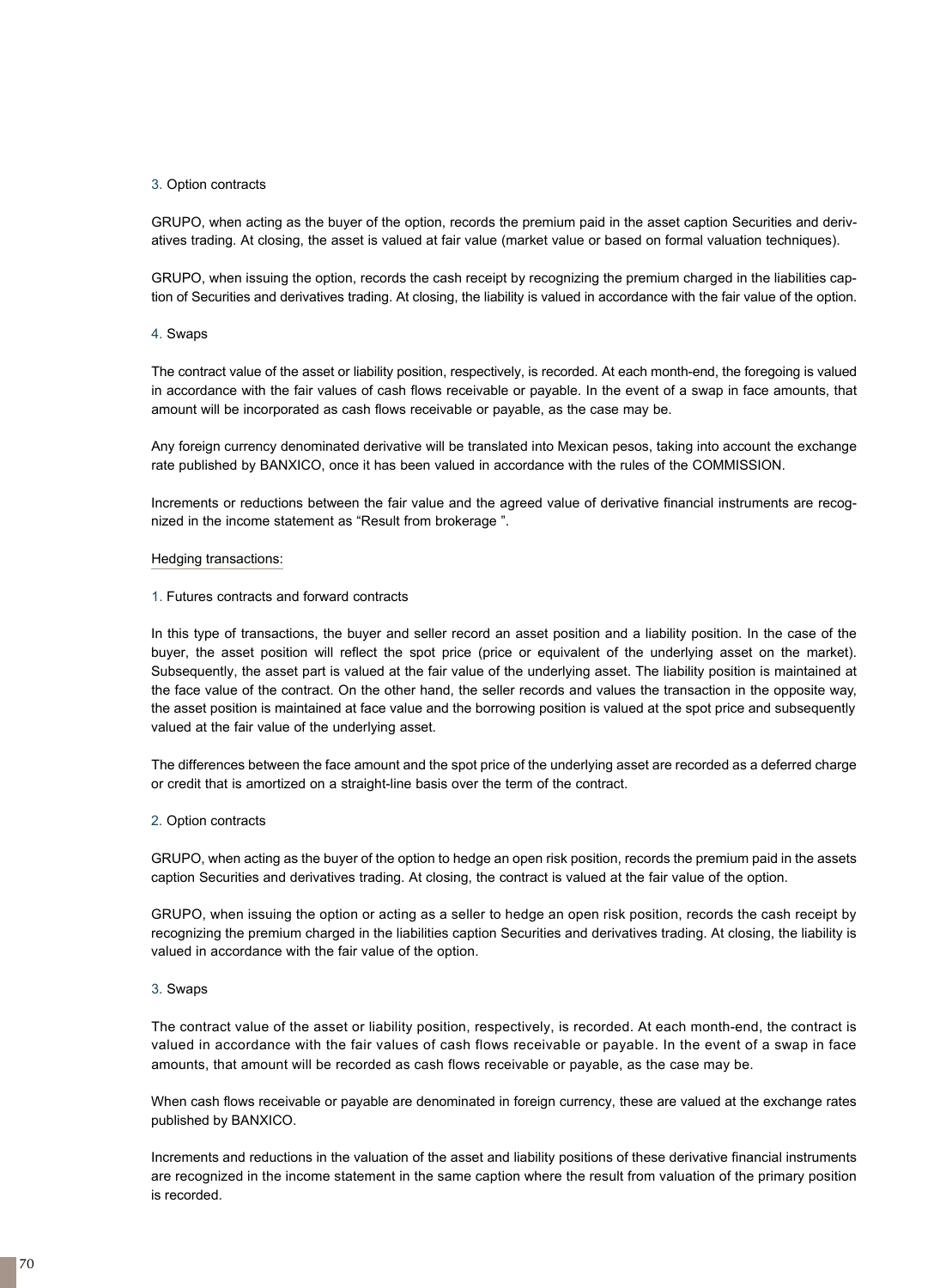The fair value of these transactions, for trading as well as hedging purposes, is determined using formal valuation techniques performed by independent experts.

#### h. Loan portfolio

#### Banking Sector

Loans and negotiable instruments in effect or renewed are stated at their nominal value in accordance with the LIC. Loans are granted based on an analysis of the financial position of the borrower, the economic viability of the investment projects and the other general characteristics referred to by the LIC, as well as the manuals and internal policies of GRUPO.

The loan portfolio balance shown on the balance sheet represents the amounts effectively lent to borrowers, plus uncollected accrued interest less the interest charged in advance. Moreover, the loan portfolio balance is net of the allowance for loan losses.

Loans are considered as past due for the total unpaid balance thereof when the bank has not received payment of interest or principal for the following periods of time:

- Loans payable in a single installment of principal and interest, when 30 or more days past due.
- Loans payable in a single installment and periodic interest payments when the interest 90 or more days past due, or the principal 30 or more days past due.
- Loans payable in periodic instrument of principal and interest, when 90 or more days past due.
- Revolving loans when there are two monthly billing periods or 60 or more days past due.
- Mortgage loans when there are periodic installments of principal and interest 180 or more days past due.

The unpaid balance of the loans is also considered past due portfolio when it is known that the debtors has been declared in mercantile bankruptcy, in accordance with the Law of Mercantile Bankruptcy.

Interest is recognized as income earned. However, recognizing interest is suspended when the loans are transferred to past due loan portfolio.

An allowance is set up in an amount equivalent to the total uncollected accrued ordinary interest considered as past due loan portfolio, at the time when the loan is transferred to past due loan portfolio.

As long as the loans are part of the past due portfolio, accrued interest is controlled in memorandum accounts. When such interest is collected, it is directly recognized in income for that year.

Commissions on loan granting are recognized as income when they are charged.

Restructured loans are considered as past due portfolio until there is evidence of sustained payment; that is, when the bank receives the complete payment without delay for three consecutive monthly payments, or else, on the collection of one installment in cases where the installment covers of more than 60 days.

Reserved loans in which the creditor has not paid the accrued interest and at least 25% of the original loan amount on time will be considered as past due as long as there is no evidence of sustained payment.

Auxiliary Credit Organizations and Activities Sector

The brokerage portfolio is recorded as follows:

• Assigned portfolio: The amount of the portfolio assigned to the subsidiary is shown as loan portfolio, reduced by the difference (appraisal) between the loan portfolio and the funded amount.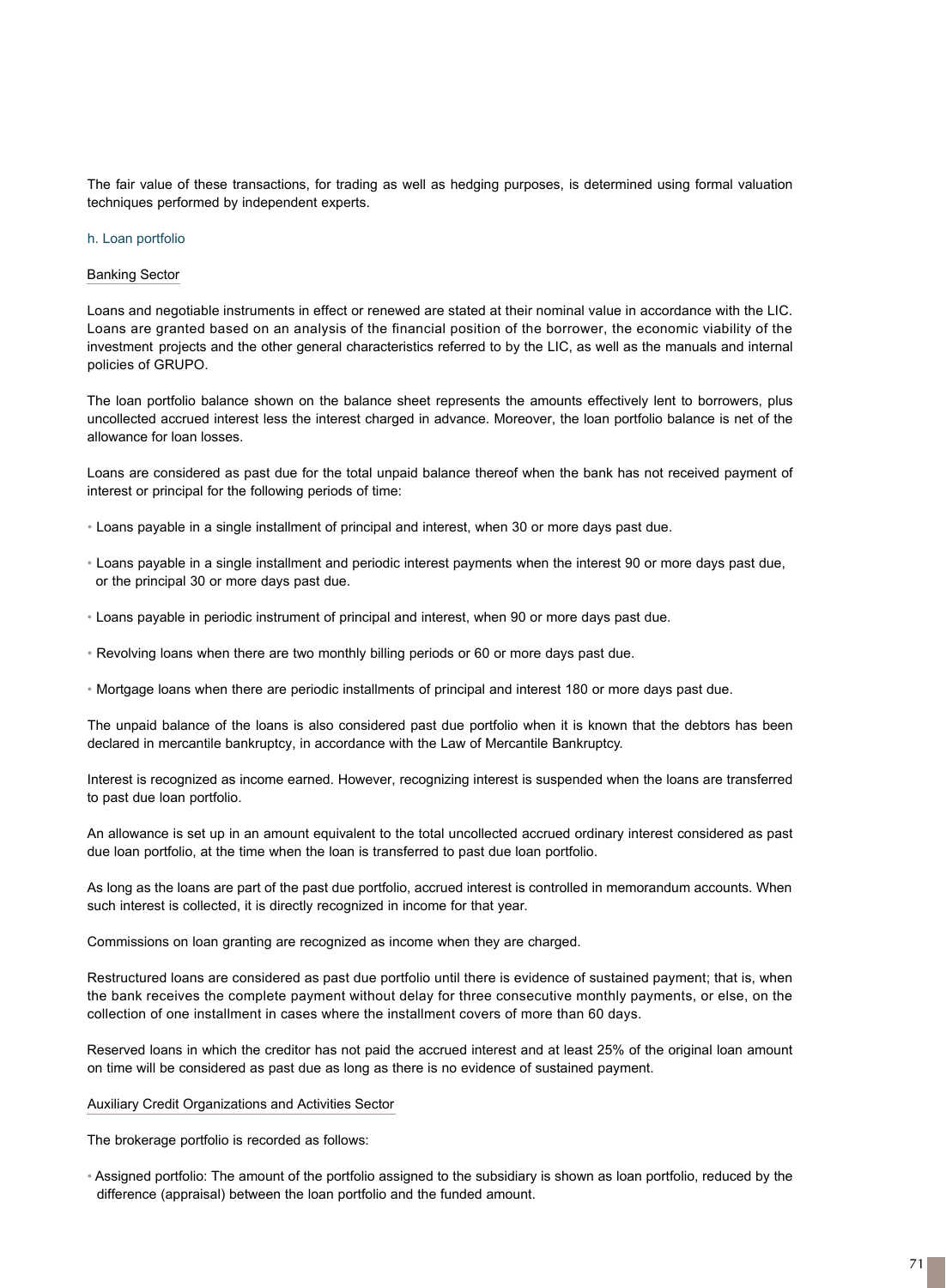• Income from the acquisition of notes (interests): It is calculated in advance, monthly, due and at the due date, and shown in the brokerage portfolio. Both are applied to income as accrued.

The financial leasing portfolio is recorded as follows:

- Financial leasing (capitalized): It is recorded as a direct loan, considering the total amount of agreed rents as accounts receivable and considering the difference between such amount and the cost of leased goods as unrealized profits.
- Operating lease (pure): It is represented by assets of the subsidiary given to third parties for their temporary use, for a determined period of time equal to or greater than six months. The rents from operating leases are recorded in income as earned.

## i. Allowance for loan losses

The allowance for loan losses is calculated based on the "Reglas para la Calificación de la Cartera de Créditos de las Instituciones de Crédito" (Rules for Rating the Loan Portfolio of Credit Institutions) issued by the Secretaría de Hacienda y Crédito Público (Ministry of Finance and Public Credit or "SHCP") and the methodology established by the COMMISSION for each type of loan. Such rules establish that the commercial portfolio shall be rated every three months.

In the months when the commercial portfolio is not rated, the risk degrees determined based on the last rating should be applied to the amount of the portfolio in such months. Furthermore, the amounts recovered from the previously reserved loan portfolio shall be credited to the preventive allowance for loan losses and not to the income for the year.

As from the year 2001, the rating of the commercial portfolio is performed in conformity with Circular 1480 "Metodología para la calificación y constitución de reservas preventivas de la cartera crediticia comercial" (Methodology for the rating and constitution of the allowance for loan losses of the commercial portfolio) issued by the COMMISSION at September 29, 2000, which supersedes Circular 1128.

Said circular proposes a methodology which would assign a rating for each borrower and furthermore rate each loan in relation with the value of the guarantees in order to estimate a probable loss and define the percentage of necessary preventive reserves; however, the circular also establishes the option to use the GRUPO's a bank's own methodology to assign the risk rating per debtor, subject to the evaluation and certification process of the COMMISSION.

In this respect, the COMMISSION issued official letter number 601-II-105524 dated June 15, 2001, granting BANORTE the temporary (for the years ended December 31, 2001 and 2002) and limited use of an internal rating model for the commercial portfolio. On the other hand, BANCEN was not authorized to use the rating methodology of BANORTE for its commercial portfolio (see Note 25g).

The Calificación Interna de Riesgo (Internal Risk Rating or CIR BANORTE) is in compliance with internationally accepted best practices, and seeks to obtain a reliable and objective estimate of the quality of loan assets, as well as to clearly identify the risk level represented by each borrowed, through the assignment of an individual risk level. It also evaluates the financial, operating and credit liability of borrowers and evaluates the collateral supporting the loans. It also serves as a basis to analyze quality migration of the loan portfolio, estimates the probability of non-compliance and expected losses, unifies credit selection and authorization criteria determined by BANORTE and BANCEN, respecting differences between industries and business segments, and determines the allowances for loan losses necessary to cover the loan portfolio risk.

Allowances for loan losses relative to mortgage, credit card and consumer loans are calculated by applying certain percentages in accordance with the risk of these portfolios, determined based on the number of past due payments. As from June 2000, the mortgage portfolio considers additional allowance percentages, based on the probability of unpaid balances from the debtor. The ratings for this type of loans are performed on a monthly basis.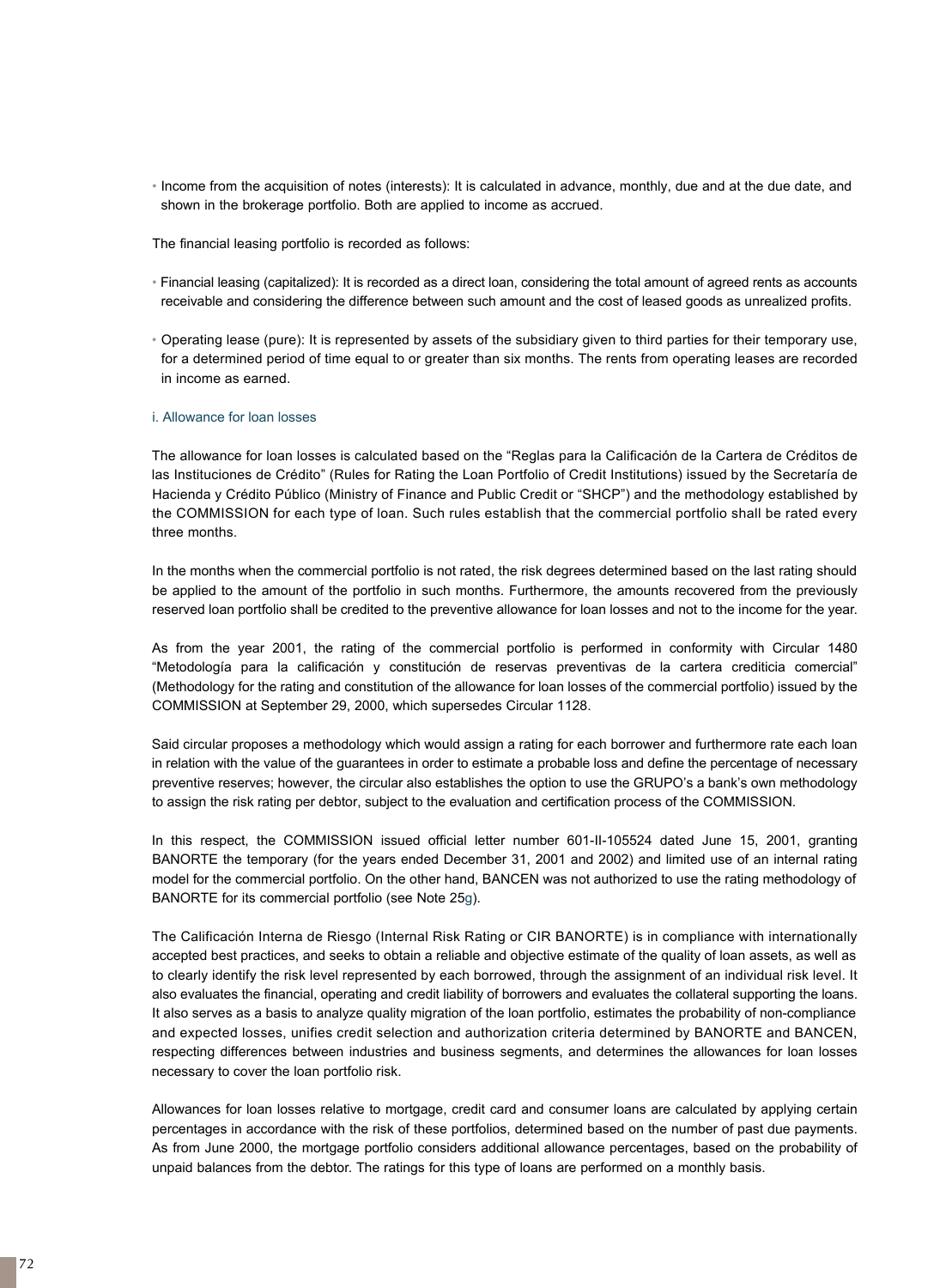BANORTE and BANCEN constitute additional preventive allowances at 100% for those loans granted without previously consulting with a credit information organization (Credit Bureau) or that having been consulted present past due debts. Furthermore, GRUPO's management may create estimates if it concludes that the credit risk measurement process requires it. Finally, among the additional elements that serve as estimators in the constitution of allowances is the use of a "Transition Chart", which calculates the migration of borrowers between the different levels of risk rating and the particular characteristics of some borrowers with difficult situations in the concentration of credit risk in both banks.

In the case of the Auxiliary Credit Organizations and Activities Sector, the preventive allowance for credit risks represents doubtful loan portfolios and is determined based on studies and projections made by GRUPO.

The losses, cancellations or discounts on the portfolio are recorded by a charge to the allowance for loan losses. Also, when there is evidence of a non-recoverable loan, such loan is charged directly against the preventive allowance.

## j. Loss sharing with FOBAPROA

As mentioned in Note 11, in accordance with the rules established by the COMMISSION, BANORTE comprehensively recognizes the shared loss generated by its participation in FOBAPROA loan portfolio flows.

During the year, BANORTE recognized allowances in income in the amount of Ps 35,903 (Ps 179,095 in 2001), corresponding to the loss sharing and incentives agreement in its participation portfolio flows with FOBAPROA.

## k. Loan in portfolio

## i. Purchase of loan portfolios:

This item is represented by the cost of acquisition of several loan packages acquired by BANCEN; so that is, it corresponds to the amounts effectively paid by BANCEN to obtain the rights on the flows that arise from such portfolios.

Additionally, BANCEN follows the practice of capitalizing the interest and monetary gain or loss associated with the financing entered into by BANCEN for the acquisition of such portfolio packages during the first three months after the acquisition of the loan portfolios.

This is because during this time BANCEN performs preoperating activities, such as reception of files and information from the seller, assignment of cases to executives, adaptation and loading of data into the operating systems, notices to debtors, etc.

Once the preoperating stage has concluded and the portfolio collecting activities begin, this item is amortized in the proportion in which the associated asset (loan portfolio) is reduced, either by collections, forgiveness of debt orwriteoffs or allowances for doubtful accounts.

In connection with the amortization of the cost which for loan portfolios, BANCEN follows the following criteria:

• Monthly application of the initial proportion percentage of the acquisition cost in relation with the total portfolio acquired.

• Through financial projections, it estimates expected flows generated by loan portfolios and reconsiders the accounting criterion for the amortization of the cost of rights shown in the balance sheet.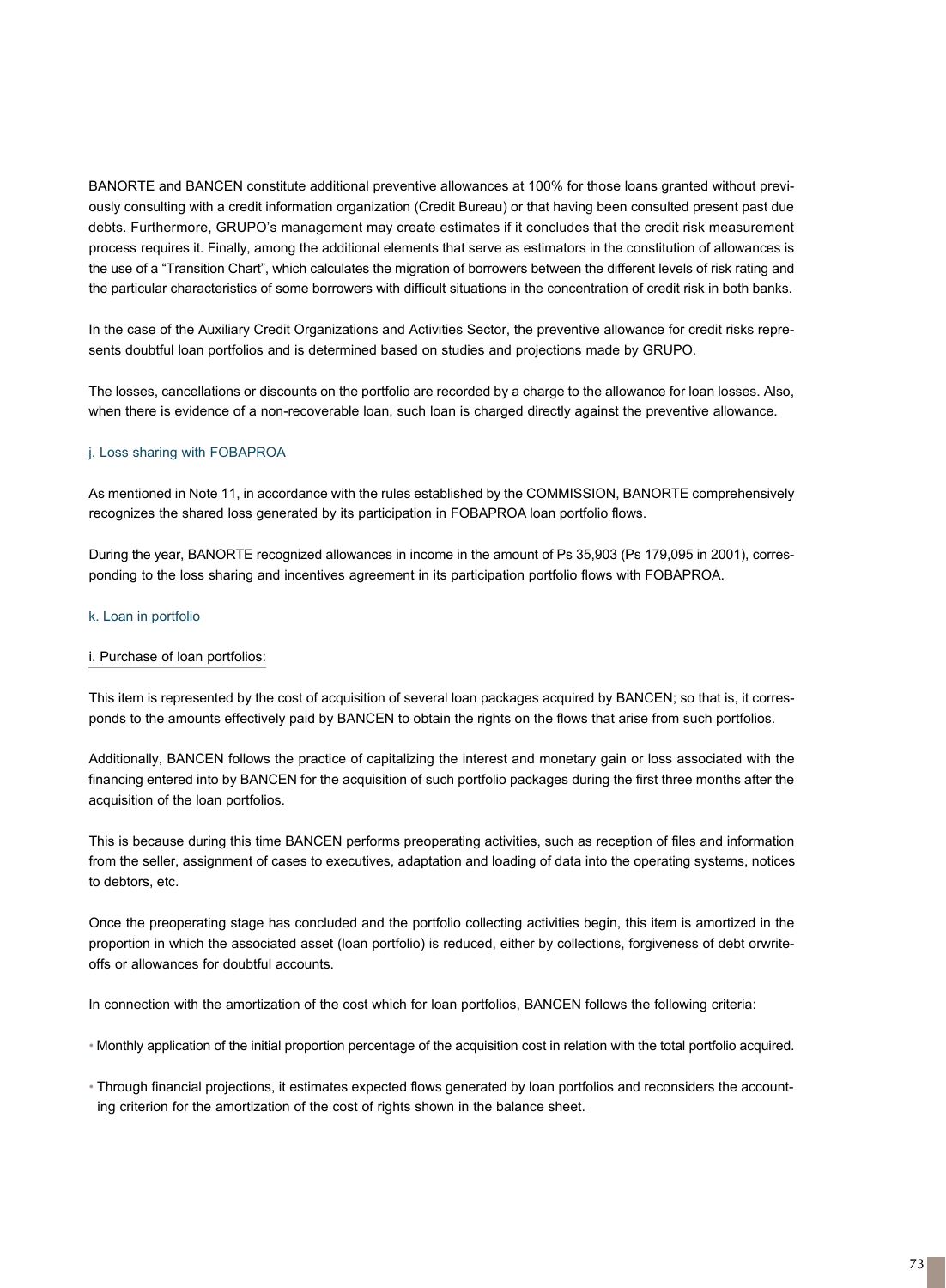#### ii. Purchase of loan portfolio packages:

This item is represented by the cost of those loan portfolio packages that BANORTE and BANCEN acquire and that are initially recognized in "Other Accounts Receivable", while the files are received and the database is obtained for its subsequent incorporation to "Current Loan Portfolio" where they are handled in accordance with the loan management process and rating of established loans as indicated in paragraphs h and i, above.

#### l. Other accounts receivable and payable

Amounts corresponding to sundry debtors and creditors GROUP not recovered or paid within 60 or 90 days following their initial recording (depending on whether the balances are identified or not), are charged to income, independently of their possibility of recovery or of the clarification process of liabilities.

#### m. Property, furniture and equipment

Property, furniture and equipment and installation expenses are initially recorded at their acquisition cost. They are restated by applying UDI-derived factors.

Depreciation - The acquisition cost restated for inflation is depreciated on a straight-line basis, effective the month following the purchase of the assets.

#### n. Foreclosed assets

Foreclosed assets are recorded at the value at which they are adjudicated by the courts. That value should be the lower of cost or net realization value. Assets received as debt settlements are recorded in a similar manner.

In the event that the book value of the portfolio including the allowance for loan losses exceeds the value of the foreclosed assets, the amount of that allowance will be adjusted.

Those assets are considered as monetary items; hence, they are not subject to any restatement for inflation.

The recorded value of these assets can be written-down if there is sufficient evidence that the value at which the asset can be realized is lower than the value recorded in books.

#### o. Permanent stock investments

GRUPO recognizes its investments in nonconsolidated subsidiaries, as well as in associates, by using the equity method based on their book value in accordance with the last available financial statements of these entities. Effective fiscal 2000, the equity method is considered as a specific cost. The difference between the restatements of the balance at the beginning of the period, based on the restatement factor and the increase or decrease by using the equity method, is shown as a gain or loss on holding nonmonetary assets.

#### p. Income Tax and Employees' Profit Sharing

Income tax and employee's profit sharing charged to income of each fiscal year, based on the taxable income determined as the basis for paying those items.

GRUPO recognizes the effect of deferred taxes determined by the comprehensive asset and liability method, in accordance with Statement D-4 "Accounting for income tax, asset tax and employees profit sharing" issued by the IMCP, through a comparison of the accounting and tax values of the assets and liabilities. Temporary differences arising from this comparison are multiplied by the tax rate. On the other hand, employees' profit sharing is calculated taking into consideration the temporary differences of the year, which will presumably result in future liabilities or benefits.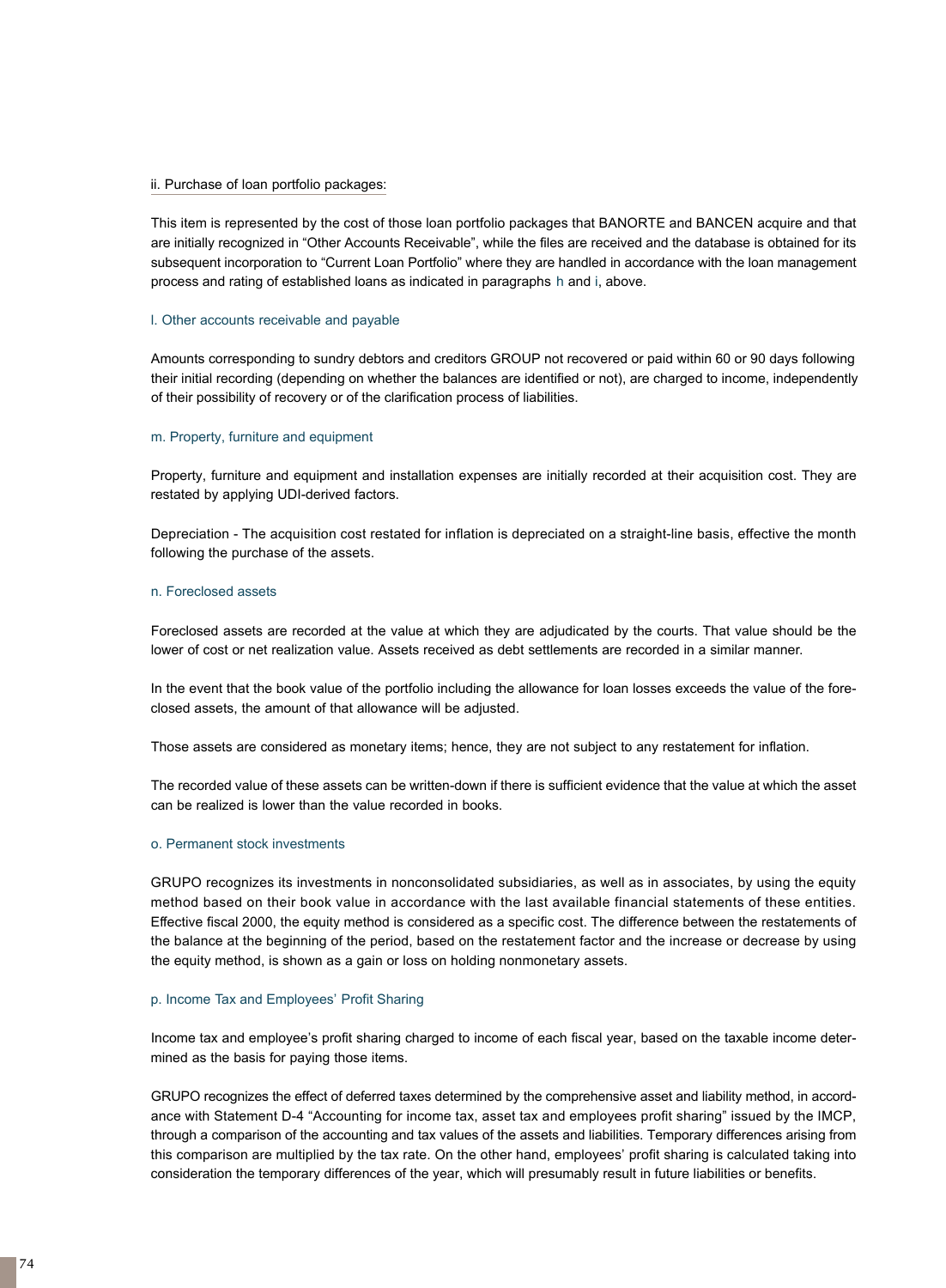The net effect of the aforementioned items is presented in the balance sheet within the assets caption under the caption "Deferred taxes".

#### q. Customer deposits

Customer deposit liabilities, including promissory notes with a yield payable at maturity, are recorded at the amount received plus accrued interest, determined by the days elapsed at the end of each month. Interest is charged to income of the year as accrued.

#### r. Labor liabilities

In accordance with the Federal Labor Law, the GRUPO is obliged to pay seniority premiums as well as other payments that employees may be eligible for in the event of separation under certain circumstances.

GRUPO records seniority premiums, pension plans and retirement payments as they accrue, in accordance with actuarial calculations based on the projected unit credit method, and in compliance with guidelines established in Statement D-3 "Labor Obligations", issued by the IMPC.

At December 31, 2002 and 2001, GRUPO has recorded estimated liabilities to cover the minimum required liabilities in accordance with Statement D-3 to cover obligations for pension plans and seniority premiums.

At the beginning of 2001, GRUPO implemented an optional defined contribution pension plan through which company contributes preestablished cash amounts to a specific investment fund. The benefits to the employees will consist in the sum of such contributions, plus or less the gains or minus in the administration of such funds. The responsibility of the company in relation with such plans is limited to the payment of the specified contributions are, and normally companies do not acquire the obligation to make complementary contributions.

#### s. Use of estimates

The preparation of these financial statements, in accordance with accounting criteria established by the COMMISSION, require that the GRUPO's management make estimates that affect the amount of certain assets and liabilities and certain income, costs and expenses at the report dates and for the years then ended, as well as the disclosure of contingent assets and liabilities. Actual results may defer from these estimates.

#### t. Stockholders' equity

Capital stock, retained earnings and net income of the year represent the historical amounts restated by UDI factors.

The deficit in restatement of capital account represents the accumulated gain or loss on monetary position and the initial recognition of the impact of inflation on the financial information.

## u. Earnings per share

The basic earnings per share is determined by dividing the net income of the year by the weighted average shares outstanding, as well as the diluted earnings when there are shares that may be converted into common stock.

## v. Foreign currency position and investment units

Foreign currency denominated transactions and UDI denominated transactions are recorded at the exchange rates or references values in effect on the date they are entered into. Assets and liabilities denominated in those currencies are stated in local currency (Mexican pesos) at the exchange rates or references values in effect issued by BANXICO at the balance sheet date. Differences are recorded in income according to the exchange rate fluctuations between the transaction date and their liquidation or valuation at year-end.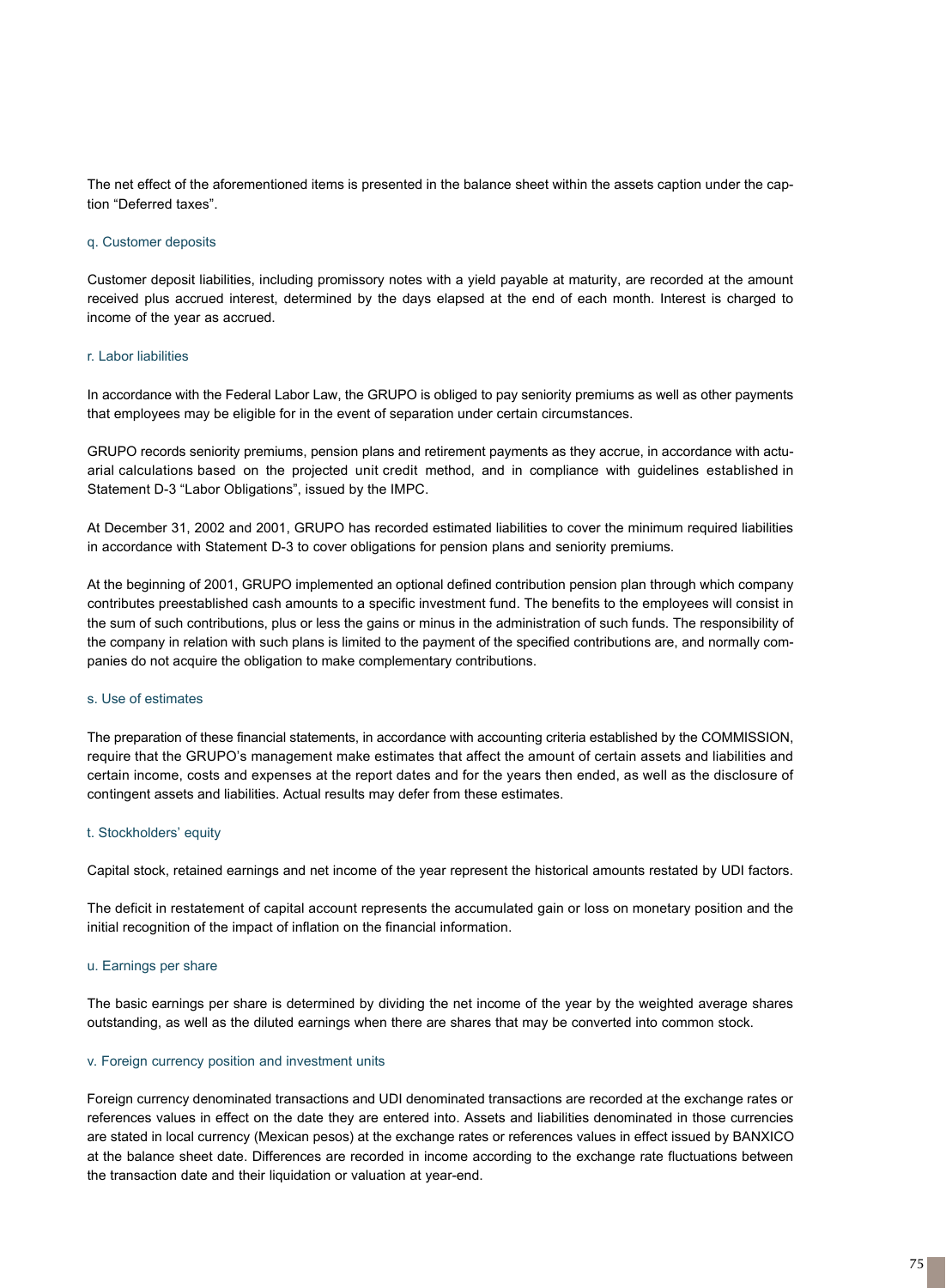#### w. Guarantees granted

The amount of guarantees granted is presented in memorandum accounts and it is recognized in the balance sheet as part of the loan portfolio, once there is evidence of nonperformance by the debtor. Simultaneously, the liability payable by GRUPO is recognized.

#### x. Custody and administration of assets

GRUPO records the transactions it carries out for account of third parties in memorandum accounts, such as trading securities and derivative financial instruments, repo transactions and securities lending, as well as the contracts under which GRUPO accepts responsibility for safeguarding assets.

#### y. Trusts

Trust assets are recognized in memorandum accounts, based on the implied responsibility for the GRUPO to fulfill the purpose of those trusts.

#### NOTE 5 – SIGNIFICANT DIFFERENCES WITH GENERALLY ACCEPTED ACCOUNTING PRINCIPLES IN MEXICO:

I. The financial statements have been prepared in conformity with the accounting practices established by the COMMISSION. Those practices are approximately similar to domestic and international accounting standards, which provide comparability with any other international financial entity. However, there are some difference with regard to the provisions set forth in MEX GAAP, which are summarized below:

#### a. Consolidation

The consolidated financial statements include only the subsidiary companies belonging to the financial sector and those that render complementary or auxiliary services thereto, but not insurance and bonding companies, which were not consolidated. MEX GAAP requires consolidating all the subsidiaries that compose the financial group.

#### b. Available-for-sale securities valuation

The financial statements reflect changes in the available-for-sale securities valuation in stockholders' equity. MEX GAAP set forth that these changes should be recognized in the statement of income.

#### c. Repo transactions

Repo transactions are recognized as buy and sell transactions or temporary transfer of securities that guarantee the transaction. However, they are not accounted for in accordance with the substance of the transaction (financing). They are valued considering the present value of the price of the security at the maturity of the transaction, instead of recognizing the accrued premium on a straight-line basis.

#### d. Foreclosed assets

These assets are considered monetary assets; therefore they are not restated and they form part of the calculation basis of the gain or loss on monetary position of GRUPO. Accounting principles consider this type of assets as nonmonetary assets.

II.Taking into consideration that credit institutions perform specialized transactions, the COMMISSION issues specific accounting rules, when it deems it convenient. In this respect, the COMMISSION has issued several official letters affecting the financial statements of the GRUPO, which reflect differences vis-à-vis MEX GAAP and in some cases, with the general accounting practices established by the COMMISSION. The following are among the most important of these cases: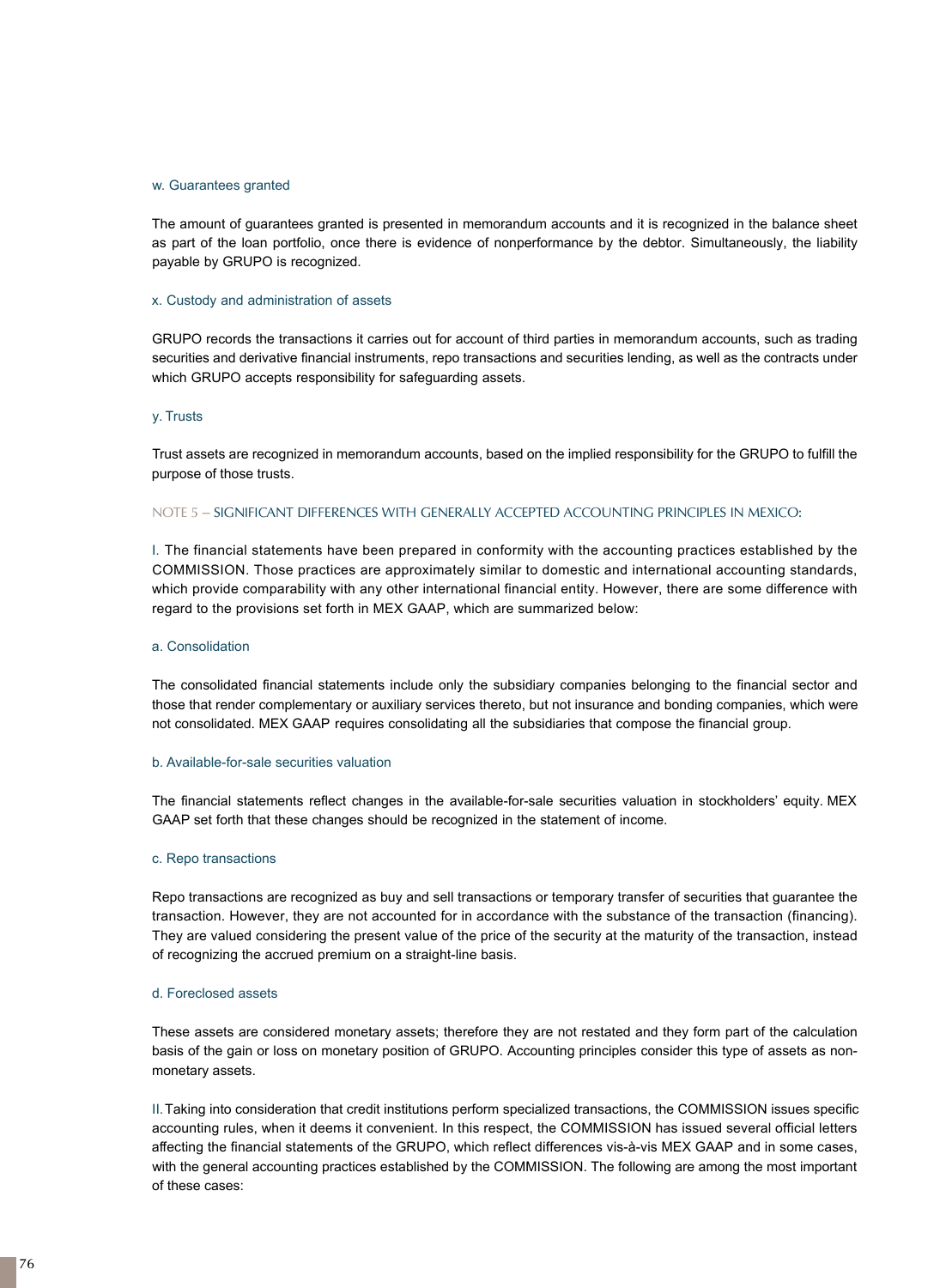## a. Investment in shares of BANCRECER

At the end of the year, BANORTE acquired 100% of the capital stock of BANCRECER. Since the administrative control of this institution was not taken over until January 2, 2002, BANORTE recorded this investment, in the amount of Ps 1,783,951 (Ps 1,689,656 nominal value), within the held-to-maturity securities. Consequently, the financial statements of BANORTE at December 31, 2001 were not consolidated with those of BANCRECER, nor was such investment valued by the equity method. MEX GAAP established that such purchase should have been recorded in permanent investment in shares and valued by the equity method.

After the acquisition of BANCRECER was completed, the investment was consolidated with GRUPO (from January 2002 owned).

## b. Property, furniture and equipment

In July 2000, property was restated by an appraisal performed by independent experts. In addition, furniture and equipment were restated by an appraisal performed by independent experts in March 2000. Effective the months in which the appraisals were recognized, those fixed assets are restated for inflation based on the UDI factor. MEX GAAP provides that this restatement should be effected through the application of general inflation factors.

#### NOTE 6 – CONSOLIDATION OF FINANCIAL STATEMENTS:

The financial statements include the assets, liabilities and income of all consolidated subsidiaries. All significant inter company balances and transactions have been eliminated in the consolidation.

At December 31, 2002 and 2001, the entities that consolidated with GRUPO were the following:

|                                                      | Equity percentage |        |  |
|------------------------------------------------------|-------------------|--------|--|
|                                                      | 2002              | 2001   |  |
| Subsidiary                                           |                   |        |  |
| Banco Mercantil del Norte, S. A. (BANORTE)           | 96.11%            | 95.79% |  |
| Banco del Centro, S. A. (BANCEN)                     | 99.99%            | 99.99% |  |
| Casa de Bolsa Banorte, S. A. de C. V. (CASADE BOLSA) | 99.99%            | 99.99% |  |
| Arrendadora Banorte, S. A. de C. V. (ARRENDADORA)    | 99.99%            | 99.99% |  |
| Factor Banorte, S. A. de C. V. (FACTOR)              | 99.99%            | 99.99% |  |
| Almacenadora Banorte, S. A. de C. V. (ALMACENADORA)  | 99.99%            | 99.99% |  |
|                                                      |                   |        |  |

The amounts of the balance sheets of consolidated subsidiaries are summarized below:

|                |                | 2002             |                       |                         |                         |  |
|----------------|----------------|------------------|-----------------------|-------------------------|-------------------------|--|
|                | Assets         | Liabilities      | Income of<br>the year | Stockholders'<br>equity | Stockholders'<br>equity |  |
| <b>BANORTE</b> | Ps 193,353,263 | Ps 185, 198, 496 | Ps 1,469,848          | Ps 8,154,767            | Ps 6,765,728            |  |
| <b>BANCEN</b>  | 4,810,051      | 1,999,142        | 412,467               | 2,810,909               | 2,672,282               |  |
| CASADE BOLSA   | 453,067        | 127,193          | 80,088                | 325,874                 | 251,298                 |  |
| ARRENDADORA    | 966,384        | 802,264          | 30,798                | 164,120                 | 133,322                 |  |
| <b>FACTOR</b>  | 2,240,722      | 2,071,830        | 29,186                | 168,892                 | 139,706                 |  |
| ALMACENADORA   | 372,359        | 313,217          | 14,088                | 59,142                  | 63,109                  |  |
| Total          | Ps 202,195,846 | Ps 190,512,142   | Ps 2,036,475          | Ps 11,683,704           | Ps 10,025,445           |  |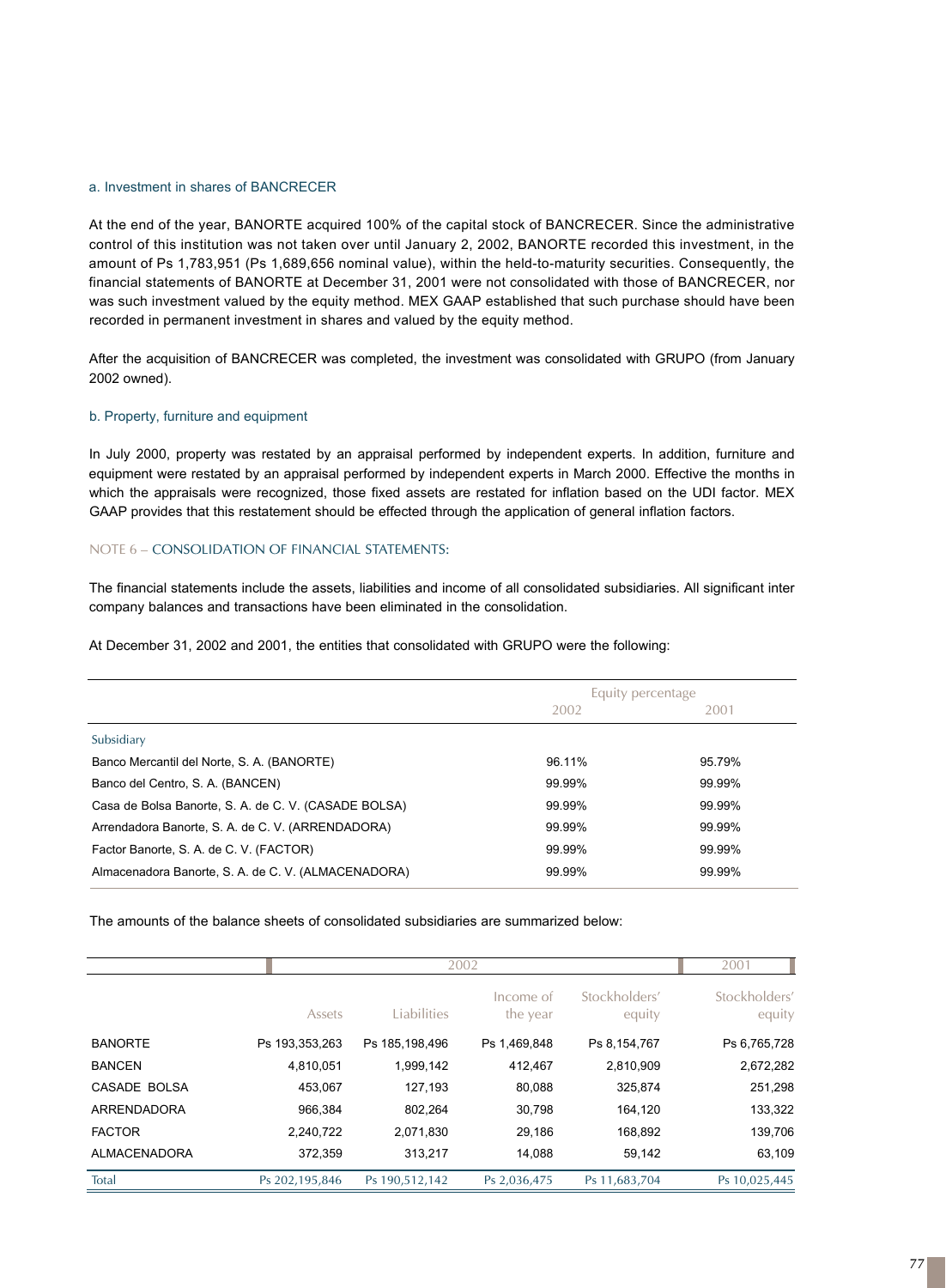## NOTE 7 – CASH AND CASH EQUIVALENTS:

As of December 31, 2002 and 2001, cash and cash equivalents were summarized as shown below:

| Concept                             | 2002          | 200          |
|-------------------------------------|---------------|--------------|
| Cash                                | Ps 4,437,148  | Ps 2,173,826 |
| Deposits in BANXICO                 | 13,795,806    | 3.602.344    |
| Domestic and foreign banks          | 4,767,284     | 2,029,217    |
| Call money                          | 360,000       | 204.100      |
| Other deposits and cash equivalents | 165.091       | 95.806       |
| Total                               | Ps 23,525,329 | Ps 8,105,293 |

The balance of cash and cash equivalents as of December 31, 2002 comprises US\$497,415 (US\$120,652 in 2001) and Ps 18,332,665 in Mexican pesos (Ps 6,998,974 in 2001).

### NOTE 8 – INVESTMENT SECURITIES:

These investments are subject to several types of risks. The main risks that can be associated with investment securities are related to the market in which they are traded, interest rates associated with the term, exchange rates and inherent credit and market liquidity risks.

GRUPO´s management policies, as well as an analysis of the risks that GRUPO is exposed to, are discussed in Note 34.

The investment securities position is summarized as shown below:

## a. Trading securities

|                                                                                                                                                                                                |                                                                                        | 2002                                                                  |                                                                       |                                      |                                             |                                                                          |  |
|------------------------------------------------------------------------------------------------------------------------------------------------------------------------------------------------|----------------------------------------------------------------------------------------|-----------------------------------------------------------------------|-----------------------------------------------------------------------|--------------------------------------|---------------------------------------------|--------------------------------------------------------------------------|--|
| Instrument                                                                                                                                                                                     | No. of<br>Certificates                                                                 | Market<br>value                                                       | Cost of<br>acquisition                                                | Interest                             | Unrealized<br>gain or<br>(unrealized loss)  | Market<br>value                                                          |  |
| <b>Commercial Paper</b><br>Cetes $(1)$<br><b>Bank Securities</b><br><b>Bank Bonds</b><br><b>Bondes</b><br><b>Shares</b><br>Nafin<br><b>GEO</b><br><b>Brems</b><br>Pmp Private<br><b>Others</b> | 51,506,000<br>83,580,414<br>1,351,849,713<br>670<br>3.732<br>27, 167, 494<br>3,265,674 | Ps 537,265<br>818,264<br>1,337,923<br>67<br>375<br>149,848<br>140,360 | Ps 537,287<br>793,491<br>1,083,246<br>67<br>375<br>163,114<br>135,936 | $Ps -$<br>24,833<br>243,269<br>3,894 | Ps 22)<br>(60)<br>11,828<br>(13,266)<br>530 | Ps 1,448,496<br>86,423<br>758,739<br>39,319<br>42,342<br>2,597<br>99,624 |  |
| Total                                                                                                                                                                                          | 1,517,373,697                                                                          | Ps 2,984,102                                                          | Ps 2,713,516                                                          | Ps 271,996                           | Ps990)                                      | Ps 2,529,798                                                             |  |

## (1) Federal Treasury Certificates.

## b. Available-for-sale securities

|                                          | 2002                      |                       |                         |                     |                                            | 2001                  |
|------------------------------------------|---------------------------|-----------------------|-------------------------|---------------------|--------------------------------------------|-----------------------|
| Instrument                               | No. of<br>Certificates    | Market<br>value       | Cost of<br>acquisition  | Interest            | Unrealized<br>gain or<br>(unrealized loss) | Market<br>value       |
| Eurobonos<br>United Mexican States (UMS) | 113.500.000<br>57.000.000 | Ps 585,152<br>723.956 | Ps 1,188,741<br>672.706 | Ps 42.569<br>20,524 | Ps 646.158<br>( 30,726 )                   | Ps 991,608<br>123.147 |
| Total                                    | 170,500,000               | Ps 1,309,108          | Ps 1,861,447            | Ps 63,093           | Ps 615,432                                 | Ps 1, 114, 755        |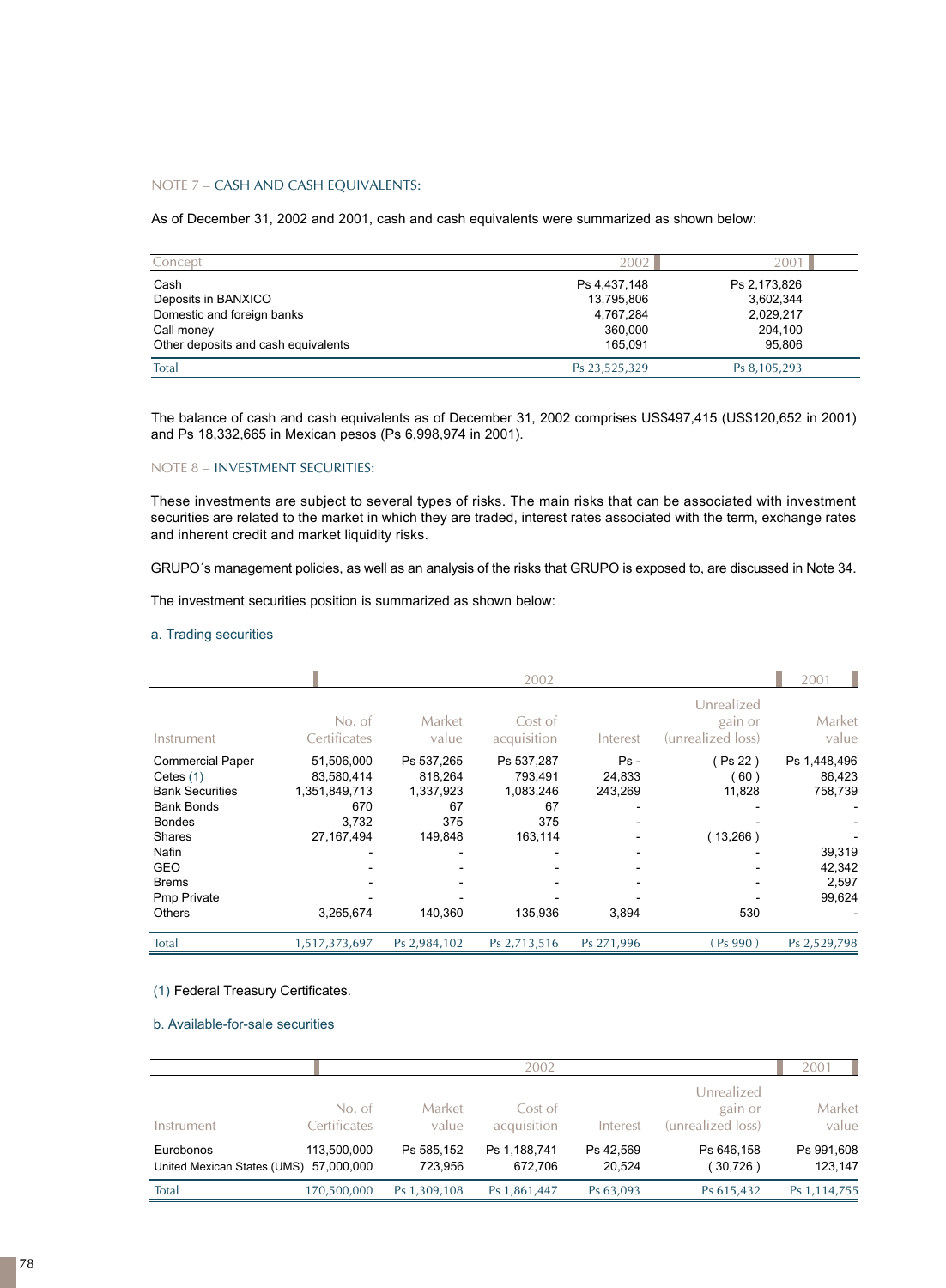In March 2001 BANORTE was authorized by the COMISSION to reclassify its portfolios of "EUROBONDS" from the category of "Held-to-maturity securities" to "Available-for-sale securities".

At December 31, 2002, BANORTE held US\$68.5 million of EUROBONDS issued by AHMSAand CYDSAthat fall due in 2002, 2004, and 2009. An estimated loss reserve was created as of December 2001 in the amount of US\$60.1, (including US\$6 million corresponding to CYDSA). The effect of that valuation is recognized in stockholder equity under "Income from valuation of available-for-sale securities". BANORTE's management recognized such amount in 2002 under "Income from prior years" upon observing a sustained decrease in value for this type of securities.

Furthermore, by authorization of the COMMISSION, effective May 1999 interest ceased being accrued on AHMSA's EUROBONDS, which amounted to US\$2.9 million at that date.

At December 31,2002, AHMSA and CYDSA's EUROBONDS suffered a decline in value amounting to US\$2.5 million (including US\$1.8 million from AHMSA) which was recognized to income of the year. Consequently, their market value amounted to US\$6.7 million at fiscal year-end.

At February 27, 2003, date of issuance of the financial statements, this EUROBONDS of AHMSAand CYDSAshould a gain (loss) on market valuation of Ps 26,072 (Ps 9,234), respectively, of which only the loss on valuation of CYDSA was recognized in income for 2003.

#### c. Held-to-maturity securities

|                                       |                        | 2002                |                     | 2001                |
|---------------------------------------|------------------------|---------------------|---------------------|---------------------|
| Instrument                            | Cost of<br>acquisition | Accrued<br>interest | <b>Net</b><br>value | <b>Net</b><br>value |
| Special Federal Treasury Certificates | Ps 4,807,945           | Ps 1,889,039        | Ps 6,696,984        | Ps 3,993,862        |
| Shares of Bancrecer (1)               |                        |                     |                     | 1,765,154           |
| Clearing Master Trust (2) (Note 32)   | 108,466                |                     | 108,466             | 91,586              |
| Azteca Strip Bonds                    | 263,554                |                     | 263,554             |                     |
| Myra Bonds                            | 9,060                  | 111                 | 9,171               |                     |
| Nemak                                 | 156,590                | 15                  | 156,605             |                     |
| Trust rights                          | 24,605                 |                     | 24,605              | 29,234              |
| United Mexican States (UMS)           | 3,606,386              | 118,692             | 3,725,078           |                     |
| <b>UDI Trust Bonds</b>                | (3,291,368)            | -                   | (3,291,368)         | (2,672,428)         |
| Total                                 | Ps 5,685,238           | Ps 2,007,857        | Ps 7,693,095        | Ps 3,207,408        |

(1) As mentioned in Note 2a, BANORTE was authorized by the COMMISSION to record its investment in BANCRECER shares within this category of investment securities at December 31, 2001.

(2) This amount corresponds to the value of notes supporting the flow of remittances in transit pending collection; therefore, it is considered a restricted asset at the end of each month and each year.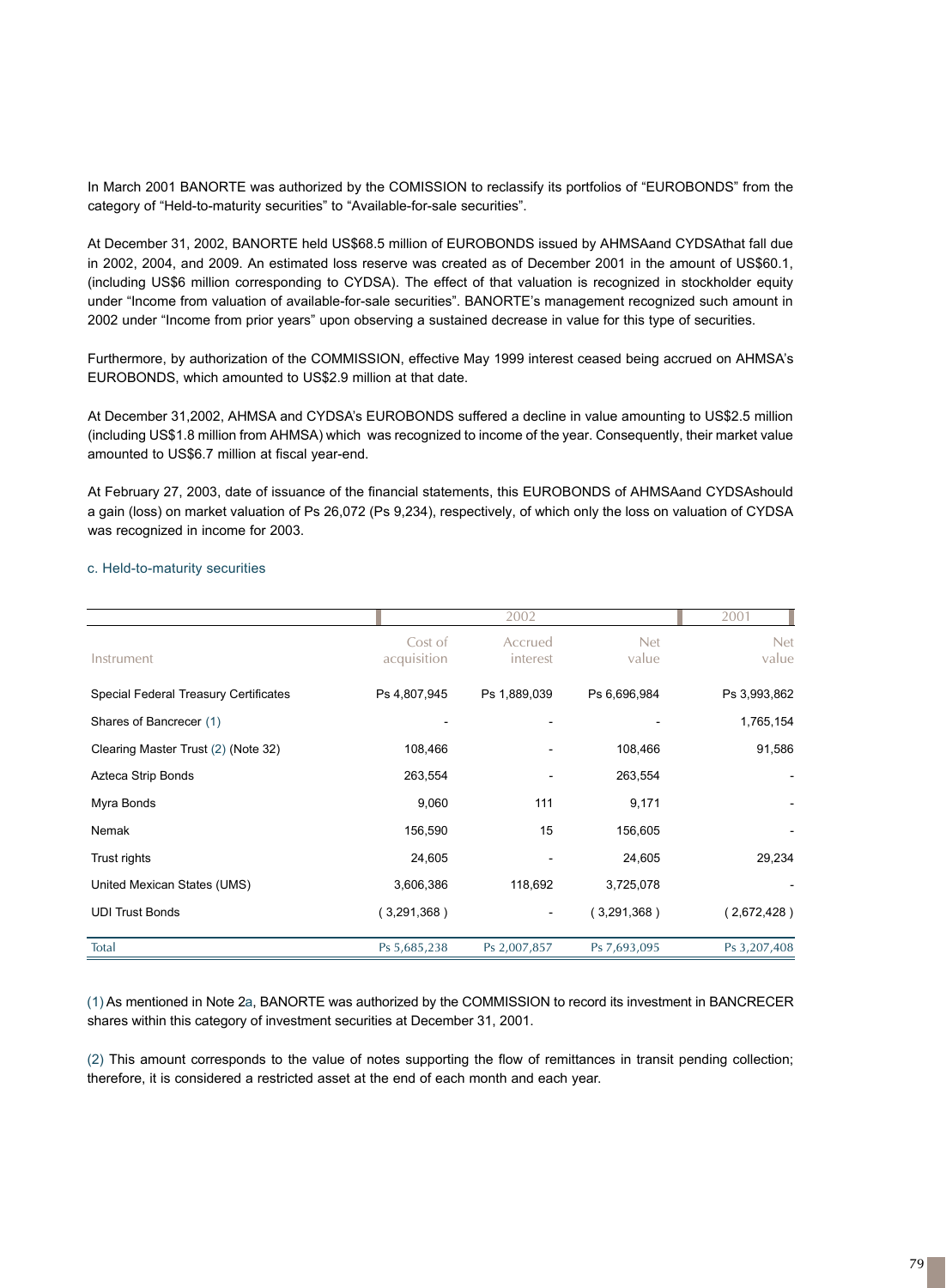## NOTE 9 – SECURITIES AND DERIVATIVES TRADING:

#### a. Repo transactions

The repo transactions that GRUPO has carried out are summarized as shown below:

## Selling entity (sale)

|                         |                                 | 2002                                 |                   |                                 | 2001                                 |                   |
|-------------------------|---------------------------------|--------------------------------------|-------------------|---------------------------------|--------------------------------------|-------------------|
| Instrument              | <b>Securities</b><br>receivable | Payables<br>under repo<br>agreements | <b>Difference</b> | <b>Securities</b><br>receivable | Payables<br>under repo<br>agreements | <b>Difference</b> |
| Cetes                   | Ps 18,843,039                   | Ps 18,828,837                        | Ps 14,202         | Ps 15,307,988                   | Ps 15,278,075                        | Ps 29,913         |
| <b>Udibonos</b>         | 31,845                          | 30,985                               | 860               | 4,323,647                       | 4,240,839                            | 82,808            |
| <b>Bondes</b>           | 3,702,693                       | 3,707,311                            | (4,618)           | 58,459                          | 58,421                               | 38                |
| Quarterly Bondes        | 10,942,862                      | 10,952,445                           | (9,583)           |                                 |                                      |                   |
| Bondes 91               | 173,335                         | 173,306                              | 29                | 6,797,425                       | 6,781,213                            | 16,212            |
| Bondes 182              | 7,785,555                       | 7,774,548                            | 11,007            |                                 |                                      |                   |
| <b>Brems</b>            | 34,946,337                      | 34,948,193                           | (1,856)           | 33,375,201                      | 33,417,730                           | (42,529)          |
| <b>PRLV</b>             | 11,333,258                      | 11,302,335                           | 30,923            | 8,888,988                       | 8,889,127                            | (139)             |
| Cedes                   | 22,721,871                      | 22,763,989                           | (42, 118)         | 22,558,786                      | 22,553,931                           | 4,855             |
| <b>Bank Bonds</b>       | 2,293,269                       | 2,285,803                            | 7,466             | 9,148,408                       | 9,149,411                            | (1,003)           |
| <b>Quarterly Bondes</b> | 2,778,697                       | 2,774,716                            | 3,981             | 2,082,446                       | 2,089,885                            | (7, 439)          |
| <b>IPAB Bonds</b>       | 83,145,843                      | 83,121,299                           | 24,544            |                                 |                                      |                   |
| <b>IPB IPBPAS Bonds</b> |                                 |                                      |                   | 46,784,996                      | 46,746,327                           | 38,669            |
| Bond                    | 7,871,389                       | 7,870,051                            | 1,338             | 3,434,870                       | 3,395,492                            | 39,378            |
| Total                   | Ps 206,569,993                  | Ps 206,533,818                       | Ps 36,175         | Ps 152,761,214                  | Ps 152,600,451                       | Ps 160,763        |

With GRUPO as the selling entity, the accrued premiums charged to income amounted to Ps 1,853,243 in 2002 (Ps 15,188,733 in 2001).

## Buying entity (purchase)

|                                              |                                                | 2002                                             |                      |                                                | 2001                                             |                      |  |
|----------------------------------------------|------------------------------------------------|--------------------------------------------------|----------------------|------------------------------------------------|--------------------------------------------------|----------------------|--|
| Instrument                                   | <b>Receivables</b><br>under repo<br>agreements | <b>Securities</b><br>payable                     | <b>Difference</b>    | <b>Receivables</b><br>under repo<br>agreements | <b>Securities</b><br>payable                     | <b>Difference</b>    |  |
| Cetes<br>Udibonos<br><b>Bondes</b>           | Ps 17,811,628<br>31,953<br>3,707,805           | Ps 17,825,530 (Ps 13,902)<br>32,184<br>3,702,693 | (231)<br>5,112       | Ps 10,957,551<br>4,243,629<br>29,141           | Ps 10,978,744 (Ps 21,193)<br>4,323,647<br>29,167 | (80,018)<br>(26)     |  |
| Quarterly Bondes                             | 10,816,837                                     | 10,804,406                                       | 12,431               |                                                |                                                  |                      |  |
| Bondes 91<br>Bondes 182                      | 146,727<br>7,761,318                           | 146,708<br>7,785,555                             | 19<br>(24, 237)      | 4,983,944                                      | 4,995,302                                        | (11,358)             |  |
| <b>Brems</b>                                 | 20,349,364                                     | 20,332,977                                       | 16,387               | 23,575,741                                     | 23,527,272                                       | 48,469               |  |
| <b>PRLV</b><br>Cedes                         | 5,435,179<br>11,381,969                        | 5,434,901<br>11,360,938                          | 278<br>21,031        | 4,821,288<br>11,435,491                        | 4,821,234<br>11,437,756                          | 54<br>(2,265)        |  |
| <b>Bank Bonds</b>                            | 1,144,927                                      | 1,147,651                                        | (2,724)              | 4,310,986<br>1,452,054                         | 4,309,771<br>1,445,542                           | 1,215                |  |
| <b>Quarterly Bondes</b><br><b>IPAB Bonds</b> | 1,697,360<br>53,518,219                        | 1,700,783<br>53,520,970                          | $3,423$ )<br>(2,751) |                                                |                                                  | 6,512                |  |
| <b>IPB IPBPAS Bonds</b><br><b>Bond</b>       | 7,487,056                                      | 7,488,263                                        | (1,207)              | 29,358,438<br>2,391,439                        | 29,375,039<br>2,423,118                          | (16,601)<br>(31,679) |  |
| Total                                        |                                                | Ps 141,290,342 Ps 141,283,559                    | Ps 6,783             | Ps 97,559,702                                  | Ps 97,666,592 (Ps 106,890)                       |                      |  |

With GRUPO as the buying entity, the accrued premiums recognized in income amounted to Ps 1,931,987 in 2002 (Ps 9,972,610 in 2001).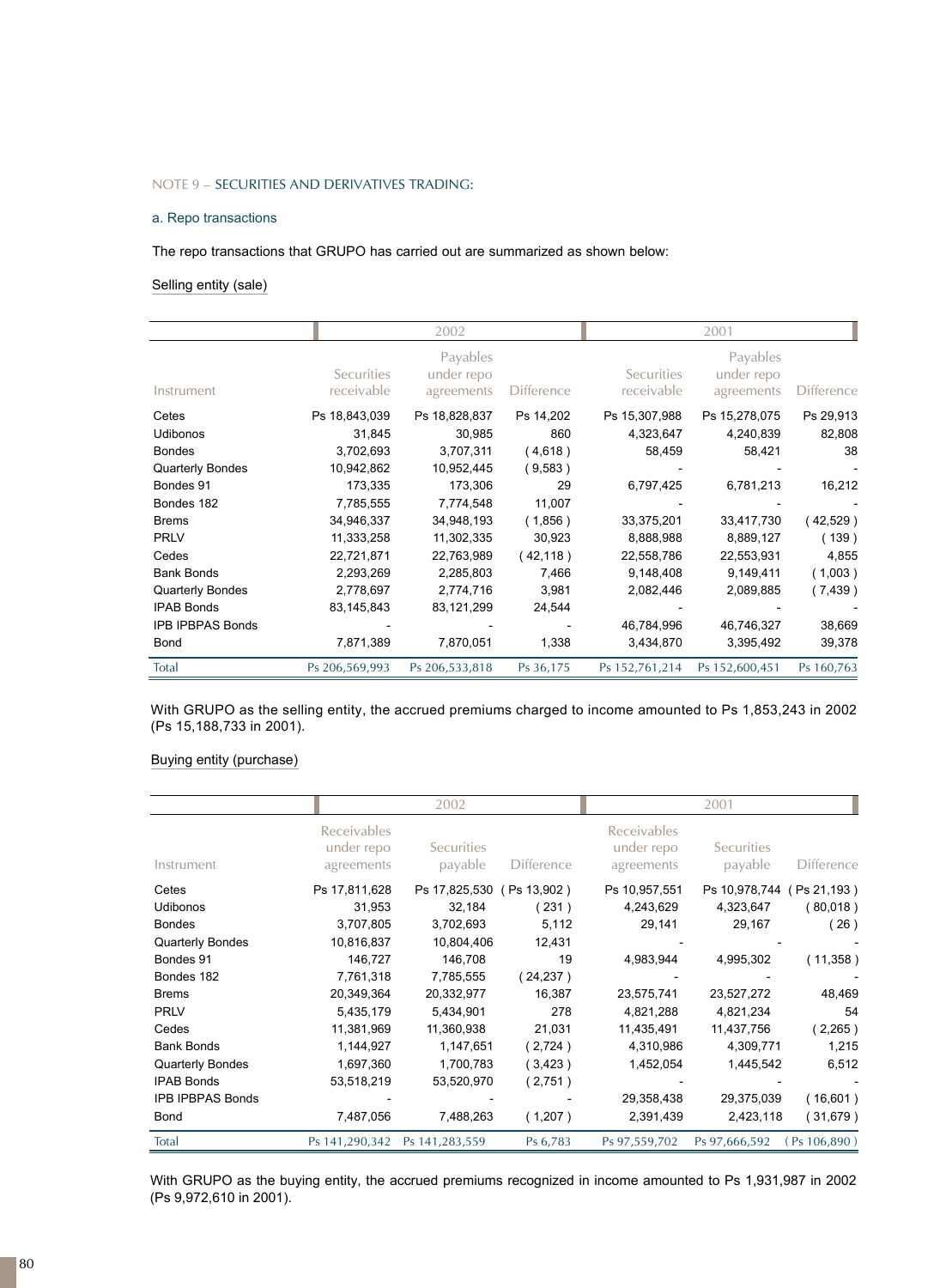## b. Derivative financial instrument trading

GRUPO´s trade the following derivative financial instruments: forwards, futures, swaps, warrants and options.

GRUPO´s management follows the policy of trading derivative instruments to hedge its own position. It further trades on the money market, by hedging money market risk positions, anticipating changes in interest rates and taking maximum care of the shareholders' and customers' capital (see Note 34).

As of December 31, 2002 and 2001, derivative financial instrument positions are summarized as shown below:

| Instrument                 |                 | 2002             |              |  |
|----------------------------|-----------------|------------------|--------------|--|
|                            | Buy             | Sell             | Net          |  |
| Foreign currency forwards: |                 |                  |              |  |
| Market value               | Ps 371,862      | (Ps 29,126)      | Ps 342,736   |  |
| Agreed price               | (362,069)       | 28,544           | (333,525)    |  |
|                            | Ps 9,793        | (Ps 582)         | Ps 9,211     |  |
| Warrants and options:      |                 |                  |              |  |
| Hedging and trading        |                 |                  | 821          |  |
| Net asset position         |                 |                  | Ps 10,032    |  |
|                            | Flow receivable | Flow payable     | Net flows    |  |
| Swap                       |                 |                  |              |  |
| <b>Cross Currency</b>      | Ps 5,202,371    | (Ps 6,010,338)   | (Ps 807,967) |  |
| Interest rate              | 19,202          | (27, 827)        | (8,625)      |  |
|                            | Ps 5,221,573    | (Ps 6,038,165)   | (Ps 816,592) |  |
|                            | Opening premium | Valued premium   | Valuation    |  |
| Foreign currency options:  |                 |                  |              |  |
| Premium collected          | (Ps 663)        | (Ps 73)          | (Ps 736)     |  |
| Net liability position     |                 |                  | (Ps 817,328) |  |
|                            |                 |                  |              |  |
|                            |                 |                  |              |  |
| Instrument                 |                 | 2001             |              |  |
|                            | Flow receivable | Flow payable     | Net flows    |  |
| Swap                       |                 |                  |              |  |
| <b>Cross Currency</b>      | Ps 1,240,814    | (Ps 1,211,929)   | Ps 28,885    |  |
| Interest rate              | 26,966          | (39,722)         | (12,756)     |  |
| Net asset position         | Ps 1,267,780    | (Ps 1, 251, 651) | Ps 16,129    |  |
|                            | Buy             | Sell             | Net          |  |
| Foreign currency forwards: |                 |                  |              |  |
| Market value               | Ps 996,168      | (Ps 599,208)     | Ps 396,960   |  |
| Agreed price               | (1,008,701)     | 601,532          | (407, 169)   |  |
|                            | (Ps 12,533)     | Ps 2,324         | (Ps 10,209)  |  |
|                            | Opening premium | Valued premium   | Valuation    |  |
| Foreign currency options:  |                 |                  |              |  |
| Premium collected          | (Ps 366)        | Ps 300           | (Ps 66)      |  |
| Warrants:                  |                 |                  |              |  |
| Hedging and trading        |                 |                  | (119)        |  |
| Net liability position     |                 |                  | (Ps 10, 394) |  |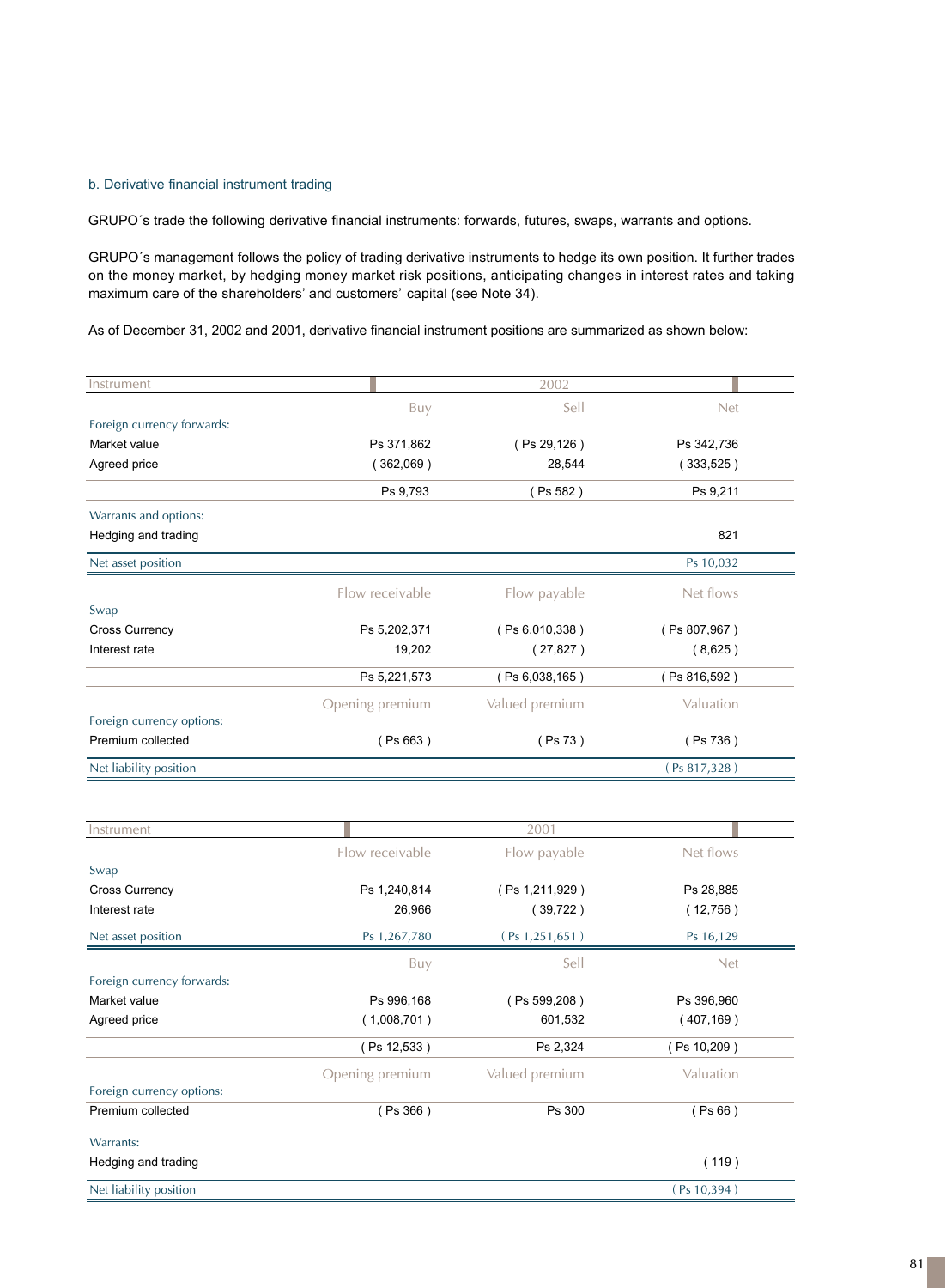BANORTE and BANCEN´s operations transactions for hedging purposes constitute foreign currency and interest rate swaps. Foreign currency swaps fall due between 2003 and 2011. Interest rate swaps fall due between 2003 and 2017, in order to offset the financial risk of long-term loans offered by BANORTE and BANCEN at a fixed rate.

GRUPO's operations for trading purposes are intended to provide a service to the customer who needs to have a hedge.

The collateral book value of the constituted by BANORTE to comply with obligations established in interest rate swap contracts at December 31, 2002, amounts to Ps 9,653 (Ps 21,901 in 2001), represented by debt instruments (special federal treasury certificates). In the case of foreign currency swaps, the collateral value at December 31, 2002, amounts to US\$356,832,000, represented by debt instruments (UMS), see Note 8c.

#### NOTE 10 – LOAN PORTFOLIO:

The loan management process is based on internal manuals drawn up by the GRUPO. Compliance with that manual is general, hence control over loan portfolio management is exercised in three central areas: the Branches (under the Commercial Banking Division), Operations Division and Risk Management Division.

The manual sets forth the policies and procedures established to determine concentrations of credit risks.

The process structure comprising credit management is divided into the following stages:

- 1. Promotion
- 2. Evaluation
- 3. Formalization
- 4. Operation
- 5. Management
- 6. Recovery

There are scheduled procedures which assure that the amounts applicable to past due portfolio are transferred and recorded in the accounting at the proper time and commercial loans with recovery problems are identified.

|                                   |                | 2002                |                               | 2001                          |
|-----------------------------------|----------------|---------------------|-------------------------------|-------------------------------|
| Type of loan                      | Principal      | Accrued<br>interest | Total<br>current<br>portfolio | Total<br>current<br>portfolio |
| Commercial portfolio              | Ps 34,773,425  | Ps 182.740          | Ps 34.956.165                 | Ps 24,422,542                 |
| Loans to financial intermediaries | 6,557,221      | 6,359               | 6,563,580                     | 93,738                        |
| Consumer loans                    | 5,135,807      | 23.027              | 5,158,834                     | 2,498,304                     |
| Mortgage loans                    | 12,147,697     | 4,120               | 12,151,817                    | 4,954,993                     |
| Loans to government entities      | 84,500,830     | 499,147             | 84,999,977                    | 41,231,516                    |
| Loans to FOBAPROAor IPAB          | 6,128,627      |                     | 6,128,627                     | 10,402,800                    |
| Total current loan portfolio      | Ps 149,243,607 | Ps 715,393          | Ps 149,959,000                | Ps 83,603,893                 |

The loans to government entities include a straight loan in the amount of Ps 32,387,437 granted to IPAB in November 2000 (Ps 37,357,100 in 2001). This loan is for a 10-year term (4 promissory notes issued that fall due in November 2010), repayable in six-monthly installments commencing in month No. 58.

The interest accrued on that loan is payable monthly from the date loan was granted, at the TIIE rate plus 0.85 percentage points. This transaction was carried out simultaneously with the settlement of the promissory notes signed by IPAB in favor of BANCEN and BANPAIS.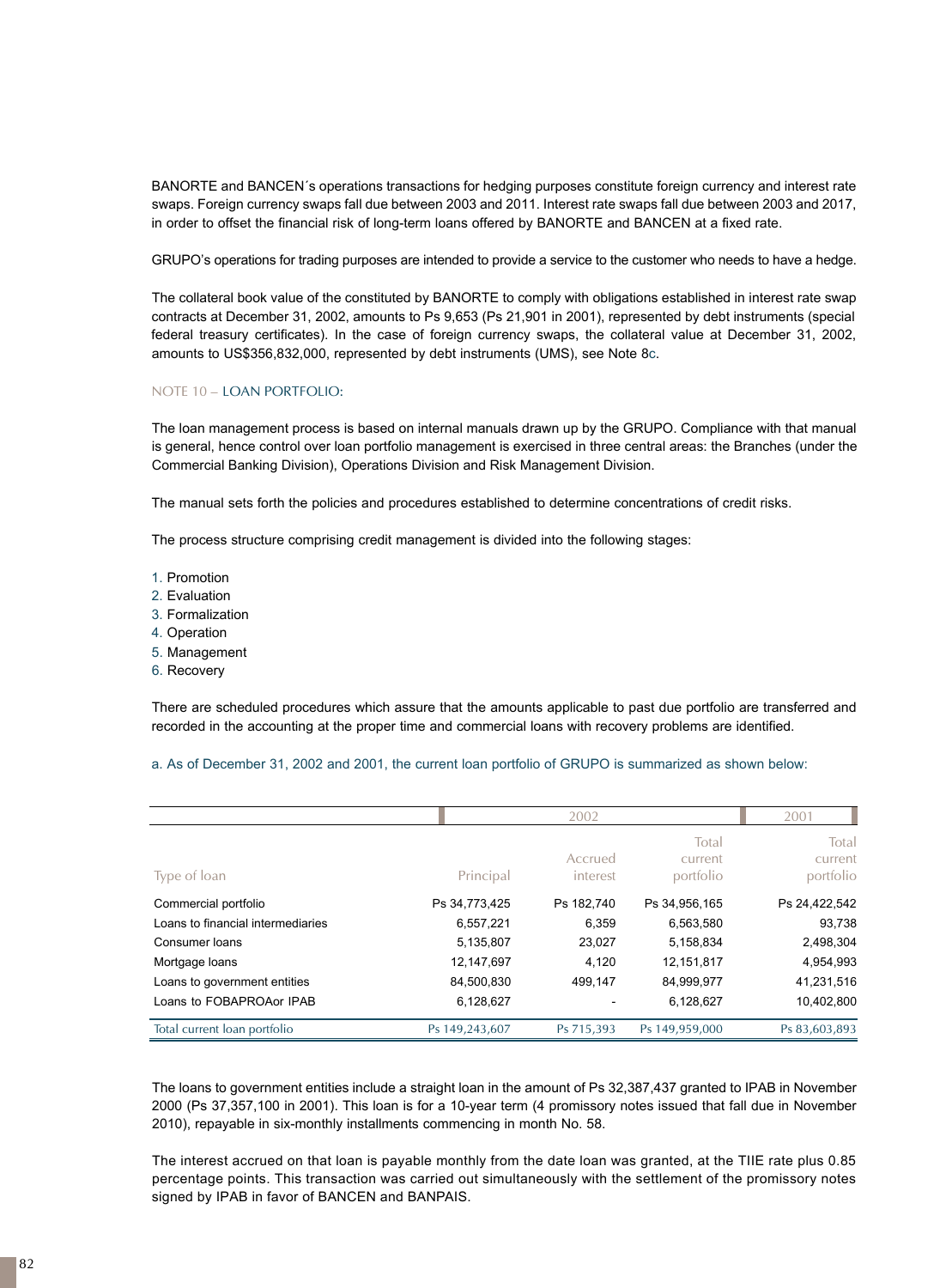This item also includes Ps 46,282,816 corresponding to a straight loan granted in November 1999 to IPAB by BANCRECER, so that the IPAB would capitalize BANCRECER with a nominal amount of Ps 102,200,000. With these resources, BANCRECER paid for the collection rights added by BANXICO on the loan granted to IPAB, which falls due on November 1, 2009. The interest payment was established originally on a quarterly basis at the higher of the weighted average bank funds face, percentage points, adjustable every six months, are that equivalents the percentage change in the value of UDIs. On November 22, 2000, a change in interest rate was approved. The new rate is at the arithmetical average of the TIIE, published during each interest period, from plus 2.5 percentage points during January 2001, 2 percentage points during February 2001, 1.5 percentage points during March 2001, 1 percentage point during April 2001, and 0.40 percentage points as of May 1, 2001, interest will be paid monthly. At December 31, 2002 and 2001, interest accrued and recorded in income for the year amounted to Ps 3,988,203 and Ps 6,736,880, respectively.

|                                   |               | 2002       |               | 2001  |
|-----------------------------------|---------------|------------|---------------|-------|
| Concept                           | Principal     | Interest   | Total         | Total |
| Straight loan to IPAB (BANCRECER) | Ps 45,940,407 | Ps 342.409 | Ps 46,282,816 | Ps -  |

Likewise, the item of loans to government entities includes benefits granted to debtors in the amount of Ps 184,418 (Ps 520,643 in 2001). The Federal Government granted these benefits, through the implementation of various Supports to Bank Debtors Programs.

At December 31, 2002 and 2001, GRUPO recognized extraordinary revenues in the amount of Ps 175,716 and Ps 223,831, directly in income, respectively corresponding to interest received from the Federal Government from conditional support of the farming and corporate programs, respectively.

b. The past due loan portfolio and relative interest are summarized as shown below:

|                               |              | 2002       |                | 2001           |
|-------------------------------|--------------|------------|----------------|----------------|
| Type of credit                | Principal    | Interest   | Total past due | Total past due |
|                               | sum due      | due        | portfolio      | portfolio      |
| Commercial portfolio          | Ps 2,389,606 | Ps 126,399 | Ps 2,516,005   | Ps 2,630,815   |
| Consumer loans                | 305.671      | 30.369     | 336,040        | 343,719        |
| Mortgage loans                | 1.719.975    | 199.606    | 1,919,581      | 1,795,957      |
| Total past due loan portfolio | Ps 4,415,252 | Ps 356,374 | Ps 4,771,626   | Ps 4,770,491   |

c. The rating of the portfolio and the allowances created by GRUPO as of December 31, 2002 and 2001, are summarized as shown below:

|             |                                             |                | Rated loan portfolio |               |            | Allowance for loan losses |
|-------------|---------------------------------------------|----------------|----------------------|---------------|------------|---------------------------|
|             |                                             | 2002           |                      | 2001          | 2002       | 2001                      |
| <b>Risk</b> | $\%$                                        | Amount         | $\frac{0}{0}$        | Amount        | Amount     | Amount                    |
| A           | 79.47%                                      | Ps 44,855,271  | 75.49%               | Ps 27,109,412 | Ps 322,331 | Ps 201,093                |
| В           | 10.25%                                      | 5,788,089      | 9.27%                | 3,328,030     | 432,999    | 345,833                   |
| C           | 3.53%                                       | 1,995,157      | 4.54%                | 1,629,856     | 625.905    | 571.276                   |
| D           | 3.02%                                       | 1,705,660      | 4.62%                | 1,660,447     | 1,200,562  | 1,166,614                 |
| E           | 3.73%                                       | 2,099,541      | 6.08%                | 2,181,828     | 2,077,664  | 2,153,406                 |
|             | 100.00%                                     | 56,443,718     | 100.00%              | 35,909,573    | 4,659,461  | 4,438,222                 |
| Portfolio:  |                                             |                |                      |               |            |                           |
| Unrated     |                                             | 339,215        |                      | 671,554       |            |                           |
| Excepted    |                                             | 98,788,805     |                      | 51,137,730    |            |                           |
| Total       |                                             | Ps 155,571,738 |                      | Ps 87,718,857 |            |                           |
|             | Allowance for loan losses recorded          |                |                      |               | 5,608,727  | 4,744,687                 |
|             | Allowance for loan losses created in excess |                |                      |               | Ps 949,266 | Ps 306,465                |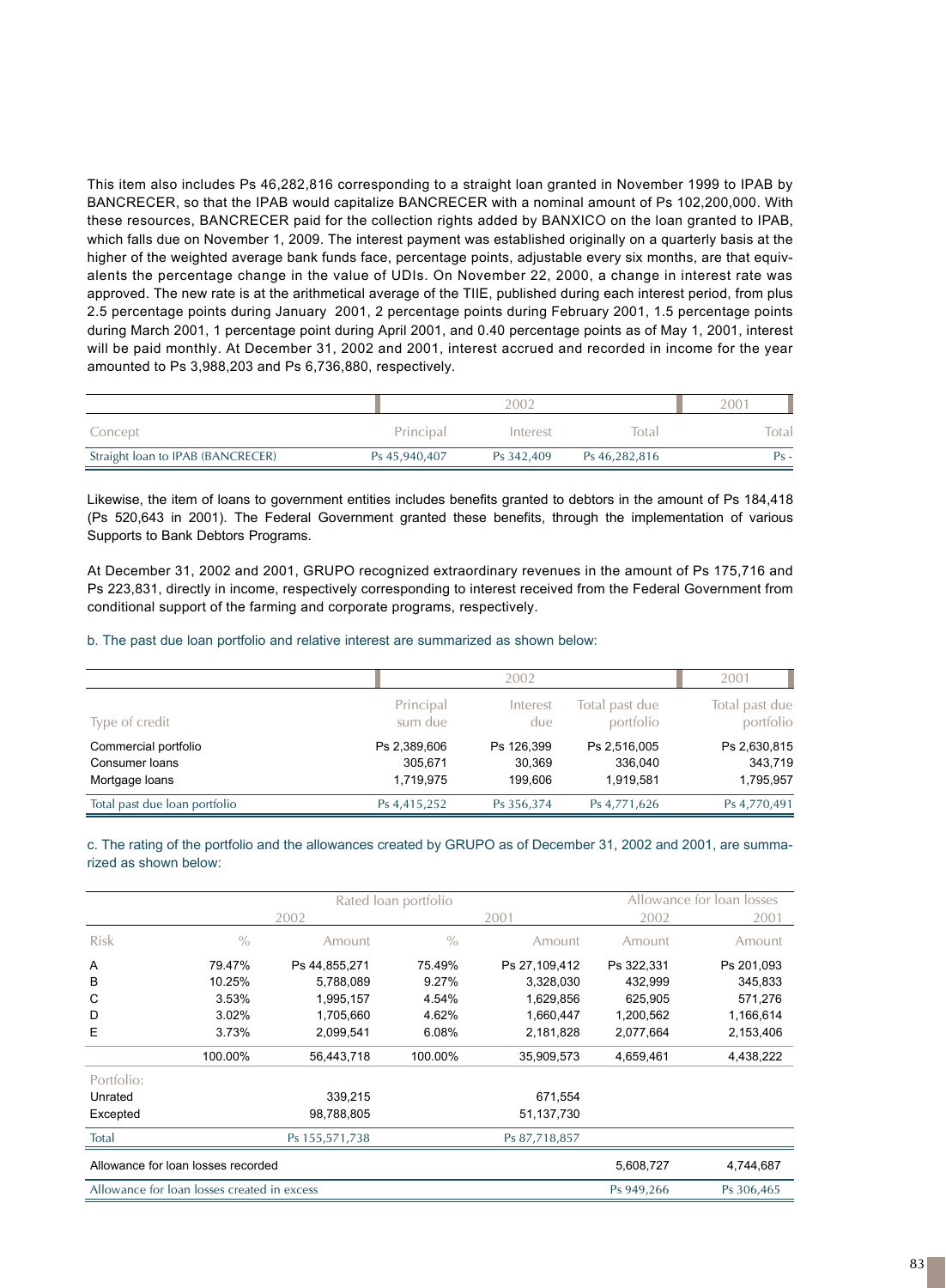The rated portfolio by type of credit is comprised as follows:

| Risk degree     |                | December 31,<br>2002 |               |                |  |  |
|-----------------|----------------|----------------------|---------------|----------------|--|--|
|                 | Commercial     | Consumer             | Mortgage      | Total          |  |  |
| Α               | Ps 32,994,785  | Ps 4,296,982         | Ps 7,563,504  | Ps 44,855,271  |  |  |
| B               | 1,319,760      | 605,262              | 3,863,067     | 5,788,089      |  |  |
| C               | 1,085,119      | 119,535              | 790.503       | 1,995,157      |  |  |
| D               | 63.133         | 145.203              | 1,497,324     | 1,705,660      |  |  |
| E               | 1.906.441      | 193.100              |               | 2,099,541      |  |  |
| Rated portfolio | 37,369,238     | 5,360,082            | 13.714.398    | 56,443,718     |  |  |
| Unrated         | 31.076         | (48,860)             | 356,999       | 339,215        |  |  |
| Excepted        | 98,788,805     |                      |               | 98,788,805     |  |  |
| Total           | Ps 136,189,119 | Ps 5,311,222         | Ps 14,071,397 | Ps 155,571,738 |  |  |

The allowance for loan losses constituted by GRUPO at December 31, 2002 and 2001, includes Ps 80,375 corresponding to the supplement to create a reserve for 100% of interest due as of year end (Ps 87,614 in 2001).

In conformity with the rules for rating the loan portfolio issued by the SHCP and the COMMISSION, GRUPO determined the allowance for loan losses by taking into account the capacity of debtors to pay. The commercial loans were rated at December 31, 2002.

The mortgage portfolio and consumer portfolio, based on the rules of the COMMISSION, are rated monthly based on the number of past due installments.

#### d. The changes in the allowance for loan losses are summarized below:

|                                                             | 2002         | 2001         |
|-------------------------------------------------------------|--------------|--------------|
| Balance at beginning of year                                | Ps 4,744,687 | Ps 4,638,447 |
| Created with a charge to stockholders' equity               | 786.865      |              |
| Increase in the allowance charged to income (1)             | 687,452      | 1,032,115    |
| Benefits and reductions granted to UDI loan programs        |              | (102,065)    |
| Transfer of reserves due to purchase of segmented portfolio |              | 174,166      |
| Restatement effects                                         | (249,583)    | (242,968)    |
| Reductions and benefits to mortgage debtors                 | (143,647)    | (135,701)    |
| Losses and write-offs                                       | (617,746)    | (654,000)    |
| Appreciation of foreign currency items and UDIs             | 255,745      | 32,633       |
| Benefits to FOPYME and FINAPE programs                      | (12,793)     | (11,838)     |
| Maturity of Segment I trust (Banpaís)                       |              | 20,812       |
| <b>Others</b>                                               | 157,747      | (6,914)      |
| Balance at end of year                                      | Ps 5,608,727 | Ps 4,744,687 |

( 1 ) The allowance for loan losses created in the year amounted to Ps 823,746 (Ps 1,211,209 in 2001). This amount comprised Ps 687,452 (Ps 1,032,115 in 2001), charged directly to the corresponding provision and Ps 136,294 (Ps 179,094 in 2001), corresponding to the recognition of the loss shared with the IPAB, derived from the financial rescue program. This last amount is presented in the balance sheet under the caption "Loans to FOBAPROA or IPAB".

## NOTE 11 – IPAB:

As part of the measures adopted to face the economic crisis that arose at the end of 1994, in December 1998, the Mexican Congress enacted the Bank Savings Protection Law, which went into effect on January 20, 1999. Under that law, the "Instituto para la Protección al Ahorro Bancario" (IPAB), was created. The latter replaced FOBAPROA. IPAB remains in operation for the sole purpose of administering the transactions of the program known as "capitalization and purchase of loan portfolio".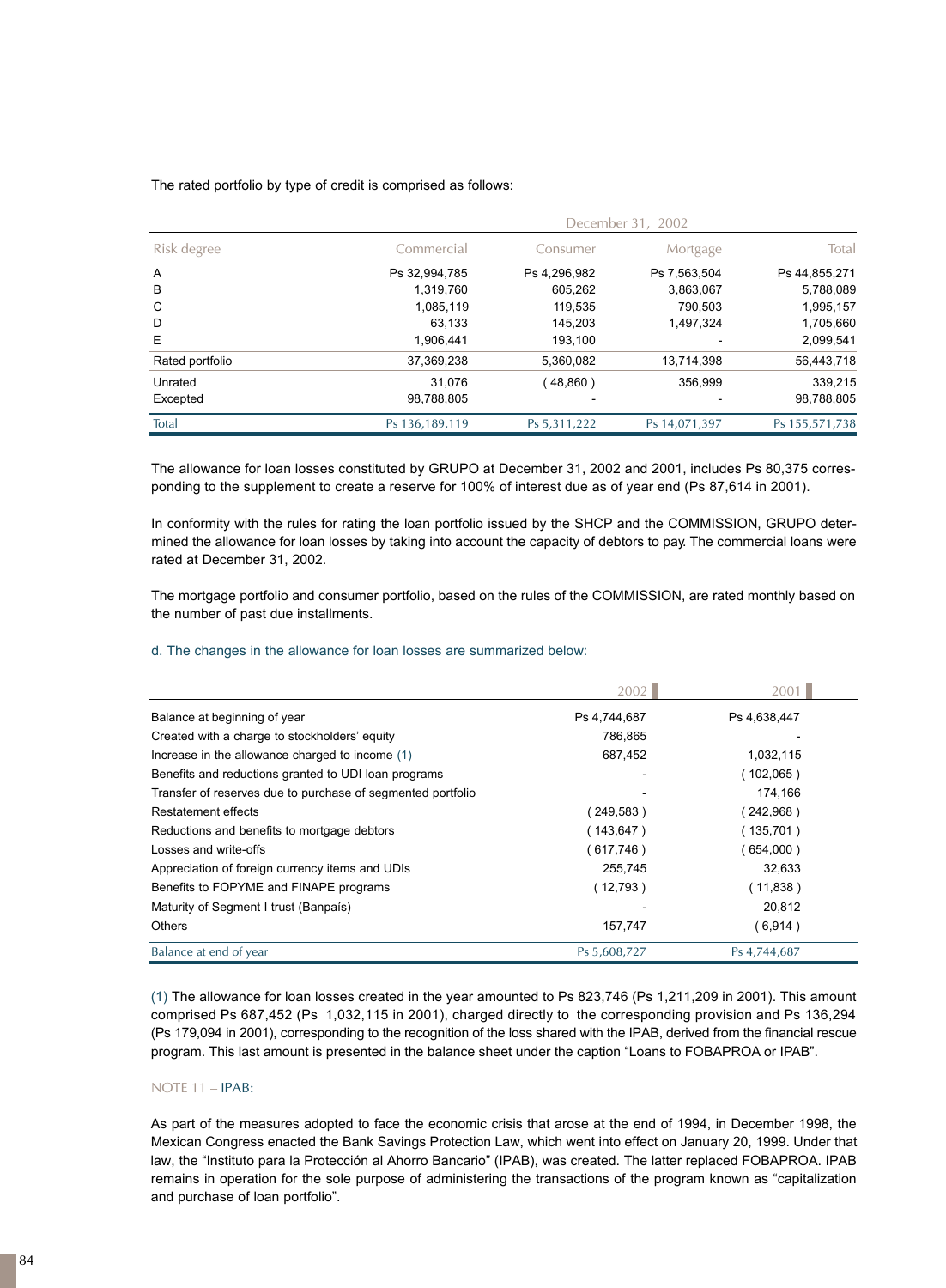The purpose of the IPAB is to apply a series of preventive measures geared toward avoiding financial problems that can be faced by credit institutions, as well as to insure performance by these institutions with regard to depositors.

In exchange for the loan portfolio sold to FOBAPROA, BANORTE received promissory notes payable by FOBAPROA, which mature in 8 to 10 years, counted from the date of the transaction. BANORTE retained the obligation of sharing 29% and 25% of the loss suffered by FOBAPROA on the transferred portfolio. In the event any gains were generated on that portfolio, those gains would apply completely to BANORTE.

Payments made to the IPAB during 2002 for fees amounted to Ps 652,655 (Ps 377,155 in 2001). The loan swaps carried out by BANORTE and FOBAPROA will be assumed by the IPAB.

The item denominated "Loans to FOBAPROA or IPAB" in the balance sheet at December 31, 2002 and 2001, comprises the following promissory notes:

|                           |              | 2002         |               | 2001          |
|---------------------------|--------------|--------------|---------------|---------------|
| Trust                     | Capital      | Interest     | Total         | Total         |
| 477 Tranche I             | Ps 161,101   | Ps 1,414,489 | Ps 1,575,590  | Ps 1,564,609  |
| 477 Tranche II            | 430,547      | 964,976      | 1,395,523     | 1,385,969     |
| 477 Tranche III           | 336,885      | 911,111      | 1,247,996     | 1,239,298     |
| 490                       | 2,040,771    | 4,295,187    | 6,335,958     | 6,277,321     |
| 508                       | 467,073      | 857,317      | 1,324,390     | 1,297,734     |
| 19001                     |              | 11,239       | 11,239        | 1,670,200     |
| 19000                     |              | 23,436       | 23,436        | 3,482,750     |
| Loss shared with FOBAPROA |              |              | (2,405,058)   | (2,502,269)   |
| FOBAPROAcurrent account   |              |              | $3,380,447$ ) | (4,012,812)   |
|                           | Ps 3,436,377 | Ps 8,477,755 | Ps 6,128,627  | Ps 10,402,800 |

#### NOTE 12 – CONSOLIDATION OF TRUSTS FOR RESTRUCTURED LOANS DENOMINATED IN UDIs:

The rules of the COMMISSION require consolidating the trusts of restructured loans denominated in UDIs with GRUPO, in order to reflect the operating fund, which is presented similarly to an interest rate swap with the Federal Government.

a. The balances of the items corresponding to trust assets and liabilities, as of December 31, 2002 and 2001, are summarized as shown below:

| Item                      | 2002         | 2001          |
|---------------------------|--------------|---------------|
| Banks                     | Ps 205,205   | Ps 107,633    |
| Government securities     | 8,010        | 7,597         |
| Loan portfolio            | 3,549,137    | 2,948,783     |
| Past due portfolio        | 904,232      | 868,676       |
| Interest accrued on loans | 9,522        | 9,652         |
| Past due interest         | 48,393       | 49,060        |
| Allowance for loan losses | (1,298,733)  | (1, 199, 639) |
| Total assets              | Ps 3,425,766 | Ps 2,791,762  |
| Trust bonds               | Ps 3,291,367 | Ps 2,672,427  |
| Other accounts payable    | 8,226        |               |
| Deferred taxes            | 121,371      | 113,440       |
| Income of the year        | 4,802        | 5,895         |
| <b>Total liabilities</b>  | Ps 3,425,766 | Ps 2,791,762  |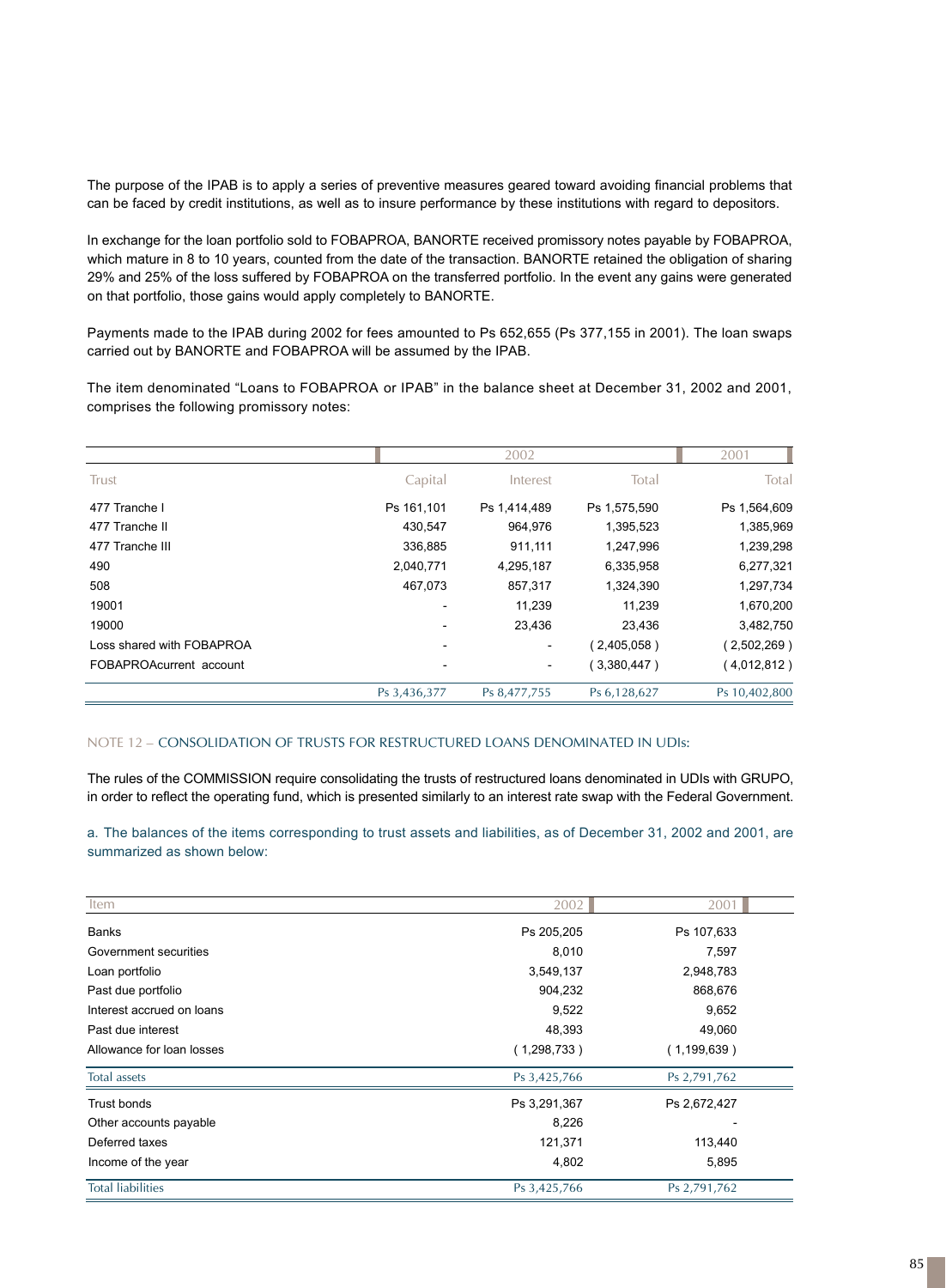## b. The total eliminations given effect to, in the consolidation of the trusts, are summarized below:

| Recording by the trusts debit (credit) | 2002        | 2001        |
|----------------------------------------|-------------|-------------|
| <b>Banks</b>                           | (Ps 69,285) | Ps 63,505)  |
| Trust bonds                            | 3,291,367   | 2,672,427   |
| Administrative expenses recovered      | (99,698)    | (101,449)   |
| Interest paid                          | (150,015)   | (139,194)   |
| Recording by GRUPO debit (credit)      | 2002        | 2001        |
| Sundry creditors                       | Ps 69,285   | Ps 63,505   |
| Held-to-maturity securities            | (3,291,367) | (2,672,428) |
| Fees collected                         | 99,698      | 101,449     |
| Interest earned                        | 150,015     | 139,194     |

## c. The amount of the total program of loans in UDIs as of December 31, 2002 and 2001 is summarized below:

|                     |                              | 2002         |                      |              | 2001         |
|---------------------|------------------------------|--------------|----------------------|--------------|--------------|
| Item                | States and<br>municipalities | Mortgage     | Industrial<br>sector | Total        | Total        |
| Current portfolio   | Ps 1,149,515                 | Ps 2,264,377 | Ps 135.245           | Ps 3,549,137 | Ps 2,948,783 |
| Current interest    | 639                          | 7,953        | 930                  | 9,522        | 9,652        |
| Past due portfolio  | $\overline{\phantom{0}}$     | 598,317      | 305,915              | 904,232      | 868,676      |
| Past due's interest | $\overline{\phantom{a}}$     | 26,490       | 21,903               | 48,394       | 49,060       |
| Total               | Ps 1,150,154                 | Ps 2,897,137 | Ps 463,993           | Ps 4,511,284 | Ps 3,876,171 |

d. During fiscal 2002, an allowance for loan losses was created, using the profit margin of the trusts, amounting to Ps 55,914 (Ps 80,374 in 2001).

## NOTE 13 – LOAN ASSETS PORTFOLIO:

At December 31, 2002 and 2001, the balance of the loan assets of GRUPO, at cost was as follows:

|                                        | 2002                     | 200                      |
|----------------------------------------|--------------------------|--------------------------|
| Serfin Project (Trust 025174-2 Bancen) | Ps 778,852               | Ps 1,217,248             |
| <b>GFS Santander Project</b>           | 576,176                  | $\overline{\phantom{0}}$ |
| <b>Bancrecer I Project</b>             | 500.451                  | 588,990                  |
| Meseta Project                         | $\overline{\phantom{0}}$ | 608,793                  |
| Goldman Sachs                          |                          | 281,130                  |
| Total credit assets portfolio          | Ps 1,855,479             | Ps 2,696,161             |

As mentioned in Note 4k, this item represents the amount effectively paid by BANCEN to obtaining the rights over the flows generated by the loan asset packages acquired, less the accumulated amortization at December 31, 2002 and 2001.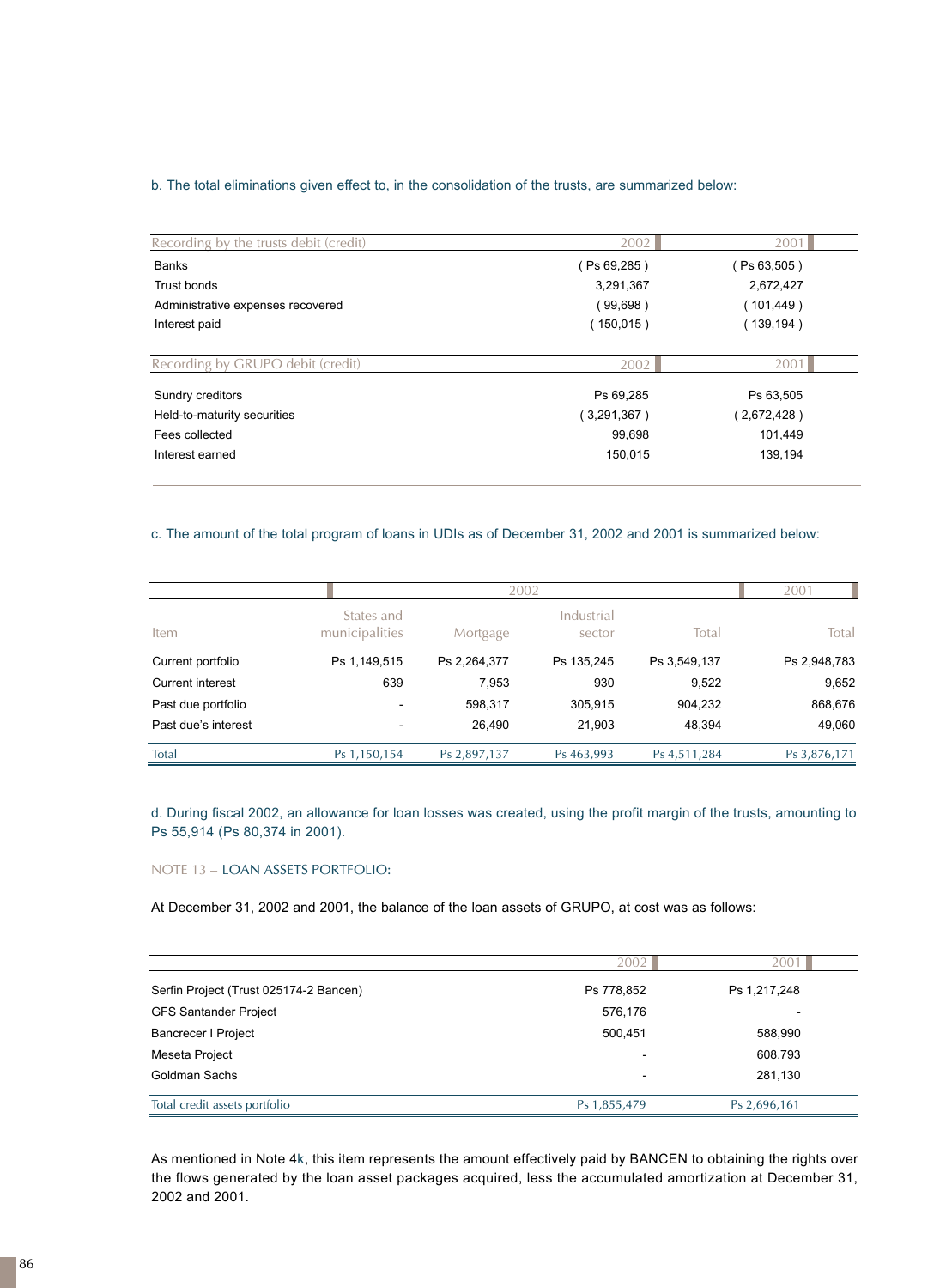At December 31, 2002 and 2001, the nominal amounting the loan portfolios purchased by BANCEN, was analyzed as follows:

|                                        | 2002          | $200^{\circ}$            |
|----------------------------------------|---------------|--------------------------|
| Serfin Project (Trust 025174-2 Bancen) | Ps 8,185,371  | Ps 10,474,872            |
| <b>GFS Santander Project</b>           | 1,964,992     | $\overline{\phantom{a}}$ |
| <b>Bancrecer I Project</b>             | 1,816,245     | 2,137,587                |
| Meseta Project                         |               | 2,787,647                |
| Goldman Sachs                          | ۰             | 1,453,107                |
| Total                                  | Ps 11,966,608 | Ps 16,853,213            |

#### Serfin Project

At October 27, 1999, in compliance with the public tender bases and in accordance with instructions from IPAB, the trust division of Banca Serfín (SERFIN) selected BANORTE to supervise the management, recovery and collection of the loans and assets included in commercial portfolio Tranches I and II and mortgage portfolio Tranche III. Furthermore, said bases establish that BANORTE may propose a third party to enter into the corresponding agreement; therefore, on February 28, 2000, SERFIN signed such an agreement with BANCEN, whereby SERFIN and its trust division transferred to BANCEN the rights over the flows from portfolio Tranches I, II and III, totaling Ps 20,872,500 (nominal value). The price paid for these flows was Ps 2,474,465 (nominal value).

The agreement also establishes, the way in which cash flows will be distributed when generated, as a result of the management and collection activities performed by BANCEN:

a. 100% for BANCEN, up to the recovery of 50% of the investment.

b. 80% for BANCEN, up to recovery of 100% of the investment and the remaining 20% for SERFIN.

c. 70% for BANCEN, until obtaining a 10 internal yield rate or IYR) on the investment and the remaining 30% for SERFIN.

d. 60% for BANCEN, until obtaining a 20% IYR on the investment and the remaining 40% for SERFIN.

e. 40% for BANCEN, until obtaining a 30% IYR on investment and the remaining 60% for SERFIN.

f . 40% of the remaining flows for BANCEN, once the previous scenarios have been covered, until the termination of the agreement.

The agreement is effective for 4 years, up to the date on which BANCEN violates the agreement, with an adverse effect on SERFIN's rights.

#### Meseta, Bancrecer I, Goldman Sachs Serfin and Santander Projects

The agreements entered into by BANCEN with Sólida, for the transfer of rights over the flows generated by these portfolio packages do not establish any limitation as to the participation of flows, so that upon the signing of the respective agreements, BANCEN acquires the right over all the cash flows generated by such portfolios.

## NOTE 14 – FORECLOSED ASSETS:

The amount of foreclosed assets as of December 31, 2002 and 2001 is summarized below:

| Item                           | 2002         | 2001         |
|--------------------------------|--------------|--------------|
| Personal property              | Ps 364,847   | Ps 356,554   |
| Real property                  | 799,553      | 915,316      |
| Promised-for-sale assets       | 274,855      | 263,950      |
|                                | 1,439,255    | 1,535,820    |
| Allowance for asset write down | (222,874)    | 104,021)     |
| Total foreclosed assets        | Ps 1,216,381 | Ps 1,431,799 |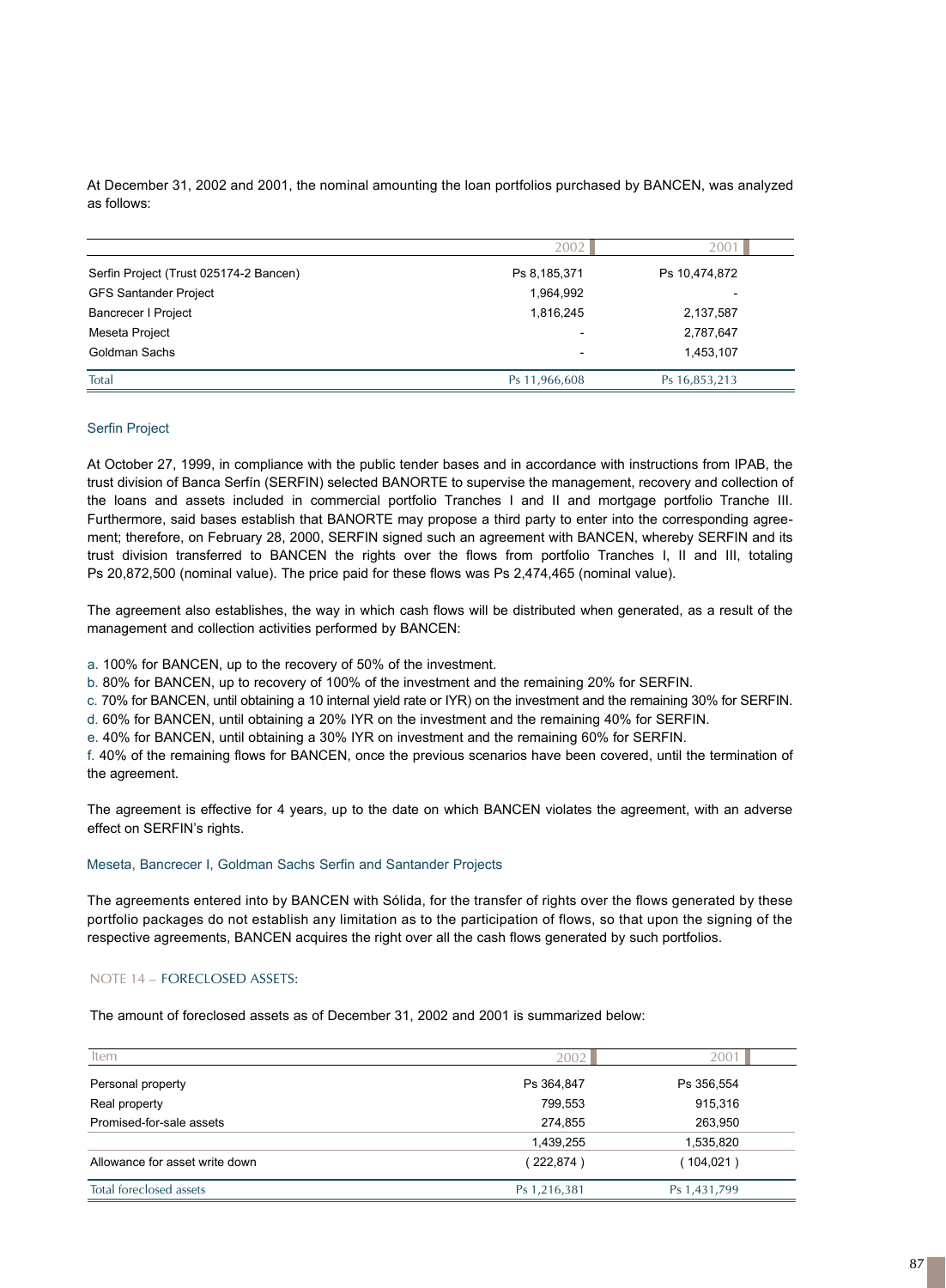In 2002, the amount generated from the recovery of personal and real property was Ps 26,046 (Ps 111,099 en 2001).

## NOTE 15 – PROPERTY, FURNITURE AND EQUIPMENT:

Property, furniture and equipment as of December 31, 2002 and 2001 is summarized below:

| Item                                         | 2002         | 2001         |
|----------------------------------------------|--------------|--------------|
| Buildings and constructions                  | Ps 3,865,976 | Ps 2,143,247 |
| Electronic computer equipment                | 952.549      | 802,160      |
| Furniture and office equipment               | 802,482      | 549.308      |
| Transportation equipment                     | 331,390      | 258,711      |
| Installations and improvements               | 1,382,965    | 1,007,215    |
| Other equipment                              | 7,736        | 23,153       |
|                                              | 7,343,098    | 4,783,794    |
| Accumulated depreciation                     | (1,621,501)  | (957, 573)   |
| Total property, furniture and equipment, net | Ps 5,721,597 | Ps 3,826,221 |

## NOTE 16 – PERMANENT STOCK INVESTMENTS:

GRUPO maintains permanent stock investments in associated and subsidiary companies, which are not consolidated. These were valued by the equity method at December 31, 2002 and 2001, as follows:

|                                                      |                     | 2002                    |              | 2001         |
|------------------------------------------------------|---------------------|-------------------------|--------------|--------------|
| Investee                                             | Acquisition<br>cost | Surplus or<br>(deficit) | Total        | Total        |
| Siefore Banorte Generali, S. A. de C. V. SIEFORE     | Ps 198,570          | Ps 70,686               | Ps 269,256   | Ps 383,559   |
| Servicio Panamericano de Protección, S. A. de C. V.  | 50,958              | 169,672                 | 220,630      | 208,694      |
| Sólida Administradora de Portafolios, S. A. de C. V. | 65,050              | 6,427                   | 71,477       | 73,837       |
| Fianzas Banorte, S. A. de C. V.                      | 37,225              | 44,950                  | 82,175       | 74,622       |
| Seguros Banorte Generali, S. A. de C. V.             | 28,050              | 87,589                  | 115,639      | 73,894       |
| Controladora Prosa, S. A. de C. V.                   | 47,486              | (3,580)                 | 43,906       | 39,554       |
| Pensiones Banorte Generali, S. A. de C. V.           | 57,324              | 7,188                   | 64,512       | 64,431       |
| Corporativo Edinbur, S. A. de C. V.                  | 17,798              | (3,970)                 | 13,828       | 15,468       |
| S. D. Indeval, S. A. de C. V.                        | 9,515               | 14,249                  | 23,764       | 15,545       |
| Procesar, S. A. de C. V.                             | 8,143               | (1,106)                 | 7,037        | 3,739        |
| Sociedades de Inversión Bancen                       | 11,719              | 972                     | 12,691       | 12,683       |
| Sociedades de Inversión Banorte                      | 34,152              | 24,490                  | 58,642       | 50,470       |
| Sociedades de Inversión Casa de Bolsa                | 1,034               |                         | 1,034        | 10           |
| Afinad, S. A. de C. V. Norte (MD-A)                  | 4,142               | 5,234                   | 9,376        |              |
| Bolsa Mexicana de Valores, S. A. de C. V.            | 16,576              |                         | 16,576       | 16,557       |
| <b>Others</b>                                        | 12,461              | 916                     | 13,377       | 12,737       |
|                                                      | Ps 600,203          | Ps 423,717              | Ps 1,023,920 | Ps 1,045,800 |

## NOTE 17 – DEFERRED TAXES:

The tax currently payable by GRUPO only reflects the taxable income of the year, measured in accordance with currently enacted tax legislation. However, due to the temporary differences in recognizing revenues and expenses for accounting and tax purposes, as well as the differences in balance sheet accounts between book and tax balances,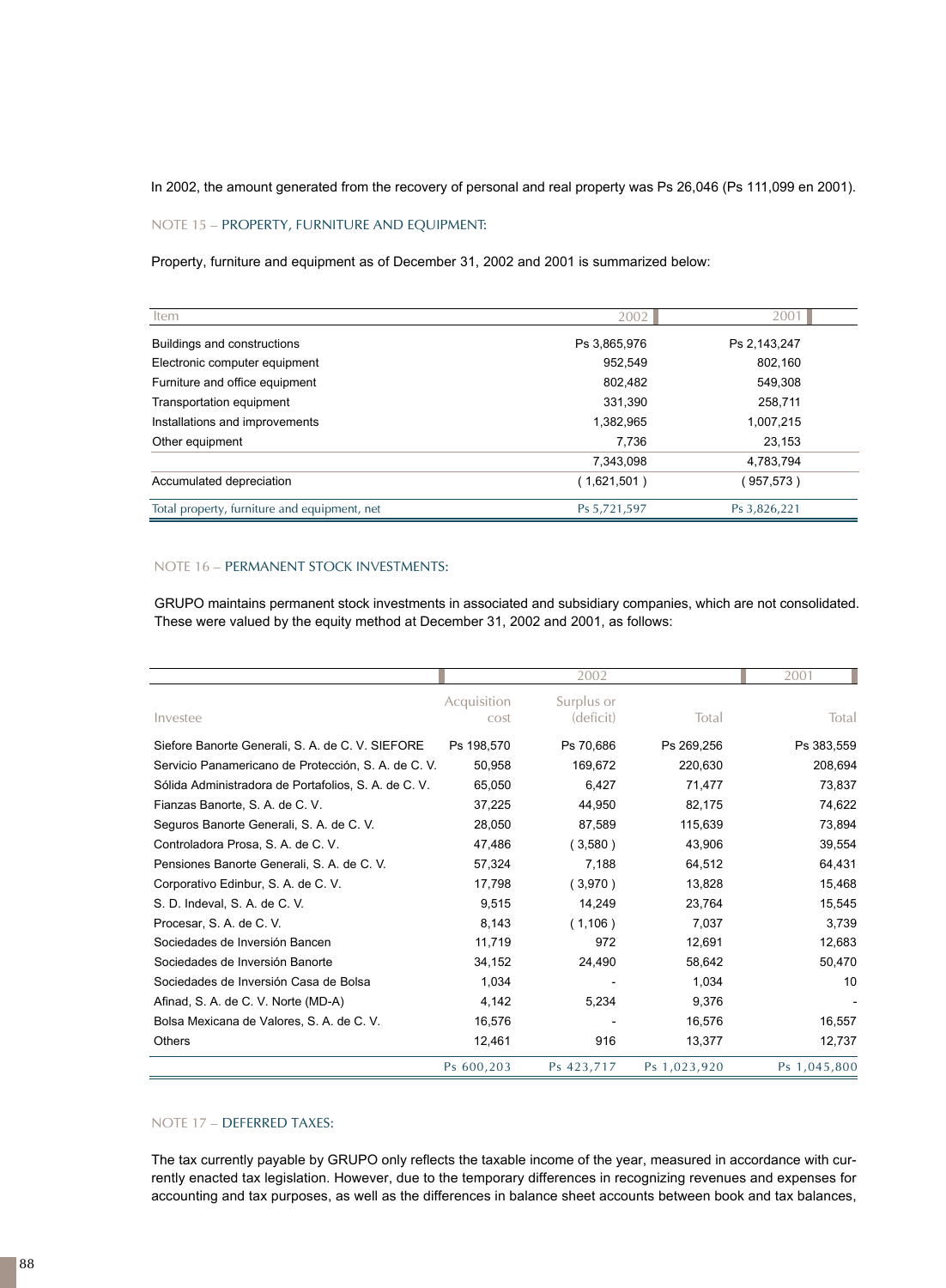GRUPO has recognized a net deferred tax asset amounting to Ps 809,306 (Ps 750,470 in 2001), as shown below:

|                                    |              | 2002                      |           |                           | 2001         |           |
|------------------------------------|--------------|---------------------------|-----------|---------------------------|--------------|-----------|
|                                    |              | Deferred                  |           |                           | Deferred     |           |
|                                    | Temporary    | Income                    | Profit    | Temporary                 | Income       | Profit    |
| Item                               | differences  | tax                       | sharing   | differences               | tax          | sharing   |
| Allowance for loan losses          |              |                           |           |                           |              |           |
| (not deducted)                     | Ps 8,435     | Ps 2,952                  | Ps -      | Ps 631,015                | Ps 220,855   | $Ps -$    |
| Tax loss carryforwards (1)         | 1,170,617    | 409,716                   |           | 4,029,008                 | 1,410,153    |           |
| Inflationary component             |              |                           |           |                           |              |           |
| of past due portfolio (2)          |              |                           |           | 569                       | 199          |           |
| Loss on valuation of securities    | 583,682      | 204,270                   | 58,380    | 613,114                   | 214,590      | 61,312    |
| Loss sharing with FOBAPROA         | 2,060,113    | 721,039                   |           | 2,144,015                 | 750,406      |           |
| Asset tax recoverable              |              | 734                       |           |                           | 563          |           |
| Excess of tax over book value of   |              |                           |           |                           |              |           |
| foreclosed assets                  | 796,298      | 278,705                   |           | 130,853                   | 45,798       |           |
| Loss on sale of stock              | 63,076       | 21,446                    | 6,307     | 53,551                    | 18,742       | 5,363     |
| <b>Others</b>                      | 153,005      | 53,537                    | 13,316    | 9,413                     | 3,294        |           |
| <b>Total deferred assets</b>       |              | Ps 4,835,226 Ps 1,692,399 | Ps 78,003 | Ps 7,611,538              | Ps 2,664,600 | Ps 66,675 |
|                                    |              |                           |           |                           |              |           |
| Accrued interest and inflationary  |              |                           |           |                           |              |           |
| component of transactions          |              |                           |           |                           |              |           |
| with FOBAPROA (2)                  | $Ps -$       | $Ps -$                    | $Ps -$    | Ps 3,008,615 Ps 1,053,015 |              | $Ps -$    |
| Excess of book over tax            |              |                           |           |                           |              |           |
| value of fixed assets              |              |                           |           |                           |              |           |
| and prepaid expenses               | 1,887,896    | 660,730                   | 44,409    | 1,877,507                 | 657,128      | 44,675    |
| Deduction of inventories           | 280,539      | 98,189                    |           | 168,368                   | 58,929       |           |
| Unrealized surplus on              |              |                           |           |                           |              |           |
| investment in SIEFORE              | 38,712       | 13,549                    |           | 116,965                   | 40,938       |           |
| Income tax payable from UDI trusts |              | 121,371                   |           |                           | 113,438      |           |
| Others                             | 64,675       | 22,613                    | 235       | 36,235                    | 12,682       |           |
| <b>Total deferred liabilities</b>  | Ps 2,271,822 | Ps 916,452                | Ps 44,644 | Ps 5,207,690              | Ps 1,936,130 | Ps 44,675 |
| Net difference                     | Ps 2,562,403 | Ps 775,947                | Ps 33,359 | Ps 2,403,848              | Ps 728,470   | Ps 22,000 |

(1) Based on an analysis made by the GRUPO's management at the end of 2002, only Ps 1,170,617 of a total of Ps 8,847,890 of tax loss carryforwards are expected to be realized (see Note 31b).

(2) During 2002, the deferred tax calculation was decreased by a net amount of Ps 3,008,046 result of the reversal of temporary differences.

The deferred tax effect of the year was a decrease in the deferred tax asset in the amount of Ps 12,467, derived from the BANORTE's recognition of the initial effect of BANCRECER's subsidiaries for Ps 63,019, as well as a charge to income for the year of Ps 28,434 and an increase in stockholders' equity in item "effect from valuation of availablefor-sale securities" in the amount of Ps 78,986. The decrease in income for the year in the amount of Ps 28,434 comprised a credit in the amount of Ps 7,168 shown in the statement of income in the item denominated "Deferred income tax" and a charge in the amount of Ps 48,504 included in the gain (loss) from monetary position of the year.

During the year GRUPO realized tax losses, due to the interest earned and the inflationary component of transactions with FOBAPROA. Also, the allowance for loan losses for prior years was fully deducted.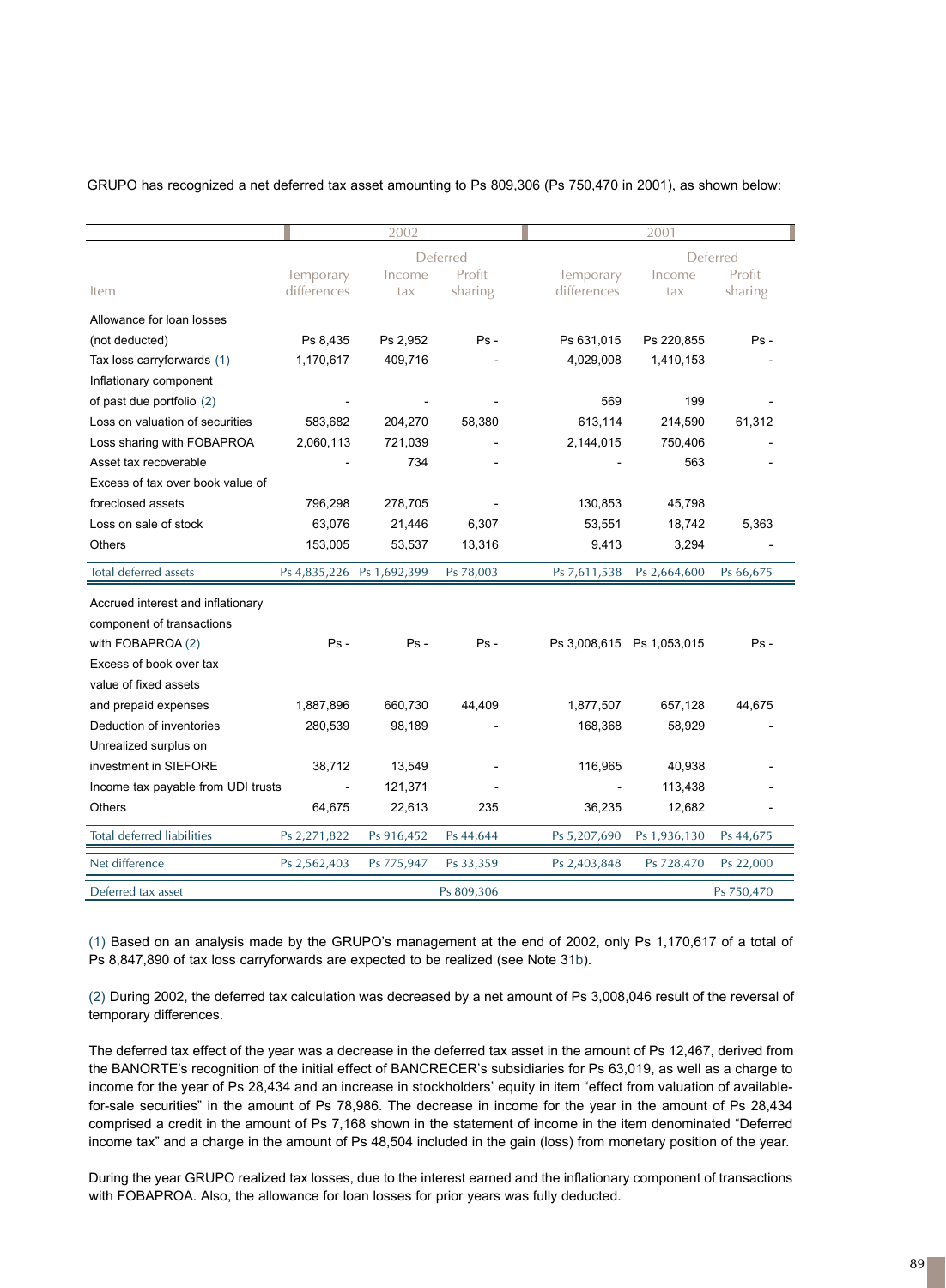As a result of the amendments to the Income Tax Law, published on January 1, 2002, the tax rate (35%) will be reduced annually as from 2003, until it reaches 32% in 2005. At December 31, 2002, GRUPO determined the deferred tax by applying a 35% rate instead of the effective 34% rate; consequently, this decrease in the tax rate will reduce, in 2003, the deferred tax asset by Ps 21,559, decreasing the income for the year and the stockholders' equity in the amount of Ps 15,741 and Ps 5,818, respectively.

Management has drawn up financial and tax projections, based on economic forecasts estimated to be conservative. These allow management to be confident of recovering the deferred tax asset with future taxable income in the normal course of the operations of the GRUPO´s.

## NOTE 18 – OTHER ASSETS:

The following items recorded as of December 31, 2002 and 2001 are summarized below:

| Asset                                                          | 2002         | $200^{\circ}$ |
|----------------------------------------------------------------|--------------|---------------|
| Investments of provisions for personnel pensions (see Note 23) | Ps 1,147,400 | Ps 455,490    |
| Provision for labor obligations (see Note 23)                  | (1,076,449)  | 455,490)      |
| Other deferred expenses                                        | 1,135,193    | 1,073,016     |
| Accumulated amortization of other expenses                     | 293,277)     | $196,563$ )   |
| Storage inventory                                              | 280,540      |               |
| Organization expenses (net)                                    | 248,153      | 335,571       |
| Goodwill (see Note 2e)                                         | 61.295       |               |
| Collateral deposits                                            | 16.206       | 14.986        |
| Investments of the contingency reserves                        | 2.898        | 3.388         |
| Provision for the contingency reserve                          | (2,898)      | (3,388)       |
| Other assets                                                   | 20,212       | 206,175       |
| Total                                                          | Ps 1,539,273 | Ps 1,433,185  |

## NOTE 19 – DEMAND DEPOSITS:

The balance of this item as of December 31, 2002 and 2001 is summarized below:

| Item                                                     | 2002          | $200^{\circ}$ |
|----------------------------------------------------------|---------------|---------------|
| Checking accounts                                        | Ps 36,328,518 | Ps 24,644,582 |
| US dollar denominated checking accounts                  | 5,283,878     | 3,328,334     |
| IPAB checking account                                    | 2,372,883     |               |
| Demand deposits in current account                       | 8,646,764     | 3,136,203     |
| Deposits in savings accounts                             | 31,444        | 38,084        |
| Demand deposits in US dollar denominated current account | 582           | 93            |
| Total                                                    | Ps 52,664,069 | Ps 31,147,296 |

These liabilities accrue interest at an annual interest rate that fluctuates between 0.55% and 3.26% (0.95% and 8.76% in 2001) depending on the type of instrument and the average balance maintained in the investments.

## NOTE 20 – TERM DEPOSITS:

The balance of this item as of December 31, 2002 and 2001 is summarized below:

| Item                                          | 2002          | 2001          |
|-----------------------------------------------|---------------|---------------|
| Promissory notes with yield at maturity       | Ps 23,636,206 | Ps 41,737,533 |
| Money desk promissory notes                   | 56,206,407    |               |
| US dollar denominated fixed term deposits     | 5,660,370     | 4.666.006     |
| Fixed term deposits                           | 3,054,741     | 293,571       |
| Deposits withdraw able on preestablished days | 293.131       | 291.766       |
| Accrued interest payable                      | 471.993       | 261,145       |
| Total                                         | Ps 89,322,848 | Ps 47,250,021 |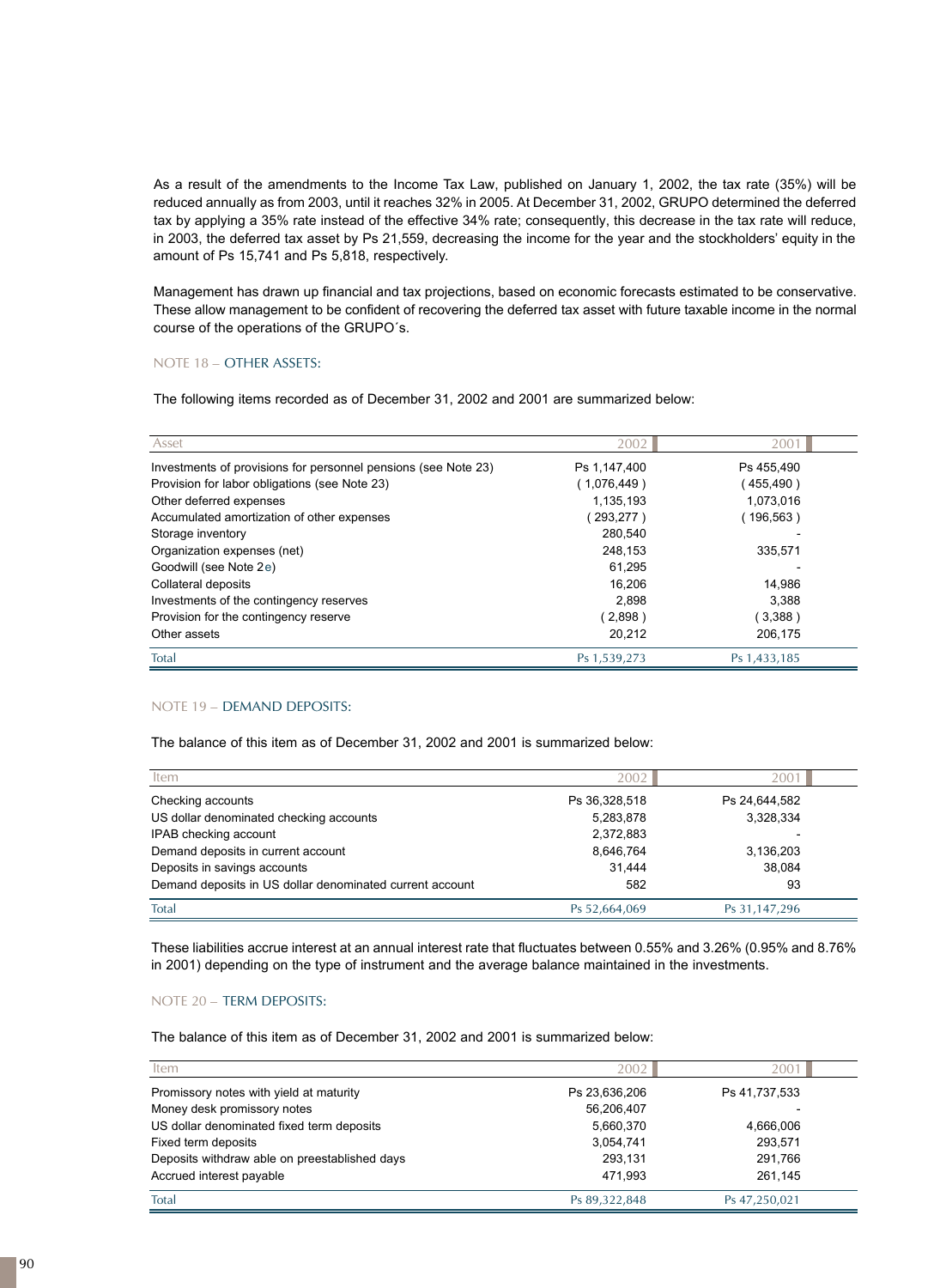These deposits accrue interest at annual rates ranging from 3.09% to 12.31% for 2002 (1.00% to 15.54% in 2001), depending on the balances and yields.

## NOTE 21 – OUTSTANDING BANK BONDS:

As of December 31, 2002 and 2001, GRUPO had the following bonds outstanding:

|                                                         | 2002         | 2001         |
|---------------------------------------------------------|--------------|--------------|
| BANORTE 1-00 issue of 10,000,000 bonds with a face      |              |              |
| value of one hundred pesos each, due on May 1, 2003,    |              |              |
| with interest payable every 189 days at a 15.59%        |              |              |
| annual fixed rate.                                      | Ps 1,000,000 | Ps 1,055,807 |
| BANORTE 2-00 issue of 2,500,000 bonds with a face value |              |              |
| of one hundred pesos each, due on September 4, 2003,    |              |              |
| with interest payable every 189 days at a 16.00%        |              |              |
| annual fixed rate.                                      | 250,000      | 263,952      |
|                                                         | 1,250,000    | 1,319,759    |
| Accrued interest payable                                | 44,548       | 54,503       |
| Total                                                   | Ps 1,294,548 | Ps 1,374,262 |

The total interest expense on these bonds was Ps 198,621 (Ps 209,705 in 2001).

## NOTE 22 – INTERBANK AND OTHER ENTITY LOANS:

The balance of this item as of December 31, 2002 and 2001 is summarized below:

|                                       | 2002          | 2001          |
|---------------------------------------|---------------|---------------|
| Deposits and bank loans               | Ps 24,703,350 | Ps 6,182,236  |
| Deposits and loans from foreign banks | 41,919        | 1,662,132     |
| Loans on rediscounted portfolio       | 7,376,884     | 4,677,257     |
| CPO's issued (see Note 33)            | 544.754       | 2,525,952     |
| Call money                            | 46,000        | 317,007       |
| <b>FOVI rediscounts</b>               | 4,774,639     | 1,661,695     |
| Provisions for interest               | 73,761        | 34,210        |
| Total                                 | Ps 37,561,307 | Ps 17,060,489 |

The balance as of December 31, 2002 of interbank loans includes to US\$60,406,000 (US\$666,156,000 in 2001).

## NOTE 23 – LABOR LIABILITIES:

GRUPO recognizes liabilities for pension plans and seniority premiums using the "Projected Unit Credit Method". This system considers the accrued benefits at the date of valuation, as well as the benefits generated during the year of the plan.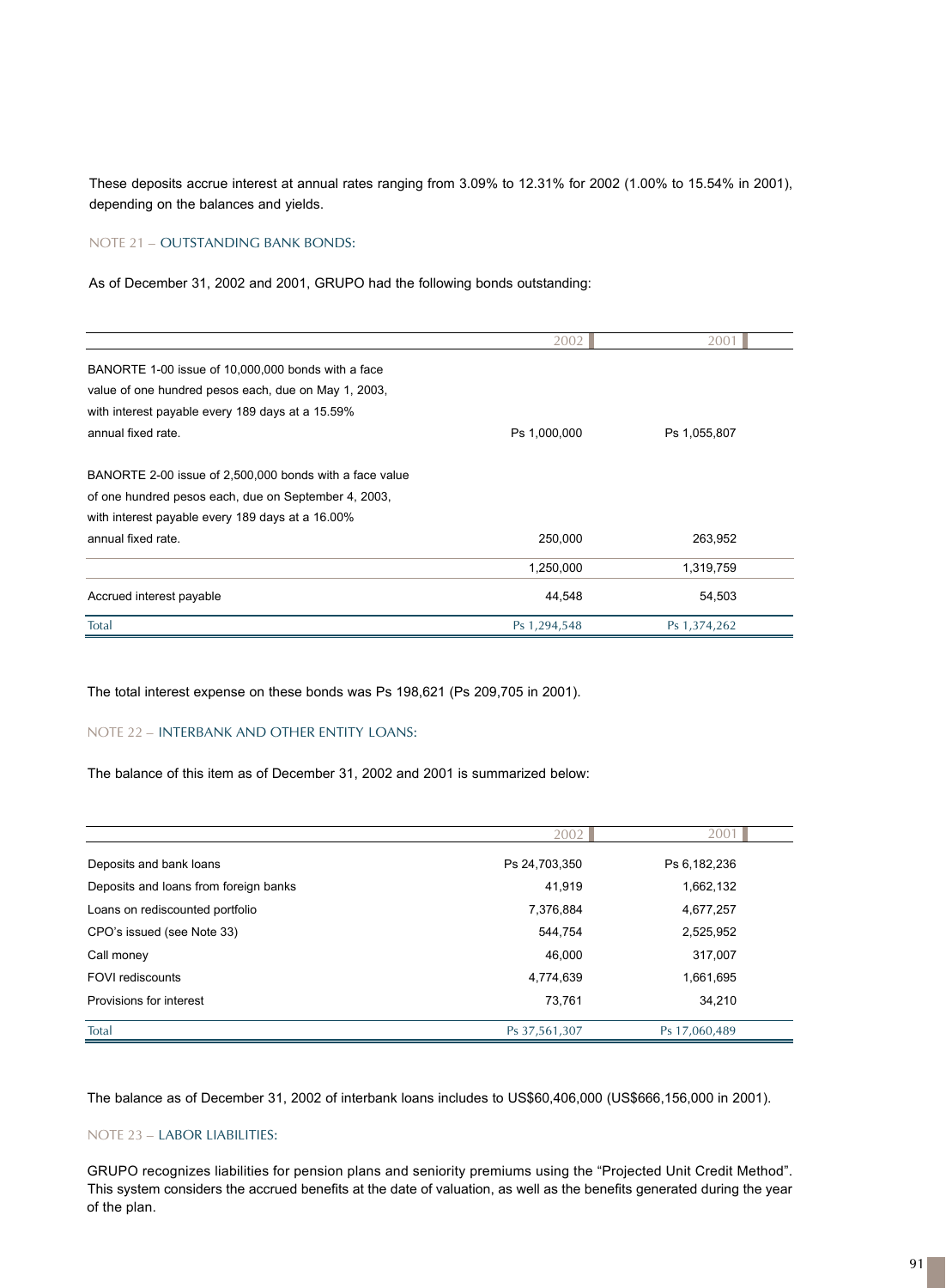The amount of actuarial present value of benefit obligations and projected benefits as of December 31, 2002 and 2001 corresponding to the "Defined Benefit Pension and Seniority Premium Plan", determined by independent appraisers, is summarized below:

|                                                                                                                                                                                                    | 2002                         |                                              | 2001                                        |                                     |
|----------------------------------------------------------------------------------------------------------------------------------------------------------------------------------------------------|------------------------------|----------------------------------------------|---------------------------------------------|-------------------------------------|
| Concept                                                                                                                                                                                            | Personnel<br>pensions        | Seniority<br>premiums                        | Personnel<br>pensions                       | Seniority<br>premiums               |
| Projected benefit obligations (PBO)<br>Plan assets at market value                                                                                                                                 | Ps 603,240<br>700,954        | Ps 99,727<br>86,143                          | Ps 270,692<br>207,485                       | Ps 69,934<br>79,473                 |
| Plan financial situation                                                                                                                                                                           | 97,714)                      | 13,584                                       | 63,207                                      | (9,539)                             |
| Unamortized transition liability (asset)<br>Prior service and amendments of plans, unamortized<br>Assumption changes and adjustments<br>for experience, unamortized<br>Unrecognized actuarial loss | (60, 270)<br>5,169<br>29,532 | 27,054<br>7,381<br>(7,751)                   | (87,694)<br>104,600<br>$52,999$ )<br>20,563 | 46,642<br>8,527<br>22,062)<br>6,874 |
| Projected net (asset) liability (1)                                                                                                                                                                | (Ps 123, 283)                | Ps 40,268                                    | Ps 47,677                                   | Ps 30,442                           |
|                                                                                                                                                                                                    |                              | Medical<br>services for<br>retired personnel |                                             |                                     |

(1) Medical expenses for retired personnel in the amount of Ps 153,327 should be added to the projected net liability of BANORTE for the benefits this personnel receives after their retirement. Consequently, GRUPO has a net accounting provision with a balance in zeros, but has assets (in an external fund) that amounts to Ps 907,608 (including the corresponding medical expense for retired people) to face the amount of the aforementioned obligations, in conformity with Statement D-3 of the IMCP. The latter amount is recorded in "Other Assets" (see Note 18).

Dismissed indemnities and direct labor costs are expensed in the year they are paid.

Projected benefit obligations (PBO) Ps 731,309 Plan assets at market value 136,570 Financial situation 594,739 Unamortized transition (liability) asset (441,412)

Projected net liability (1) Ps 153,327

Prior service and amendments of plans, unamortized

Assumption changes and adjustment for experience, unamortized Unrecognized (gain) loss

Amounts of labor obligations for pension plans presented in this note, correspond to the defined benefit pension plan (prior plan), covering the personnel that decided to stay in this plan.

At the beginning of 2001, GRUPO implemented an optional defined contribution pension plan, which replaces the defined benefit pension plan. Employees participating in this new plan register voluntarily; therefore, there are also employees that decided to stay in the original plan denominated "Defined Benefit Pension Plan", which amounts to Ps 239,792 at December 31, 2002 (see Note 18).

Employees that decided to register in the defined contribution pension plan have the right to receive a benefit on prior services, assigning 50% of it immediately and the remaining 50% over a 10-year period (receiving the first installment at the date of implementation of the new plan).

Labor obligations from the defined contribution pension plan do not require an actuarial valuation in accordance with Statement D-3 of the IMPC, inasmuch as the cost of this plan is equal to the contributions made in favor of the participants.

The initial assignment of the benefit on prior services was financed by the defined benefit fund associated to the advance extinguishment of obligations, recognized under the guidelines of Statement D-3 of the IMCP.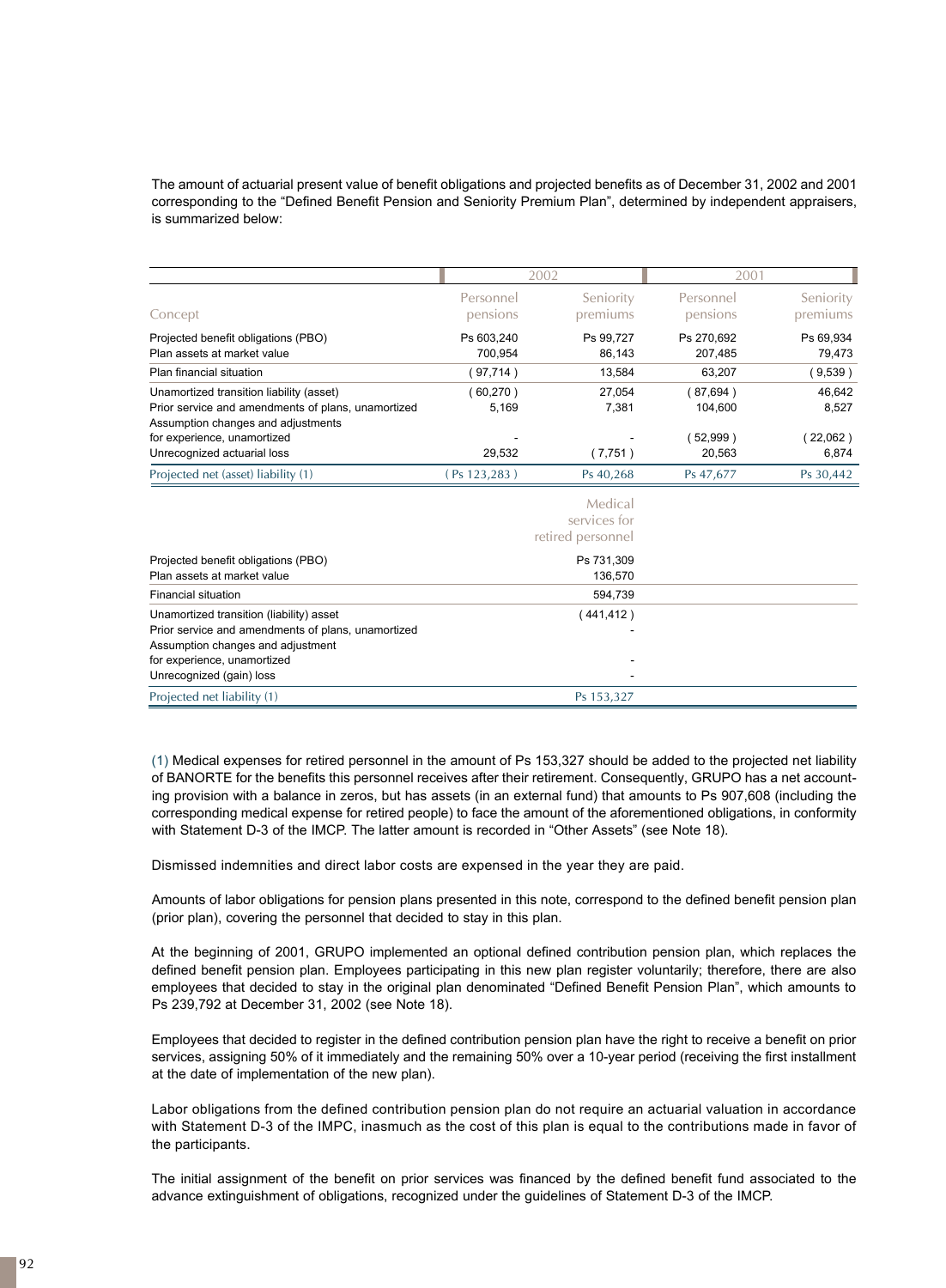## NOTE 24 – OUTSTANDING SUBORDINATED DEBENTURES:

On November 28, 2002, GRUPO issued, through a public offering, non-convertible, non-preferential, non-cumulative outstanding subordinated debentures, indexed to the exchange rate in US dollars (BANORTE 02D) for an amount of Ps 1,500,000, with a 10-year term (due in November 2012), of which Ps 1,167,976 (Ps 1,136,000 at face value) were placed, with six-monthly interest payments and repayment of principal at the end of the 10-year term.

On June 21, 2001, BANORTE issued, through a public offering, non-convertible outstanding subordinated debentures (BANORTE 01U) amounting to 436,000 UDIs and equal to Ps 1,406,439 (Ps 1,301,000 face value) with an 8-year term (cue June 2009). These debentures accrue interest at an 8% annual real interest rate, which will be fixed during the term of the issue, with six-monthly interest payments and repayment of principal at the end of the 8-year term.

These issues are summarized as follows:

|                                                          | 2002         | 2001         |
|----------------------------------------------------------|--------------|--------------|
| Debentures (BANORTE 02D) maturing November               |              |              |
| 2012 with interest at an annual 8,00% rate for the first |              |              |
| 10 six-month periods, after which it issue be adjusted   |              |              |
| the remaining 10 six-month periods. The adjusted rate    |              |              |
| will not be less than 8.00% or more than 10.00%          | Ps 1,167,976 | $Ps -$       |
| Debentures (BANORTE 01U) maturing June 2009              |              |              |
| with interest at an annual 8.00% net real rate, which    |              |              |
| will be fixed during the term of the debentures.         | 1,406,439    | 1,406,439    |
| Accrued interest payable                                 | 11,638       | 3,438        |
|                                                          | Ps 2,586,053 | Ps 1,409,877 |

At December 31, 2002 and 2001, interest charged to the income statement was Ps 119,847 (Ps 59,920 in 2001).

#### NOTE 25 – CONTINGENCIES AND COMMITMENTS:

As of December 31, 2002 and 2001, GRUPO had the following contingent obligations and commitments:

a. GRUPO has commitments due to the opening of irrevocable letters of credit, and other contingent obligations in the amount of Ps 27,983,429 (Ps 11,377,571 in 2001), which are recorded in memorandum accounts.

b. Separation payments in favor of personnel in case of unjustified lay-offs or death, under certain circumstances provided for in the Labor Law.

c. Due to tax differences that could result from an eventual review of the tax returns filed by GRUPO and the differences in interpreting legal provisions between GRUPO and the tax authorities.

d . There are lawsuits and commitments against the HOLDING in civil and commercial courts and others, that in the opinion of the lawyers of the HOLDING, at December 31,2002 represent a probable liability of Ps 28,160, of which Ps 26,400. In addition, have been provided for in the financial statement. Lawsuits amounting to Ps 8,150 have been filed against GRUPO in its capacity as trustee.

e. At December 31,2002, GRUPO recorded interest effectively received in Other accounts receivable for Ps 28,500, corresponding to past due loan packages that it intends to sell to Sólida, and with which no formal agreement has been reached regarding their transfer.

f. There are transactions during the year between subsidiary companies and GRUPO, and also transactions between the same subsidiary companies, in which tax authorities have the faculty to determine if they were carried out at market value or at the value that would be fixed by independent parties in comparable transactions.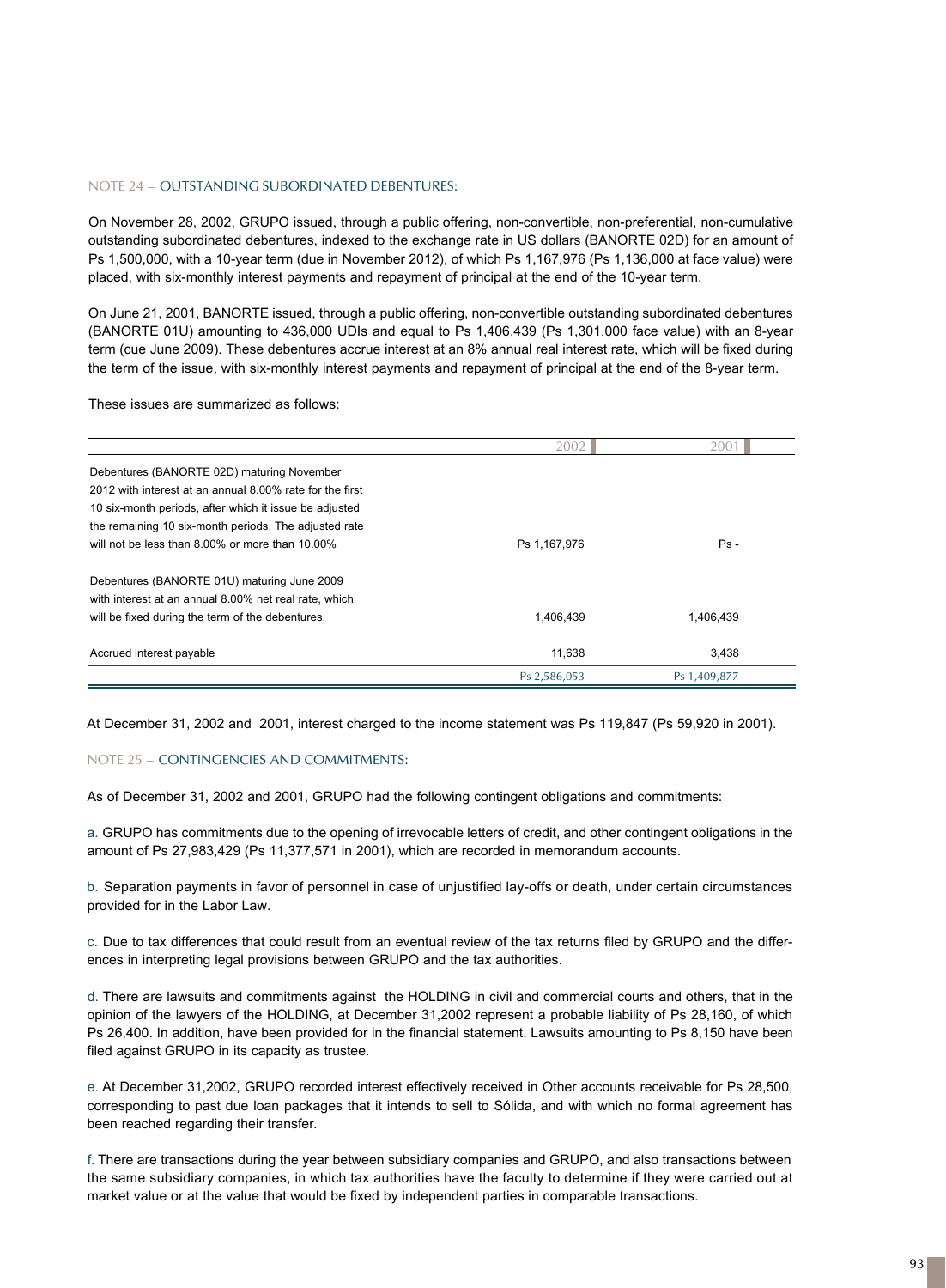g. BANCEN uses a methodology developed by BANORTE for the assignment of risk rating per debtor. At December 31, 2002, BANCEN had not been authorized to use such rating methodology for its commercial portfolio; if it applied the loan portfolio rating methodology established in Circular 1480, additional allowances that have not been gratified at the end of 2002 might be determined.

h. At December 31, 2002, GRUPO held proceedings against the sentence execution as a result of the trial promoted by the succession of Mr. Manuel Lace de la Torre, against Afin Casa de Bolsa, S. A. de C. V. (now Casa de Bolsa Banorte, S. A. de C. V., Grupo Financiero Banorte), originated by the recognition of such succession as stockholder and owner of 7.832% of the stock package, as well as the payment of dividends for the period comprised from 1990 to 1994, expenses and legal costs and certain statutory rights.

At February 27, 2003, a Civil and Work District judge declared a resolution acquitting the guarantee proceedings filed by the plaintiff. In this sense, the legal area of the HOLDING does not consider the sentence acquitting the proceedings has the necessary legal grounds and it estimates having the necessary elements to reach a favorable veredict before the corresponding courts.

NOTE 26 – ASSETS AND LIABILITIES DENOMINATED IN FOREIGN CURRENCY AND UDIs:

#### Foreign currency transactions

The amounts shown in this note are stated in thousands of US dollars, inasmuch as it is the preponderant foreign currency for the GRUPO.

The regulations of BANXICO set forth the following standards and limits for purposes of foreign currency transactions:

a. The (short or long) position in US dollars should be equivalent to a maximum of 15% of GRUPO's net capital.

b. Permitted foreign currency denominated liabilities should not exceed 183% of the basic capital of GRUPO.

c . The rules governing foreign currency transactions require maintaining a minimum level of liquid assets, in accordance with a calculation mechanism established by BANXICO, based on the maturity date of foreign currency transactions.

As of December 31, 2002 and 2001, GRUPO had a foreign currency position denominated in US dollars, as summarized below:

|                       |           | Thousands of US dollars |  |  |
|-----------------------|-----------|-------------------------|--|--|
|                       | 2002      | 2001                    |  |  |
| Assets                | 2,030,972 | 1,479,989               |  |  |
| Liabilities           | 1,935,206 | 1,560,806               |  |  |
| Long (short) position | 95,766    | $80,817$ )              |  |  |

As of December 31, 2002, the exchange rate set by BANXICO for the valuation of liabilities was \$10.4393 per US dollar (\$9.1695 in 2001).

#### Transactions denominated in UDIs

As of December 31, 2002, the value of the UDI determined by BANXICO and used by GRUPO to value its assets and liabilities denominated in UDIs was 3.225778 (3.055273 in 2001). At those same dates, GRUPO had assets and liabilities in UDI´s, as shown below:

|                       |           | Thousands of UDIs |  |  |
|-----------------------|-----------|-------------------|--|--|
|                       | 2002      | 2001              |  |  |
| Assets                | 1,972,162 | 460,113           |  |  |
| Liabilities           | 669,088   | 798,275           |  |  |
| Long (short) position | 1,303,074 | 338,162)          |  |  |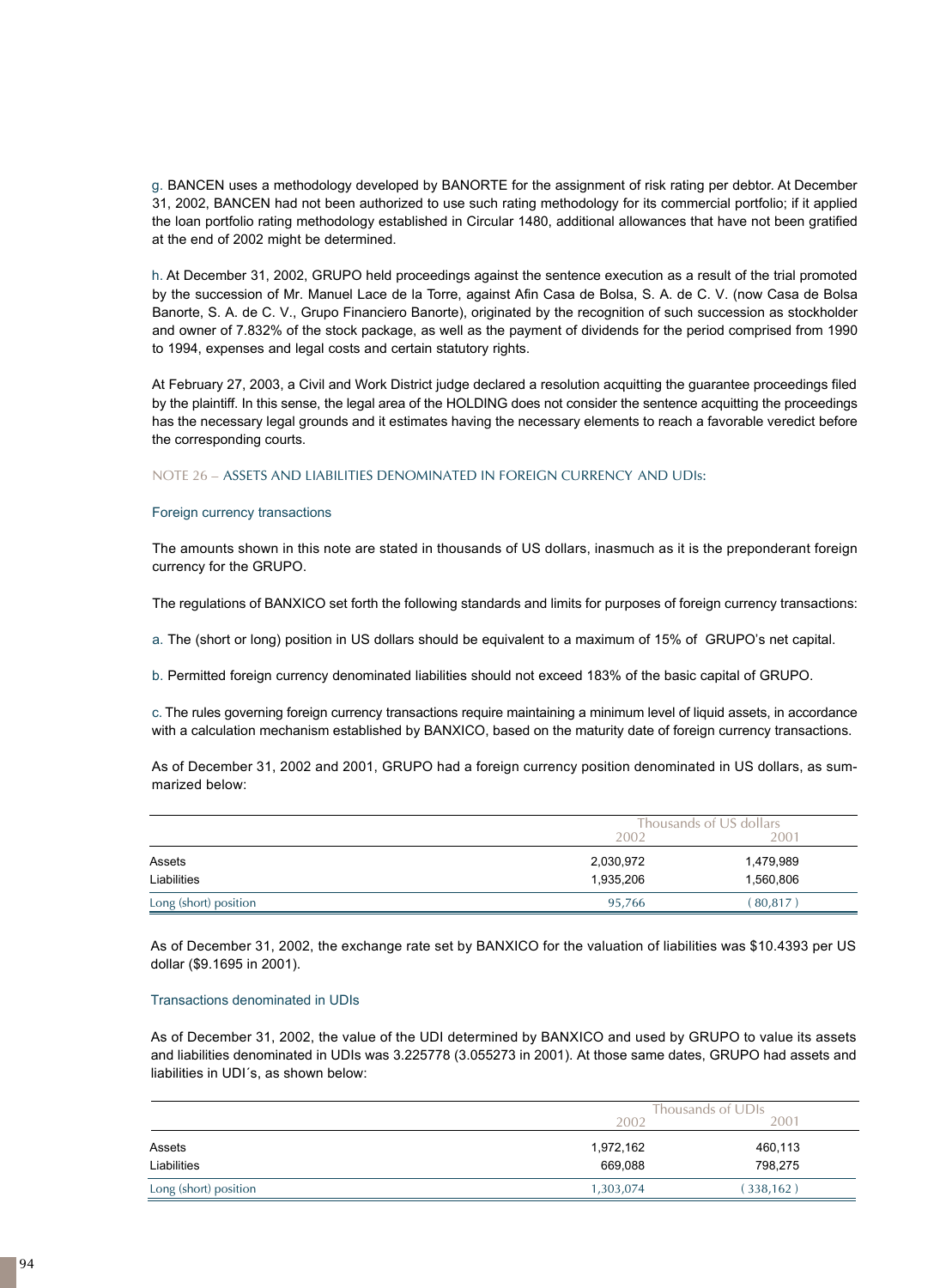## NOTE 27 – STOCKHOLDERS' EQUITY:

As of December 31, 2002, the fixed and variable capital stock of GRUPO was represented by 499,926,124 common Series "O" shares, with a par value of three pesos and fifty cents each, fully subscribed and paid. That capital stock is summarized below:

|                           |               | Number of shares | Amount         |                |
|---------------------------|---------------|------------------|----------------|----------------|
| Description               | 2002          | 2001             | 2002           | 2001           |
| Fixed capital stock       | 252, 157, 233 | 252,157,233      | Ps 882.550     | Ps 882,550     |
| Variable capital stock    | 247,768,891   | 247,768,891      | 867.191        | 867,878        |
| Increase from restatement |               |                  | 3,363,791      | 3,363,746      |
| Total                     |               |                  | Ps 5, 113, 532 | Ps 5, 114, 174 |

GRUPO is required to should create a legal reserve fund by appropriating 5% of its earnings each fiscal year until that fund is equivalent to 20% of its capital stock.

Dividends paid by companies to legal entities resident in Mexico will be tax-free if they are paid out of the Cuenta de Utilidad Fiscal Neta (Net Taxable Income Account or "CUFIN"). Dividends paid in excess of the balance of the CUFIN are subject to 35% income tax on the result of multiplying the dividend paid by a 1.5385 factor. The resulting tax will by payable by GRUPO.

In addition to the foregoing, dividends paid to individuals or foreign residents are subject to a 5% withholding payable by the stockholder, on the result of multiplying does dividends by the 1.5385 factor (1.515 if the dividends are paid to individuals resident in Mexico if those dividends are paid out of the CUFIN at December 31, 1998).

When dividends are paid to residents in countries with which treaties have been entered into to avoid double taxation, the withholding will be made in accordance with the terms of the applicable treaty.

## NOTE 28 – CAPITALIZATION:

The new standards issued by BANXICO for calculating the capitalization index the take into the credit and market risk of various assets.

The capitalization indexes of banking subsidiaries are summarized as shown below:

## a. BANORTE

By considering only the credit risk, the capitalization index determined by BANORTE at December 2002 reached 16.11% (12.57% in 2001), with a basic capital of 12.77% (8.24% in 2001). By including market risks in the determination of assets weighted by risk, the total capitalization index of BANORTE reached 14.21% (10.97% in 2001), with a basic capital of 11.26% (7.20% in 2000). In both years the index was well above regulatory requirements.

Relevant events discussed in Note 2 affected the determination of net capital of BANORTE.

|                               | 2002        |                           | 2001        |                           |
|-------------------------------|-------------|---------------------------|-------------|---------------------------|
| % of assets subject to risk   | Credit risk | Credit and<br>market risk | Credit risk | Credit and<br>market risk |
| Basic capital                 | 12.77%      | 11.26%                    | 8.24%       | 7.20%                     |
| Supplementary capital         | 3.34%       | 2.95%                     | 4.33%       | 3.77%                     |
| Net capital                   | 16.11%      | 14.21%                    | 12.57%      | 10.97%                    |
| Assets subject to credit risk |             | Ps 66,667,152             |             | Ps 43,964,225             |
| Assets subject to market risk |             | 8.948.564                 |             | 6,392,476                 |
| Total assets subject to risk  |             | Ps 75,615,716             |             | Ps 50,356,701             |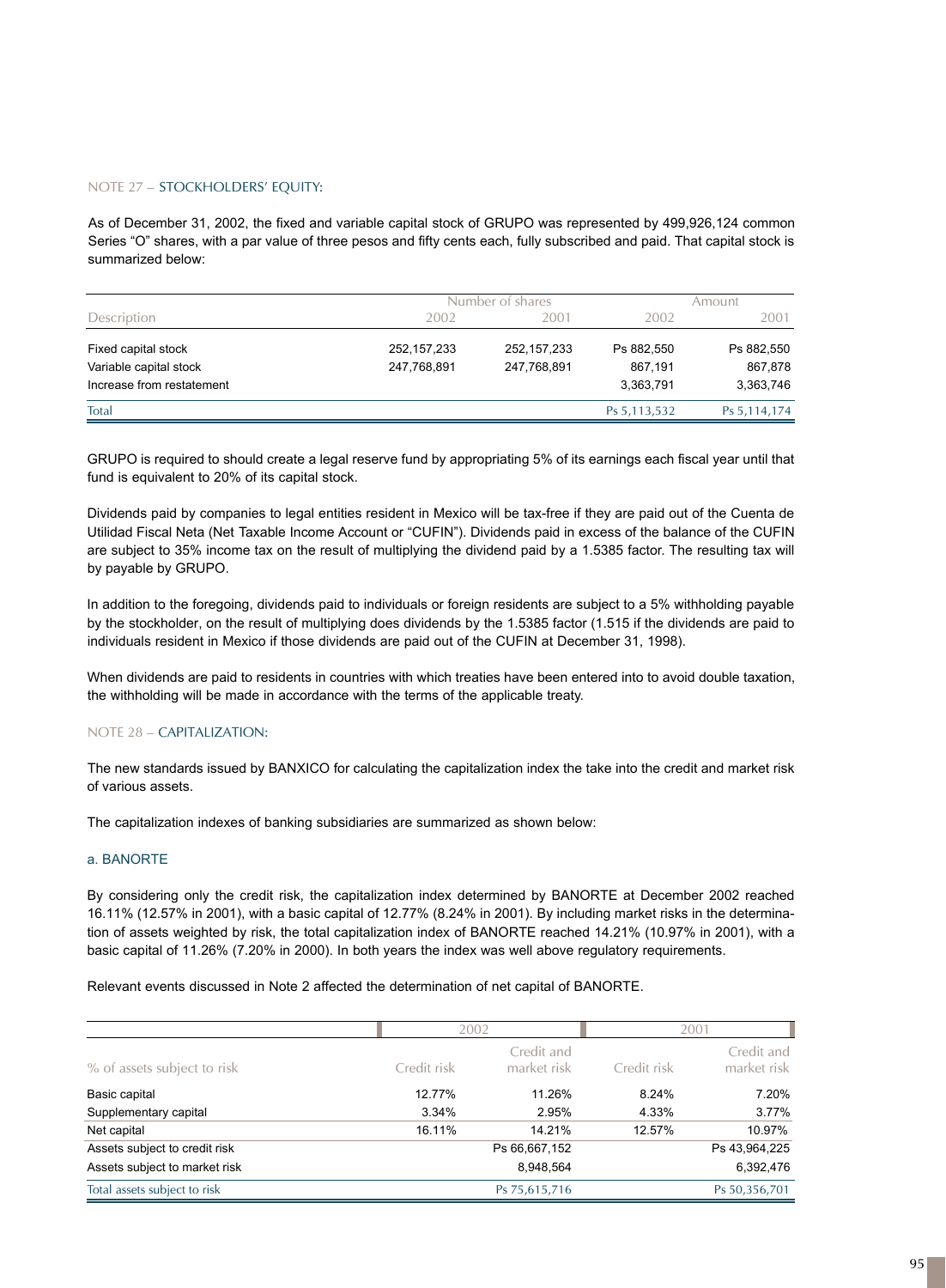## b. BANCEN

By considering only the credit risk, the capitalization index determined by BANCEN as of December 2002 reached 26.00% (17.96% in 2001), with a basic capital of 25.88% (17.96% in 2001). By aggregating market risk, the total capitalization index of BANCEN reached 19.61% (14.10% in 2001), with a basic capital of 19.51% (14.10% in 2001). In both years the index was above regulatory requirements.

Relevant events discussed in Note 2 affected the determination of net capital of BANCEN.

|                               |             | 2002                      | 2001        |                           |
|-------------------------------|-------------|---------------------------|-------------|---------------------------|
| % of assets subject to risk   | Credit risk | Credit and<br>market risk | Credit risk | Credit and<br>market risk |
| Basic capital                 | 25.88%      | 19.51%                    | 17.96%      | 14.10%                    |
| Supplementary capital         | 0.12%       | 0.09%                     |             |                           |
| Net capital                   | 26.00%      | 19.60%                    | 17.96%      | 14.10%                    |
| Assets subject to credit risk |             | Ps 6,884,424              |             | Ps 8,249,380              |
| Assets subject to market risk |             | 2,246,795                 |             | 2,253,356                 |
| Total assets subject to risk  |             | Ps 9, 131, 219            |             | Ps 10,502,736             |

#### NOTE 29 – COMPREHENSIVE INCOME:

As provided for by Statement B-4 issued by the IMCP, the comprehensive income for the years ended December 31, 2002 and 200,1 is summarized below:

|                                                                                             | 2002                   | ?OC                       |
|---------------------------------------------------------------------------------------------|------------------------|---------------------------|
| Net income, as shown in statement of income<br>Gain (loss) from holding non-monetary assets | Ps 2,015,863<br>92.628 | Ps 1,587,888<br>(517,957) |
|                                                                                             |                        |                           |
| Comprehensive income                                                                        | Ps 2,108,491           | Ps 1,069,931              |

#### NOTE 30 – NET EARNINGS PER SHARE:

As provided for by Statement B-14 Earnings per share, issued under MEX GAAP, the following is disclosed:

- Net earnings per share are the result of dividing the net earnings by the weighted average shares outstanding of GRUPO.
- Diluted earnings per share represent an adjustment to net earnings and the amount of outstanding shares, by considering the effect of future capitalizations of obligatorily convertible subordinated debentures into outstanding capital stock.
- Net earnings are adjusted by adding thereto the integral cost of financing (interest paid less the monetary gain) of the convertible debentures. Earnings adjusted as aforementioned are divided by the weighted average outstanding shares, including those applicable to future capitalizations of outstanding debentures.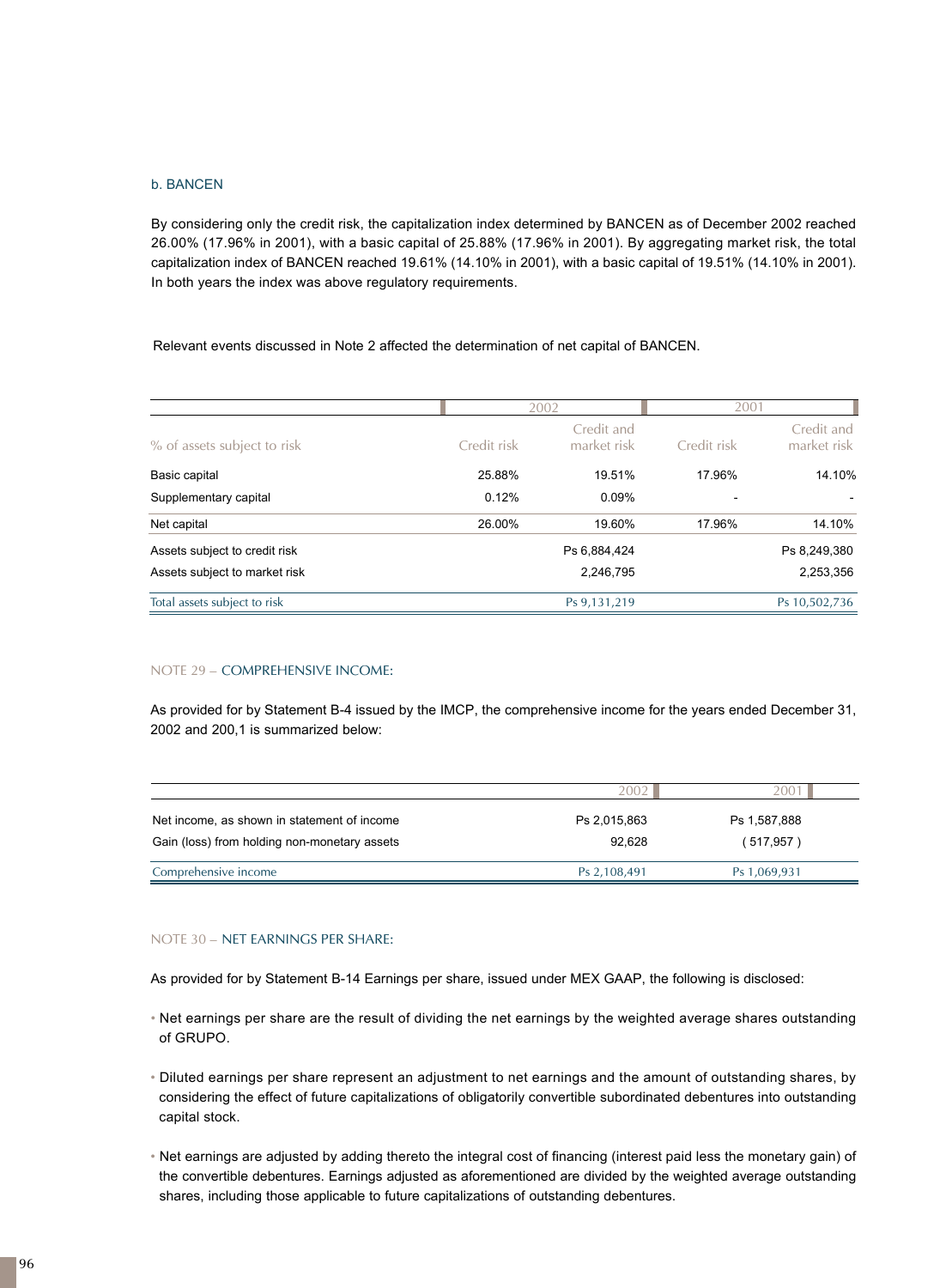#### The earnings per share determined on the above, basis were:

| Concept                                    |              | 2002                             |                       |                       |
|--------------------------------------------|--------------|----------------------------------|-----------------------|-----------------------|
|                                            | Earnings     | Weighted<br>average of<br>shares | Earnings<br>per share | Earnings<br>per share |
| Earnings from continuing                   |              |                                  |                       |                       |
| operations attributable to paid-in capital | Ps 2,015,863 | 499,926,124                      | Ps 4.0323             | Ps 3.0250             |
| Net earnings per share                     | 2,015,863    | 499,926,124                      | 4.0323                | 3.0250                |
| Diluted earnings per share                 | 2,015,863    | 499,926,124                      | 4.0323                | 3.0250                |

#### NOTE 31 – INCOME TAX, EMPLOYEES' PROFIT SHARING AND ASSET TAX:

#### a. Income Tax

GRUPO and its subsidiaries are subject to income tax, which is calculated by considering certain impacts of inflation as taxable or deductible. Those impacts involve depreciation calculated on values in constant pesos, which allow for deducting current costs. Furthermore, the impact of inflation on certain assets and monetary assets and liabilities is taxed or deducted by using the inflationary component. The income tax rate in effect was 35% on the taxable income. GRUPO has to pay 30% income tax every year and the remaining 5% earnings are distributed. This remainder is recorded as a long-term liability.

#### b. Tax loss carryforwards

GRUPO and its consolidated subsidiaries have tax loss carryforwards that are indexed in this fiscal year in which they are realized. Those tax loss carryforwards can be realized against taxable income in a period not exceeding 10 years. The restated amount of those tax loss carryforwards at the date of the financial statements are the following:

| Entity                               | lax loss carrytorwards |
|--------------------------------------|------------------------|
| Banco del Centro, S. A.              | Ps 3,717,566           |
| Banco Mercantil del Norte, S. A.     | 3,964,463              |
| Arrendadora Banorte, S. A. de C. V.  | 933,496                |
| Almacenadora Banorte, S. A. de C. V. | 232,365                |
|                                      | Ps 8,847,890           |

### c. Asset tax

GRUPO and its subsidiaries are subject to asset tax, which is calculated by applying a 1.8% rate to the average of fixed assets and deferred charges, reduced by the average of the debts incurred to acquire those assets. The amount paid during the year was immaterial.

#### d. Employees' profit sharing

Employees' profit sharing is calculated in accordance with taxable income, considering tax depreciation at historical values, therefore the inflationary component is not considered.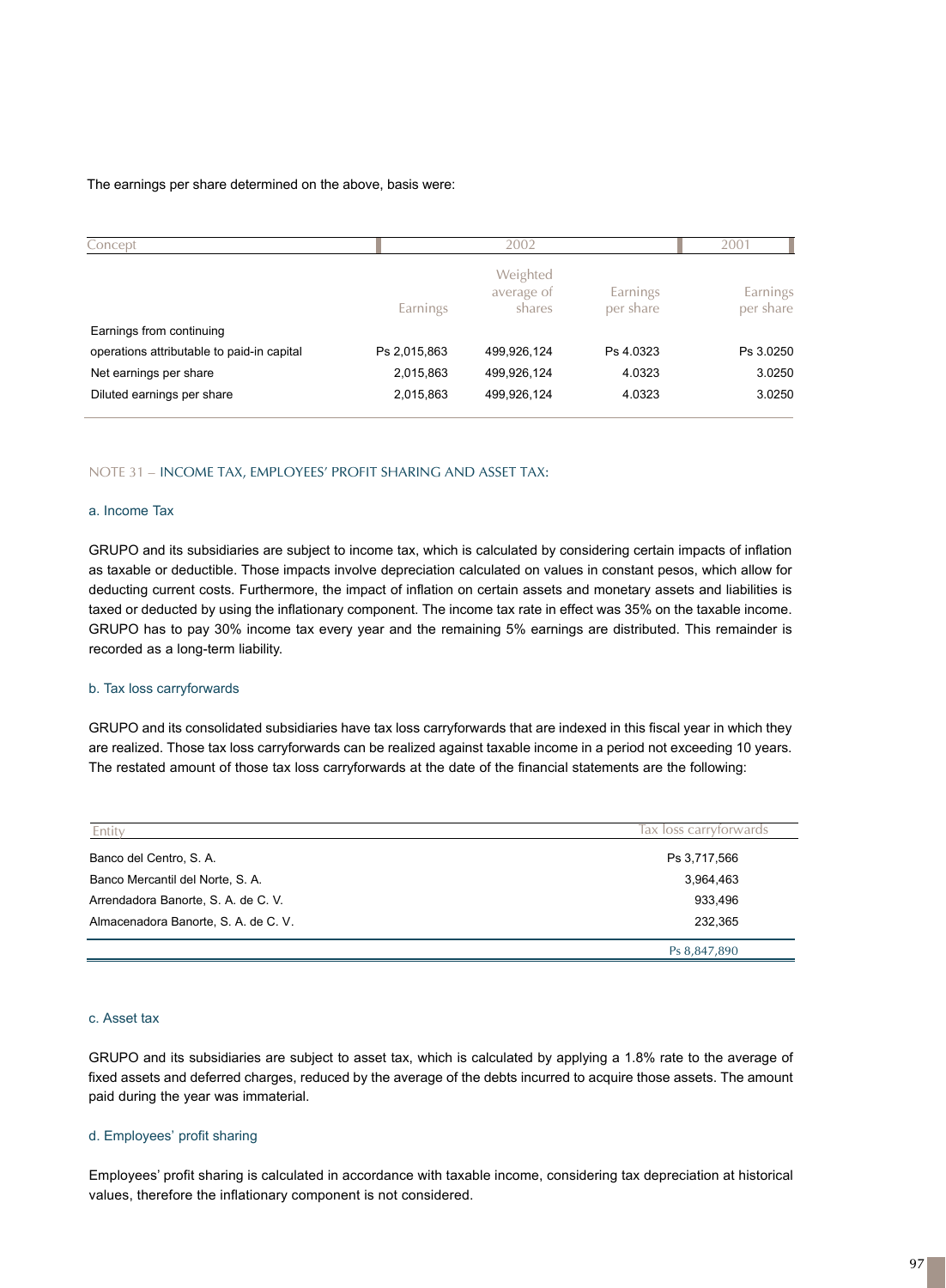## NOTE 32 – MEMORANDUM ACCOUNTS:

The balance of this item is summarized as shown below:

|                                                                   | 2002           | 2001           |
|-------------------------------------------------------------------|----------------|----------------|
| Transactions for account of third parties                         |                |                |
| Customer banks (current accounts)                                 | Ps 2,122       | Ps 3,141       |
| Liquidation of customer transactions                              | 13,576,578     | 15,064,180     |
| Securities of customers received in custody                       | 125, 103, 234  | 99,981,604     |
| Securities and notes received in guarantee                        |                | 24,412         |
| Customer repo transactions                                        | 25,610,812     | 26,971,472     |
| Purchase transaction (option price)                               | 54,883         | 38,581         |
| Administrative trusts                                             | 1,515,427      | 1,042,364      |
|                                                                   | Ps 165,863,056 | Ps 143,125,754 |
| Transactions for own account                                      |                |                |
| Guarantees given                                                  | $Ps -$         | Ps 3,146       |
| Other contingent liabilities                                      | 27, 142, 317   | 10,826,183     |
| Opening of irrevocable credits                                    | 841,112        | 548,242        |
| Amounts committed in transactions with FOBAPROA                   | 5,749,503      | 4,989,057      |
| Asset deposits                                                    | 464,086        | 96,589         |
| Securities of the company delivered in custody                    | 187,138        | 113,322        |
| Government securities of the company in custody                   | 375            | 91,006         |
| Assets in trust or mandate                                        | 81,662,031     | 42,012,609     |
| Assets in custody or administration                               | 127,568,041    | 83,898,888     |
| Investments of the funds of the retirement savings system         | 1,549,650      | 2,432,075      |
| Investment banking transactions for account of third parties, net | 73,531,913     | 108,963,576    |
| Amounts contracted in derivative instruments                      | 4,773,036      | 3,468,424      |
| Other memorandum accounts                                         | 400,330,153    | 188,337,963    |
|                                                                   | Ps 723,799,355 | Ps 445,781,080 |
| Repo transactions                                                 |                |                |
| Securities receivable under repo agreements                       | Ps 206,569,993 | Ps 152,761,214 |
| Less: Payables under repo agreements                              | 206,533,818    | 152,600,451    |
|                                                                   | Ps 36,175      | Ps 160,763     |
| Receivables under repo agreements                                 | Ps 141,290,342 | Ps 97,559,702  |
| Less: Securities payable under repo agreements                    | 141,283,559    | 97,666,592     |
|                                                                   | Ps 6,783       | (Ps 106, 890)  |

## NOTE 33 – SECURITIZATION:

As part of the policies established by the general management and treasury of BANORTE, there are various operations at fiscal year-end whereby assets have been transferred to a trust in order for that trust to issue securities to be placed among the investing public. The foregoing results in the right to the yields or proceeds of the sale of the assets traded (securitization), which is present within the investment in securities (see Note 8) as a restricted asset.

The main characteristics of these operations are:

Certificates of BANORTE have been successfully placed on the international financial market among foreign investors, through foreign financial entities. At year-end, the balances thereof amount to Ps 544,754 (Ps 2,525,952 in 2001), equivalent to 51,985 (260,913 in 2001) million US dollars. This transaction allowed BANORTE to long-term financing in US dollars, in reliance on the cash flows from the US dollar remittances acquired from our customers through the branch network.

The US dollar remittances and cash flows derived there from belong to a trust established in New York, in favor of the foreign investors. The terms of the securitized remittances mature in the year 2006. They were for seven years and monthly installments, principal are paid. However, there are some events; such as the multiple coverage of remittance deposits, which should not fall under a 5 to 1 ratio for more than 3 months in a given year. Which if they occurred could result in the advance cancellation of the financing.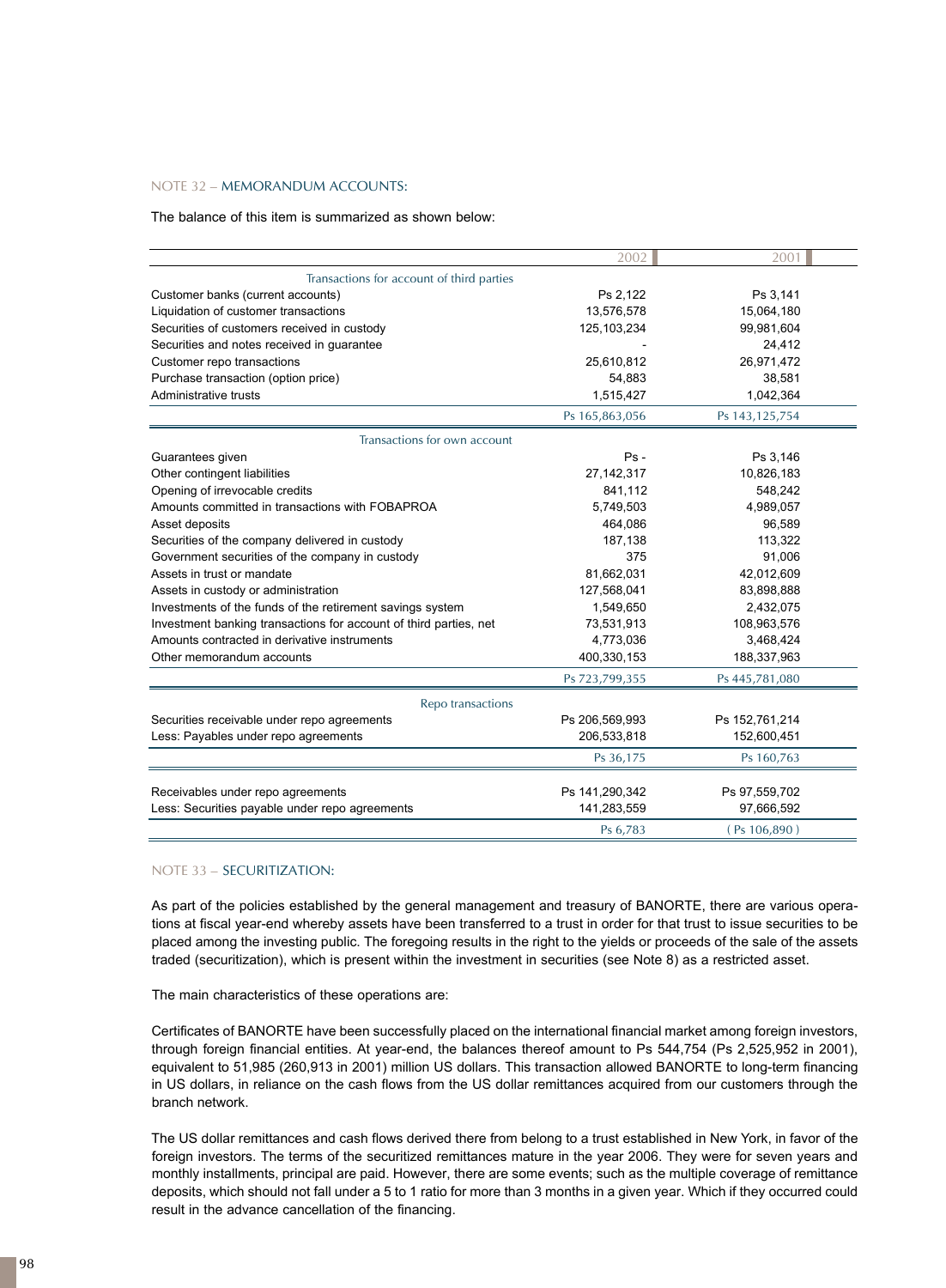The main characteristics of these securitizations are summarized below:

|                                                       | 2002       | 2001         |
|-------------------------------------------------------|------------|--------------|
| CPOs - Series 1999-2Acovering 300 certificates with   |            |              |
| a face value of US 250,000 dollars each               |            |              |
| (75,000,000 dollars) payable in a 5-year term at a    |            |              |
| fixed interest rate of 8.94%                          | Ps 343,598 | Ps 497,938   |
| CPOs - Series 1999-2B covering 100 certificates       |            |              |
| with a face value of US 250,000 dollars each          |            |              |
| (25,000,000 dollars) payable in a 7-year term at a    |            |              |
| fixed interest rate of 9.49%                          | 199,089    | 225,938      |
| CPOs - Series 1999-1 covering 800 certificates with   |            |              |
| a face value of US 250,000 dollars each               |            |              |
| (200,000,000 dollars) payable in a 7-year term at a   |            |              |
| variable interest rate equivalent to LIBOR plus 1.15% |            | 1,797,199    |
| Accrued interest payable                              | 2,067      | 4,877        |
|                                                       | Ps 544,754 | Ps 2,525,952 |

In 2002, GRUPO recognized interest derived from these securitizations in the amount of Ps 90,607 (Ps 191,721 in 2001).

## NOTE 34 – RISK MANAGEMENT:

The Chief Risk Office is responsible for the function of identifying, measuring, monitoring and reporting the various types of risk to which GRUPO is exposed.

The Chief Risk Office reports to the Chief Executive Officer of GRUPO, thereby complying with the provisions of Circular 1423, "Disposiciones de Carácter Prudencial en Materia de Administración Integral de Riesgos" (Rules for Prudent Comprehensive Risk Management), with regard to the independence of the Business Areas.

In order to maintain appropriate Risk Management, GRUPO has corporate organs that set lay down risk policies and strategies and that follow-up thereon by overseeing their performance proper.

The Risk Policy Committee was established within those corporate organs. In turn, GRUPO has the following approval committees:

- Central Credit Committee
- Central Recovery Committee
- Treasury Committee
- Asset and Liability Committee
- Product Committee
- Operation and Technology Committee
- Trust Business Committee
- Communication and Control Committee

The Chief Risk Office channels the Risk Management efforts of the following management offices:

- Credit Risk Control and Standards;
- Financial Risk Control and Standards;
- Loan Portfolio Risk Control;
- Review of Assets Subject to Risk;

At present, GRUPO has methodologies for risk management in its various areas such as credit, legal, liquidity, market and operations.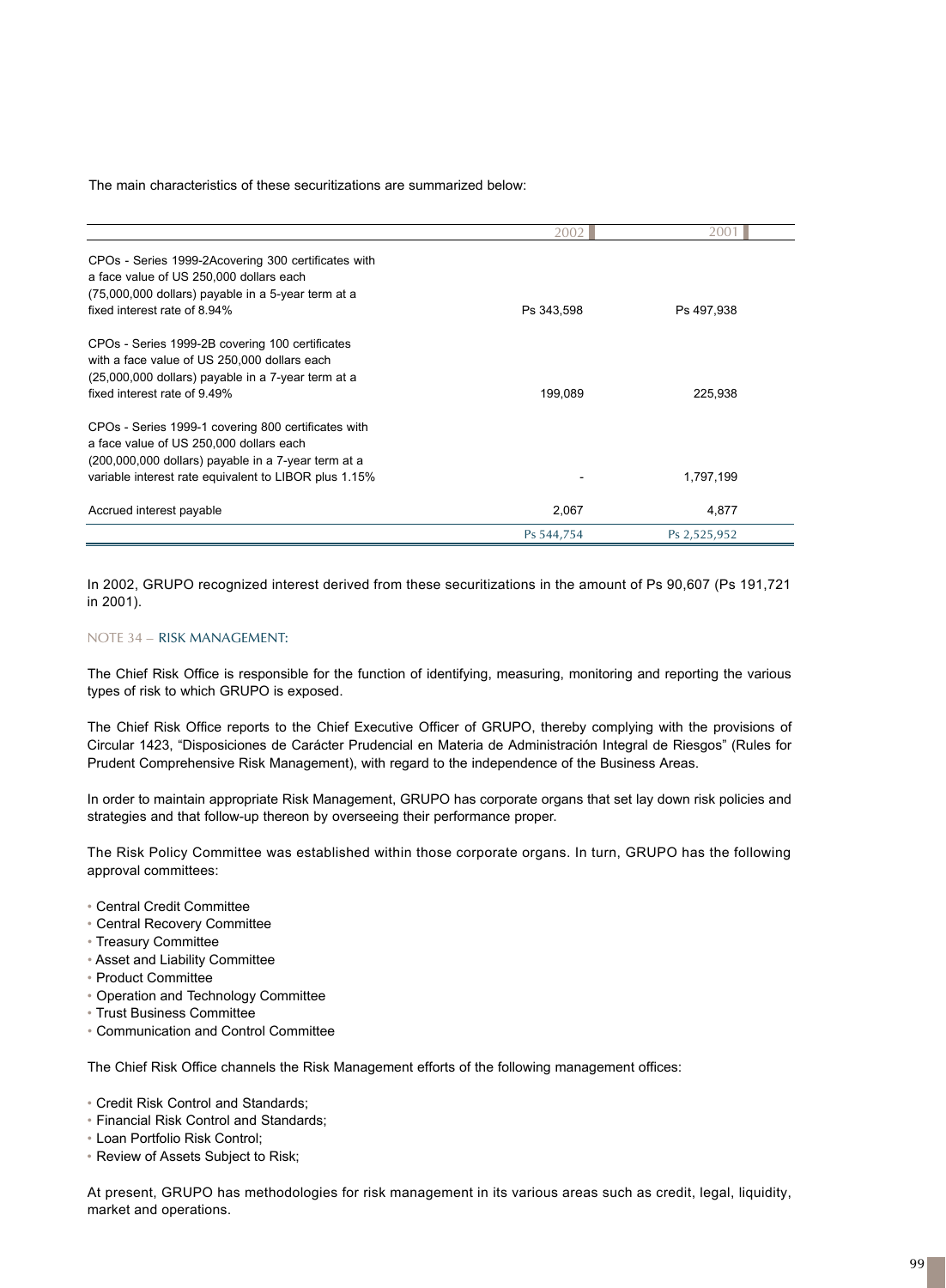The main objectives of the Chief Risk Office are summarized below:

- Standardize risk control and measurement;
- Protect the institution's capital against unexpected losses from market transactions, credit bankruptcies and operation risks;
- Develop valuation models for the different type of risks;
- Establish procedures to optimize the loan portfolio management;
- Make a diagnosis based on Risk Management, availability and quality of risk information.

GRUPO has divided risk evaluation and management as follows:

1. Credit risk: Volatility of income due to potential loan losses from unpaid balances of creditors or counterparties.

2. Market risk: Volatility of income due to changes in the market which influence the valuation of positions on asset and liability operations or those resulting in contingent liabilities, such as: interest rates, exchange rates, price indexes, etc.

3. Operation risk: The potential loss due to failures or deficiencies in information systems, in internal controls or due to mistakes in the processing of operations.

4 . Liquidity risk: The potential loss due to the impossibility to renew liabilities or to contract others in normal conditions for GRUPO, or the advanced or forced sale of assets at unusual discounts in order to face its obligations.

5. Legal risk: The potential loss due to the non-compliance with applicable legal and administrative rules, the issuance of unfavorable administrative and judicial resolutions and the application of fines, in connection with GRUPO´s operations.

In December 2000, GRUPO concluded the implementation of the regulations established in Circular 1423 issued by the COMMISSION. The Board of Directors approved, in turn, the corresponding Risk Policies Manual.

GRUPO has continued updating and improving the policies and procedures for risk management in accordance with the objectives established and with the participation of all areas involved, continuously maintaining the diffusion of the manual, through presentations via satellite, organizational communications and the continuous updating of GRUPO's Intranet.

## Market Risk

In order to use the same methodology for the calculation of market risks, for the establishment and control of internal limits, as well as for their corresponding disclosure to the investing public and corresponding authorities; the Board of Directors approved the use of Value Risk through historical simulation as the methodology to be applied.

The Value Risk methodology through historical simulation (VaR) is applied in GRUPO through the simulation of the effect of the last 500 historical scenarios on current portfolios of GRUPO exposed to variations of risk factors directly affecting their valuation (local interest rates, foreign interest rates, exchange rates, among others), using a 99% confidence level and a 10-day period for holding portfolios.

The quarterly average of the VaR of the financial instrument portfolio of GRUPO (banking and brokerage sector) including bonds, shares, money market transactions, interest rate swaps, forwards, futures, and other derivatives on and off the balance sheet, was as follows:

Million of constant pesos at December 31, 2002

|                | O <sub>02</sub> | .10 <sup>o</sup><br>◡<br>- | 002 | ◡∸  |
|----------------|-----------------|----------------------------|-----|-----|
| VaR to 10 days | 235             | 135                        | 143 | 204 |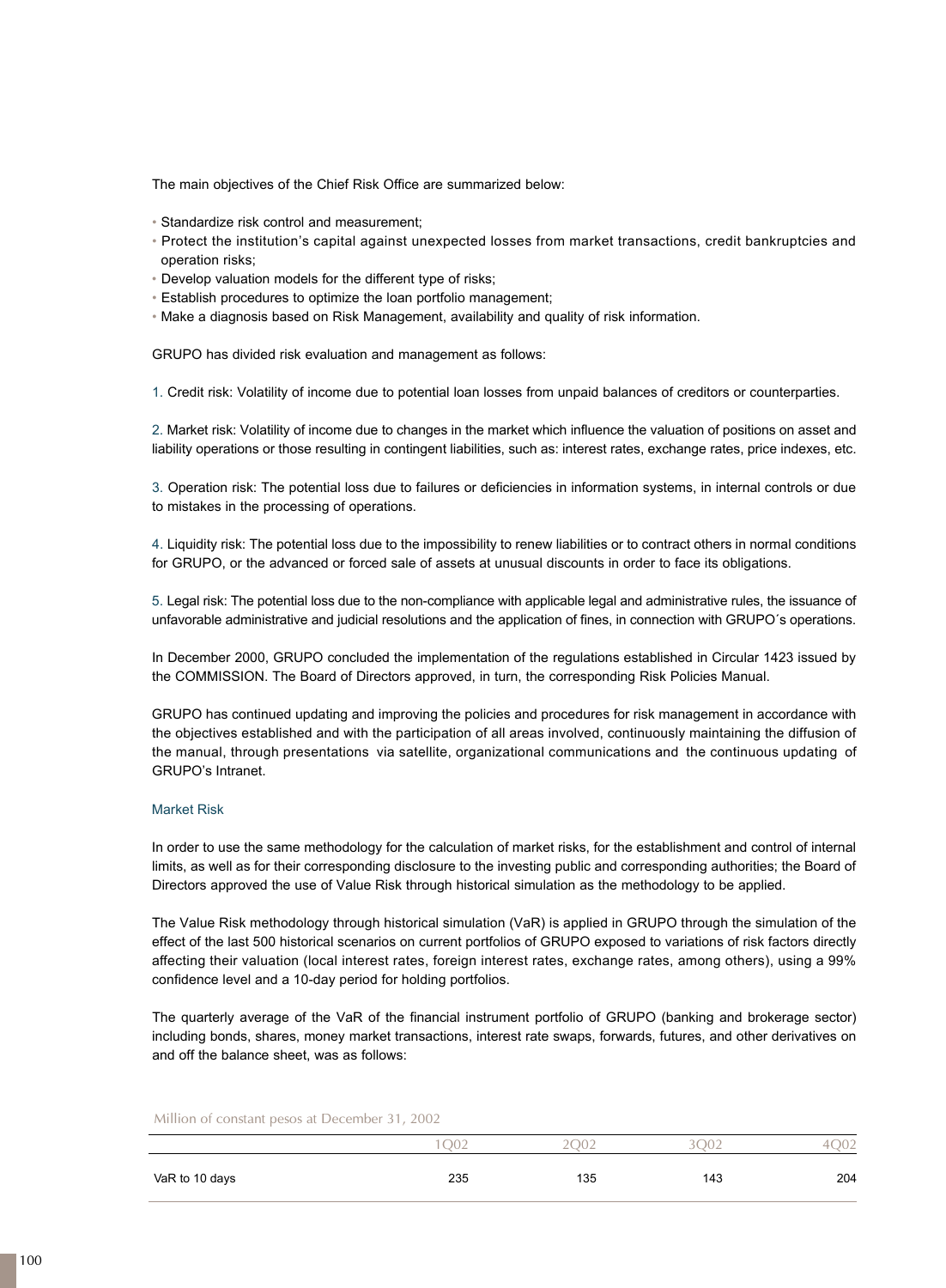The Value Risk for the fourth quarter of 2002 calculated under the foregoing premises is analyzed by sector as follows:

| Million pesos                      | 10-dav VaR |  |
|------------------------------------|------------|--|
| Banorte                            | Ps 173     |  |
| Bancen                             | 117        |  |
| <b>Consolidated Banking Sector</b> | 204        |  |
| Stock brokerage                    | 2          |  |
| <b>Consolidated Group</b>          | 204        |  |

The consolidated Value Risk for the Banking Sector as well as for GRUPO considers the correlations of all the risk factors that influence the valuation of portfolios; therefore, the arithmetical sum of the Value Risk per Institution may not coincide.

Furthermore, the Value Risk per risk factor of the instrument portfolio described for GRUPO, is as follows:

| Million pesos         | Total  |
|-----------------------|--------|
| Local interest rate   | Ps 105 |
| Foreign interest rate | 94     |
| Exchange rate         | 55     |
| Capital               | 20     |
| Eurobond prices       | 172    |
| <b>Total GRUPO</b>    | 204    |

## Liquidity Risk

The Chief Risk Office has continued with the processes related to the updating and improvement of policies and procedures for risk management, especially in the case of liquidity risks. It has done this through the application of additional methodologies for the calculation of gaps, a wider and deeper analysis of the composition of assets and liabilities in the balance sheet, complemented with the calculation of financial ratios. These measures are intended to monitor the liquidity risk.

## Credit Risk

The Banking Sector of GRUPO has credit risk methodologies that include the best and most up-to-date international practices with regard to the identification, measurement, control and follow-up of this type of risk.

These methodologies permit determination of the current value of the portfolio loans, this is, the credit exposure. The calculation of credit exposure entails the generation of the cash flow of each of the credits, principal as well as interest, and subsequently discounting it. This exposure is sensitive to changes in the market, making the calculation under different economic scenarios easier.

The calculations of the probability of non-compliance are also considered, the severity of the loss and the modeling of borrowers to calculate credit risk measures. The probability of non-compliance is the probability that borrowers will not comply with their debt obligation with the bank in accordance with the terms and conditions originally agreed upon. The probability of non-compliance is based in transition matrixes calculated as from the migration of the borrowers in the different levels of risk rating. The severity of the loss is the percentage of total exposure estimated to be lost in case the borrower does not comply. The modeling of borrowers is focused on associating the future behavior of the borrower in relation to credit and market factors.

Among the significant results obtained from the foregoing are the expected and unexpected loss in a time horizon of a year, as well as the analysis of credit concentration and quality. The expected loss is the mean of loss distribution of the loan portfolio. The unexpected loss is the maximum loss, given the loss distribution at a specific confidence level.

With respect to the rating methodology, in 2001 GRUPO obtained the certification of its internal methodology (Internal Risk Rating - CIR) from the COMMISSION. Through this methodology it is possible to obtain the debtor ratings of the customers with a balance equal to or greater than seven hundred investment units.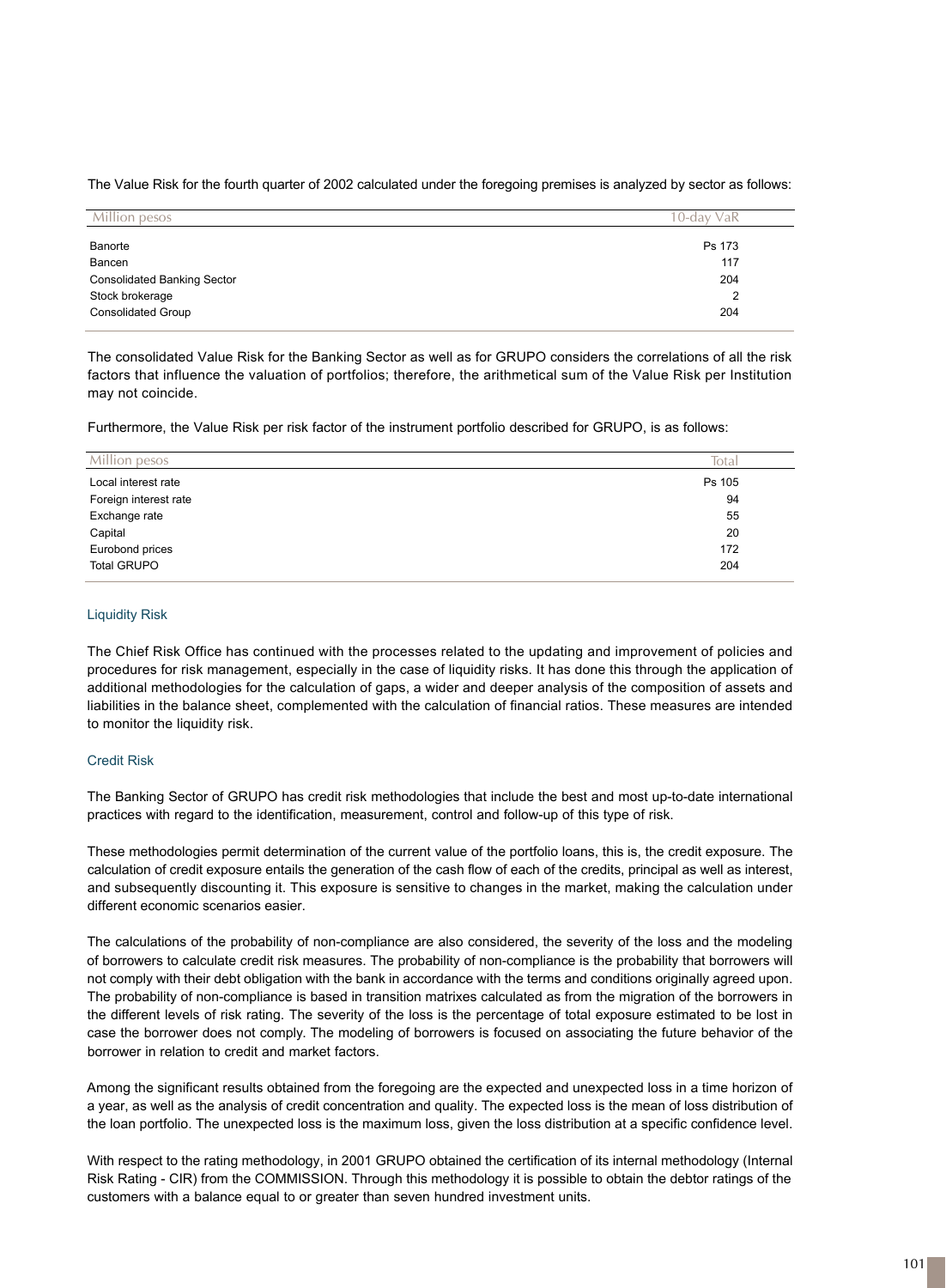At December 31,2002, the credit VaR to be considered for the current and past due loan portfolio of GRUPO is summarized below:

| Millions of pesos  | Total    |
|--------------------|----------|
| Expected loss      | Ps 3,688 |
| Current portfolio  | 582      |
| Past due portfolio | 3,107    |
| Unexpected loss    | 2,440    |

## Operation and Legal Risk

Policies and procedures have been defined in order to identify, measure and calculate the operation risk of GRUPO. The analysis of the operation risk includes the possible contingencies from operations with lending, borrowing, credit and debit cards, ATMs, and general cash operations as well as operation centers.

The operation risk of the Electronic media sub-direction, lending operations, borrowing operations, Operating support and Banking services is analyzed considering the following items: Internal control, process control, liquidation and custody.

Likewise, policies and procedure have been defined to manage and control the legal risk, for their measurement and analysis. Legal risk reports include the expected loss in lawsuits in process and a reserve is set up to cover contingencies.

## NOTE 35 – RELATED PARTIES:

GRUPO follows the practice of identifying those balances and transactions carried out with parent, subsidiary and associated companies which were eliminated for purposes of presentation of the consolidated financial statements, as well as for those companies that do not consolidate. The amounts thereof are immaterial.

## NOTE 36 – SEGMENT INFORMATION:

In order to analyze the financial information of GRUPO the most significant information is presented as of December 31, 2002.

#### a. The amounts by service sector of GRUPO are summarized below:

|                                        | 2002          |
|----------------------------------------|---------------|
| Banking sector:                        |               |
| Net income                             | Ps 1,882,315  |
| Stockholders'equity                    | 10,442,879    |
| Total portfolio                        | 153,081,974   |
| Past due portfolio                     | 4,736,502     |
| Allowance for loan losses              | 5,587,804     |
| Net total assets                       | 195,900,372   |
| Brokerage sector:                      |               |
| Net income                             | Ps 80,088     |
| Stockholders' equity                   | 325,874       |
| Portfolio in custody                   | 125, 103, 234 |
| Net total assets                       | 453,067       |
| Long-term savings sector:              |               |
| Net income                             | Ps 323,912    |
| Stockholders' equity                   | 1,369,521     |
| Net total assets                       | 7,732,972     |
| Auxiliary credit organizations sector: |               |
| Net income                             | Ps 81,893     |
| Stockholders' equity                   | 474,329       |
| Total portfolio                        | 2,988,878     |
| Past due portfolio                     | 35,124        |
| Allowance for loan losses              | 20,922        |
| Net total assets                       | 3,775,229     |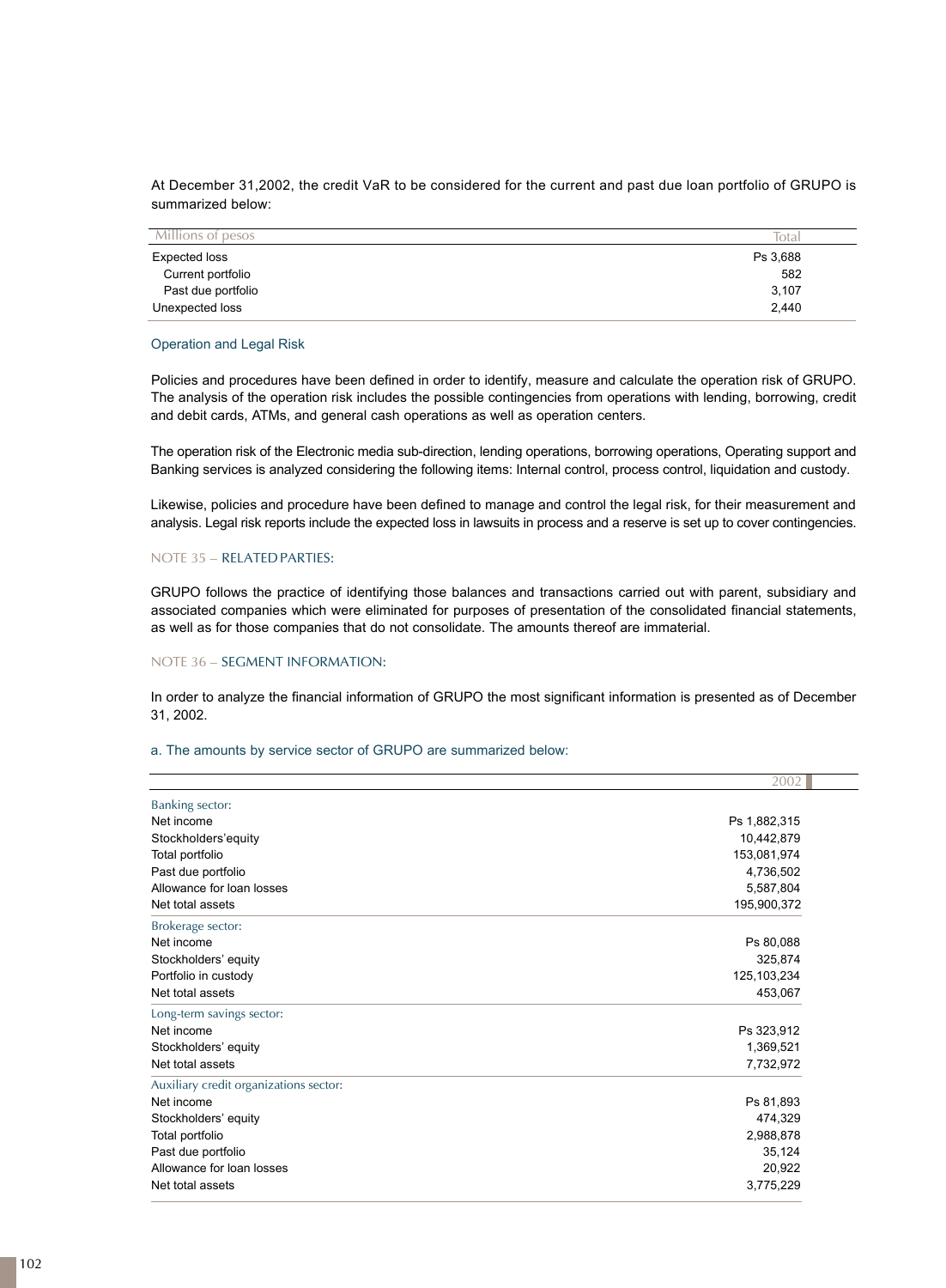## b. The current loan portfolio grouped by economic sector and geographic area is the following:

|                                       |                 |            |            | 2002       |            |           |                |  |
|---------------------------------------|-----------------|------------|------------|------------|------------|-----------|----------------|--|
|                                       | Geographic Area |            |            |            |            |           |                |  |
|                                       |                 | Mexico     |            |            |            |           |                |  |
| Economic Sector                       | Monterrey       | City       | West       | Northwest  | Northeast  | Southeast | Total          |  |
| Agriculture                           | Ps 269,895      | Ps 3,435   | Ps 243,395 | Ps 241,660 | Ps 193,465 | Ps 6,299  | Ps 958,149     |  |
| Mining                                | 139,831         | 28,758     | 11,126     | 2,269      | 46,871     | 14,819    | 243,674        |  |
| Manufacturing                         | 5,173,595       | 2,065,748  | 1,080,711  | 315,572    | 817,590    | 107,642   | 9,560,858      |  |
| Construction                          | 584,321         | 634,514    | 212,738    | 374,499    | 152,777    | 55,347    | 2,014,196      |  |
| Energy, gas and water                 | 598             | 5,507      | 1,002      | 1,800      | 2,443      | 1,524     | 12,874         |  |
| Commerce, restaurants and hotels      | 2,006,818       | 1,888,307  | 1,387,669  | 1,061,298  | 1,062,062  | 664,615   | 8,070,769      |  |
| Transportation and communications     | 964.856         | 1,138,423  | 50,739     | 46.554     | 73,016     | 47,694    | 2,321,282      |  |
| <b>Financial services</b>             | 1,608,948       | 3,925,616  | 182,065    | 148,396    | 43,696     | 40,579    | 5,949,300      |  |
| Community, social                     |                 |            |            |            |            |           |                |  |
| and personal services                 | 814,279         | 1,131,246  | 311,127    | 236,167    | 466,610    | 260,810   | 3,220,239      |  |
| Professional, civic, political        |                 |            |            |            |            |           |                |  |
| and mercantile association            | 9,501           | 24,749     | 3,082      | 1,308      | 3,413      | 2,082     | 44,135         |  |
| <b>Public administration Services</b> | 1,991,929       | 10,249,972 | 247,310    | 532,718    | 900,460    | 1,059,571 | 14,981,960     |  |
| Subtotal current loan portfolio       |                 |            |            |            |            |           | 47,380,046     |  |
| Credit card                           |                 |            |            |            |            |           | 1,578,190      |  |
| Mortgage loans                        |                 |            |            |            |            |           | 12, 151, 817   |  |
| Leasing loans                         |                 |            |            |            |            |           | 735,776        |  |
| Factoring loans                       |                 |            |            |            |            |           | 2,217,978      |  |
| Loans to FOBAPROA or                  |                 |            |            |            |            |           |                |  |
| IPAB, ADE, FOPYME and FINAPE          |                 |            |            |            |            |           | 85,895,193     |  |
| Total current loan portfolio          |                 |            |            |            |            |           | Ps 149,959,000 |  |

c. Past due loan portfolio grouped by economic sector and geographic area is summarized as shown below:

|                                       | 2002<br>Geographic Area |                |           |           |                  |           |              |
|---------------------------------------|-------------------------|----------------|-----------|-----------|------------------|-----------|--------------|
| Economic Sector                       | Monterrey               | Mexico<br>City | West      | Northwest | <b>Northeast</b> | Southeast | Total        |
| Agriculture                           | Ps 14,047               | Ps 4,799       | Ps 16,856 | Ps 13,422 | Ps 143,826       | Ps 1,171  | Ps 194,121   |
| Mining                                | 265,703                 | 14,218         | 742       |           | 406              |           | 281,069      |
| Manufacturing                         | 802,378                 | 162,581        | 123,477   | 17,342    | 28,143           | 3,349     | 1,137,270    |
| Construction                          | 34,075                  | 2,997          | 5,570     | 5,064     | 23,469           | 1,161     | 72,336       |
| Energy, gas and water                 | 65                      | 42             | 77        | 178       | 1,490            | 1         | 1,853        |
| Commerce, restaurants and hotels      | 113,094                 | 94,234         | 121,402   | 39,380    | 217,863          | 99,099    | 685,072      |
| Transportation and communications     | 21,906                  | 9,806          | 3,050     | 3,338     | 17,568           | 3,761     | 59,429       |
| <b>Financial services</b>             | 8,273                   | 4,239          | 3,924     | 2,110     | 9,380            | 1,891     | 29,817       |
| Community, social and                 |                         |                |           |           |                  |           |              |
| personal services                     | 122,976                 | 30,368         | 28,588    | 15,633    | 52,716           | 12,886    | 263,167      |
| Professional, civil, political and    |                         |                |           |           |                  |           |              |
| mercantile association                | 140                     | 39             | 94        | 97        | 234              | 134       | 738          |
| <b>Public administration Services</b> | 1                       |                |           | 7,729     |                  |           | 7,730        |
| Others                                |                         | 77             |           | 86        |                  |           | 163          |
| Subtotal past due loan portfolio      |                         |                |           |           |                  |           | 2,732,765    |
| Credit card                           |                         |                |           |           |                  |           | 84,097       |
| Mortgage loans                        |                         |                |           |           |                  |           | 1,919,640    |
| Leasing loans                         |                         |                |           |           |                  |           | 22,697       |
| Factoring loans                       |                         |                |           |           |                  |           | 12,427       |
| Total past due loan portfolio         |                         |                |           |           |                  |           | Ps 4,771,626 |